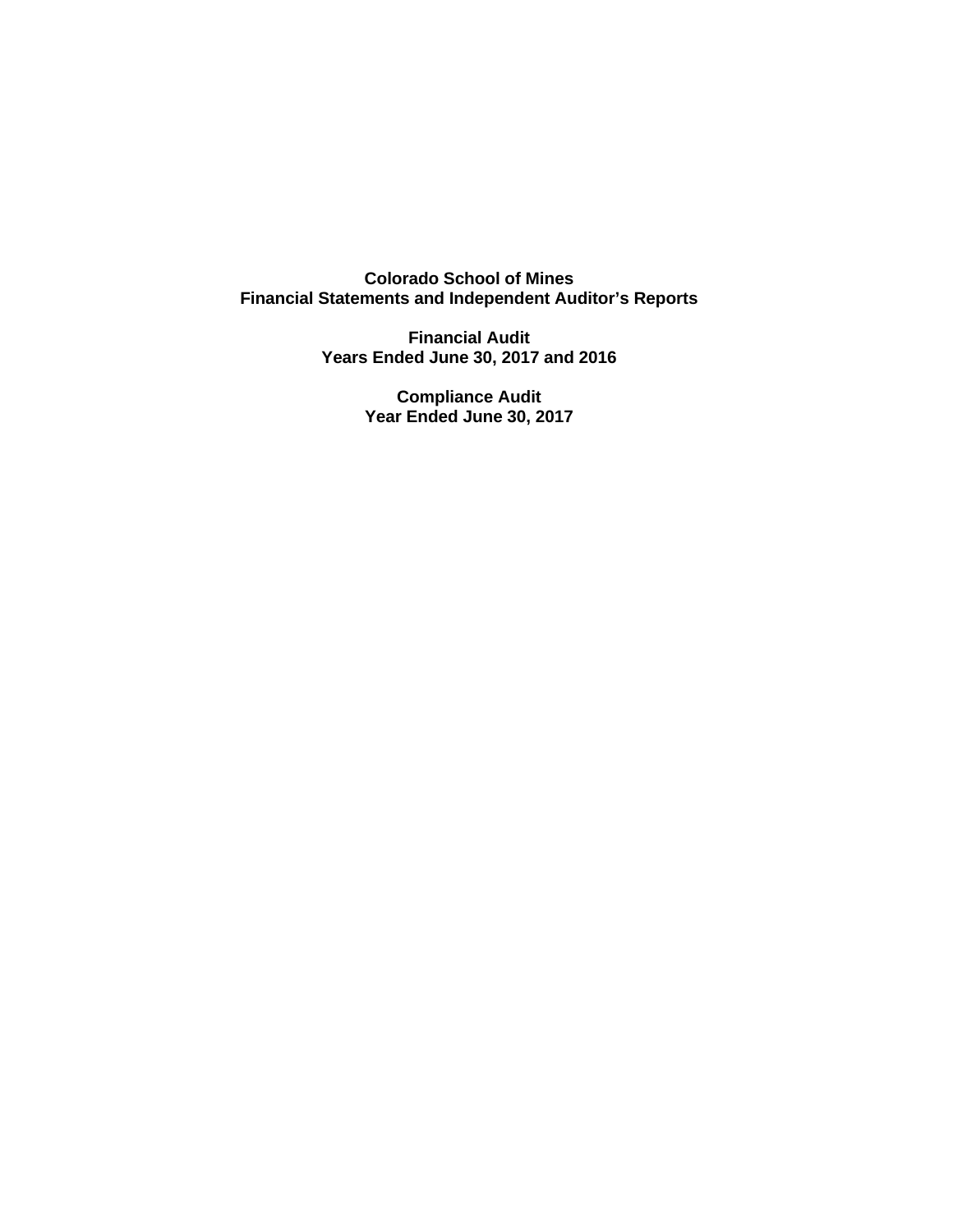# LEGISLATIVE AUDIT COMMITTEE

Representative Tracy Kraft-Tharp – Chair Senator Tim Neville – Vice-Chair

Senator Kerry Donovan Representative Lori Saine Senator Cheri Jahn Senator Jim Smallwood Representative Dan Nordberg Representative Faith Winter

# OFFICE OF THE STATE AUDITOR

Dianne E. Ray State Auditor

CliftonLarsonAllen LLP Contractor

Kerri Hunter **Deputy State Auditor** 

Scott Reid **Contract Monitor** 

AN ELECTRONIC VERSION OF THIS REPORT IS AVAILABLE AT **WWW.STATE.CO.US/AUDITOR**

A BOUND REPORT MAY BE OBTAINED BY CALLING THE OFFICE OF THE STATE AUDITOR **303.869.2800**

PLEASE REFER TO REPORT NUMBER 1703F WHEN REQUESTING THIS REPORT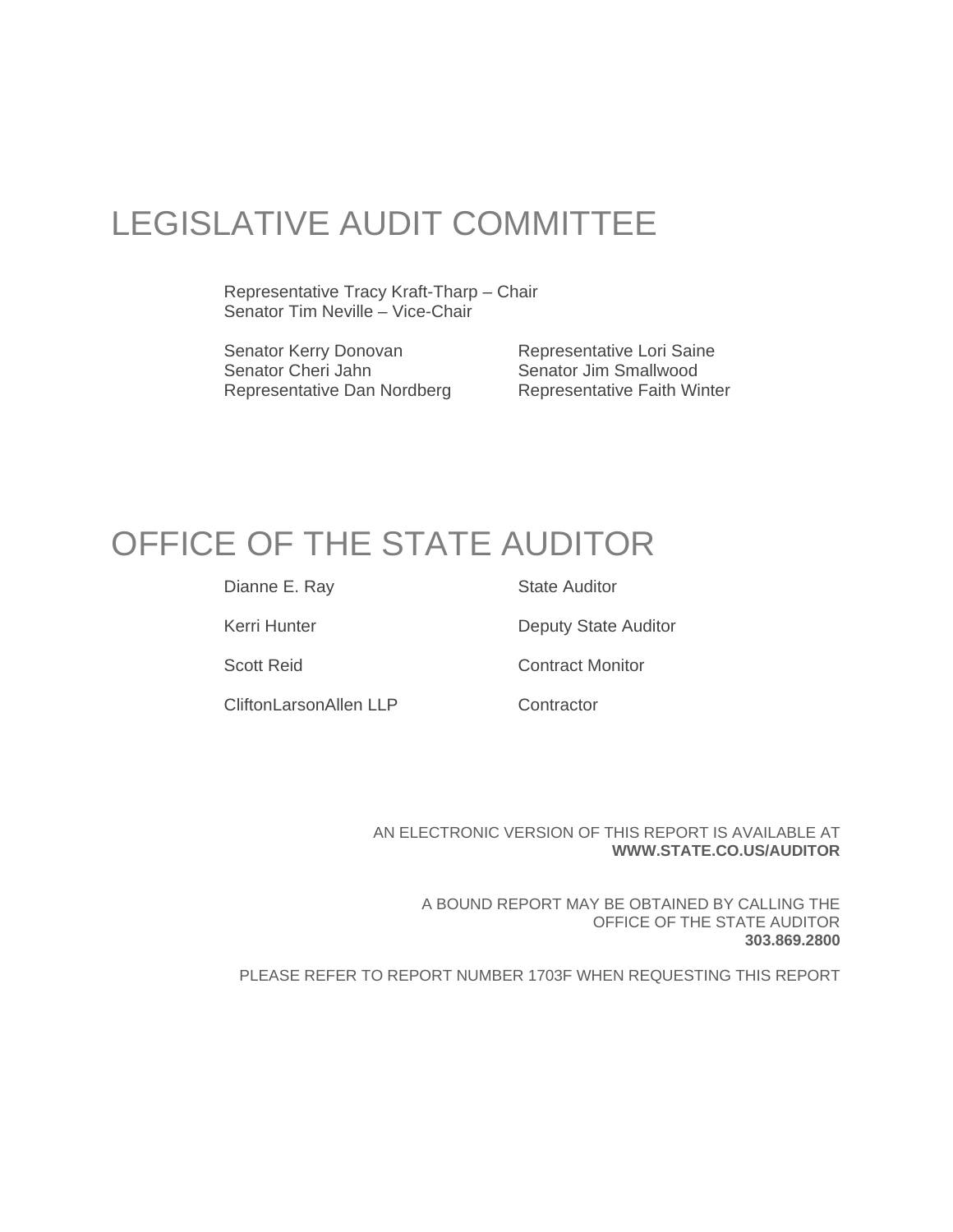# **TABLE OF CONTENTS**

## **PAGE**

| <b>Financial and Compliance Audit Report Section:</b>                                                                                                      |  |
|------------------------------------------------------------------------------------------------------------------------------------------------------------|--|
|                                                                                                                                                            |  |
|                                                                                                                                                            |  |
|                                                                                                                                                            |  |
| <b>Basic Financial Statements</b>                                                                                                                          |  |
|                                                                                                                                                            |  |
| Required Supplementary Information (Unaudited)<br>Defined Benefit Pension Plan Schedules                                                                   |  |
| Independent Auditors' Report on Internal Control over Financial Reporting and on<br>Compliance and Other Matters Based on an Audit of Financial Statements |  |
|                                                                                                                                                            |  |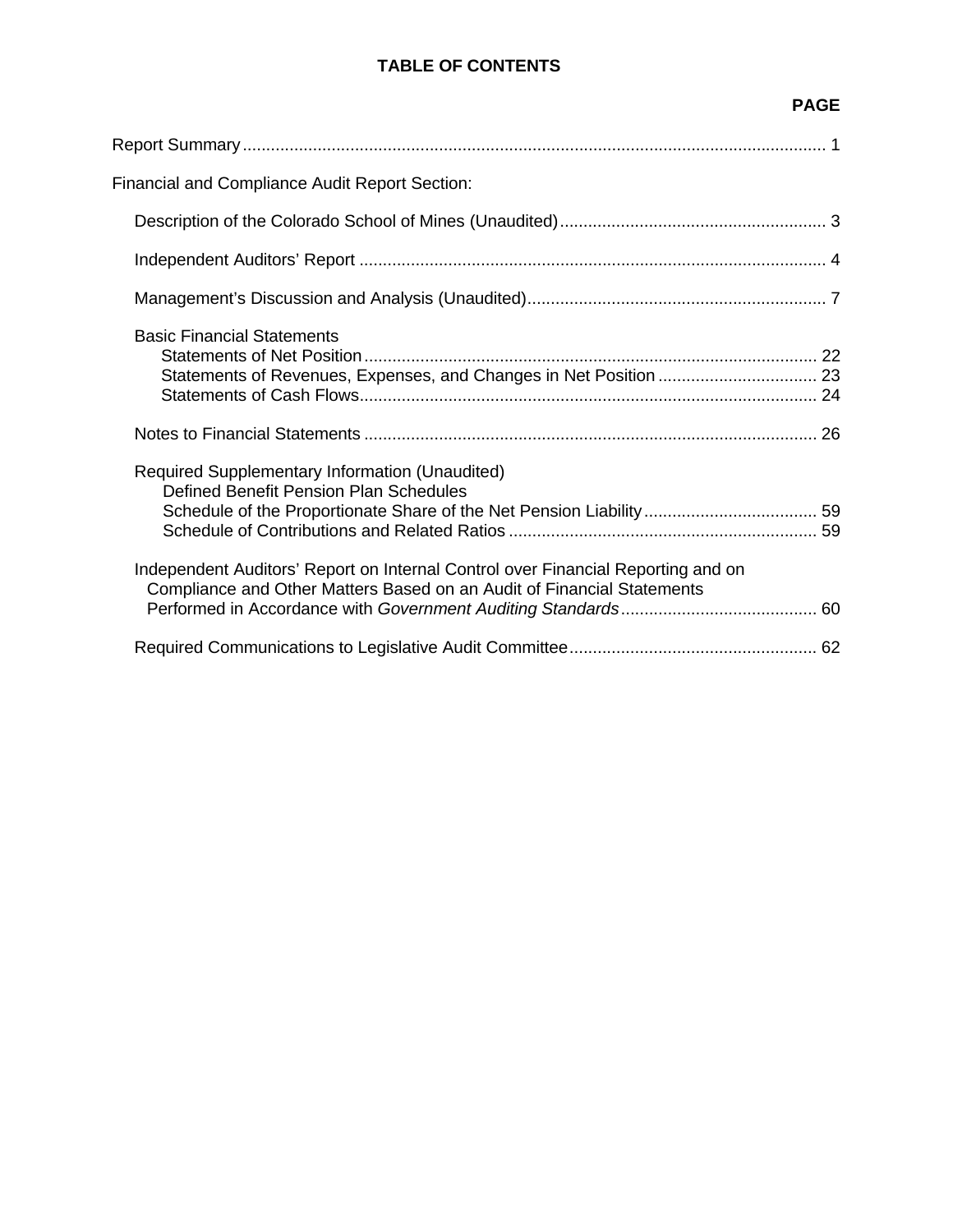# **Colorado School of Mines Report Summary Year Ended June 30, 2017**

### **Purpose and Scope**

The Office of the State Auditor of the State of Colorado engaged CliftonLarsonAllen, LLP to conduct a financial and compliance audit of the Colorado School of Mines (the University) for the year ended June 30, 2017. CliftonLarsonAllen performed this audit in accordance with auditing standards generally accepted in the United States of America and the standards applicable to financial audits contained in *Government Auditing Standards*, issued by the Comptroller General of the United States. We conducted the related fieldwork from June 2017 to October 2017.

The purpose and scope of our audit were to:

- Express opinions on the financial statements of the University as of and for the year ended June 30, 2017 and 2016. This includes a report on internal control over financial reporting and compliance and other matters based on the audit of the financial statements performed in accordance with *Government Auditing Standards*.
- Evaluate compliance with laws, regulations, contracts, and grants governing the expenditure of federal and state funds.
- Evaluate progress in implementing prior audit findings and recommendations.

The University's schedule of expenditures of federal awards and applicable opinions thereon, issued by the Office of the State Auditor, State of Colorado, are included in the June 30, 2017 Statewide Single Audit Report issued under separate cover.

### **Audit Opinions and Reports**

We expressed unmodified opinions on the University's financial statements as of and for the year ended June 30, 2017 and 2016.

Three audit adjustments were proposed and made to the financial statements of the University. The audit adjustments are listed on page 66 of this report.

We issued a report on the University's compliance and internal control over financial reporting based on an audit of the basic financial statements performed in accordance with *Government Auditing Standards.* A deficiency in internal control exists when the design or operation of a control does not allow management or employees, in the normal course of performing their assigned functions, to prevent, or detect and correct, misstatements on a timely basis. A material weakness is a deficiency, or combination of deficiencies, in internal control, such that there is a reasonable possibility that a material misstatement of the entity's financial statements will not be prevented, or detected and corrected on a timely basis. A significant deficiency is a deficiency or a combination of deficiencies in internal control that is less severe than a material weakness, yet important enough to merit attention by those charged with governance.

We noted no matters involving the internal control over financial reporting and its operation that we consider to be material weaknesses.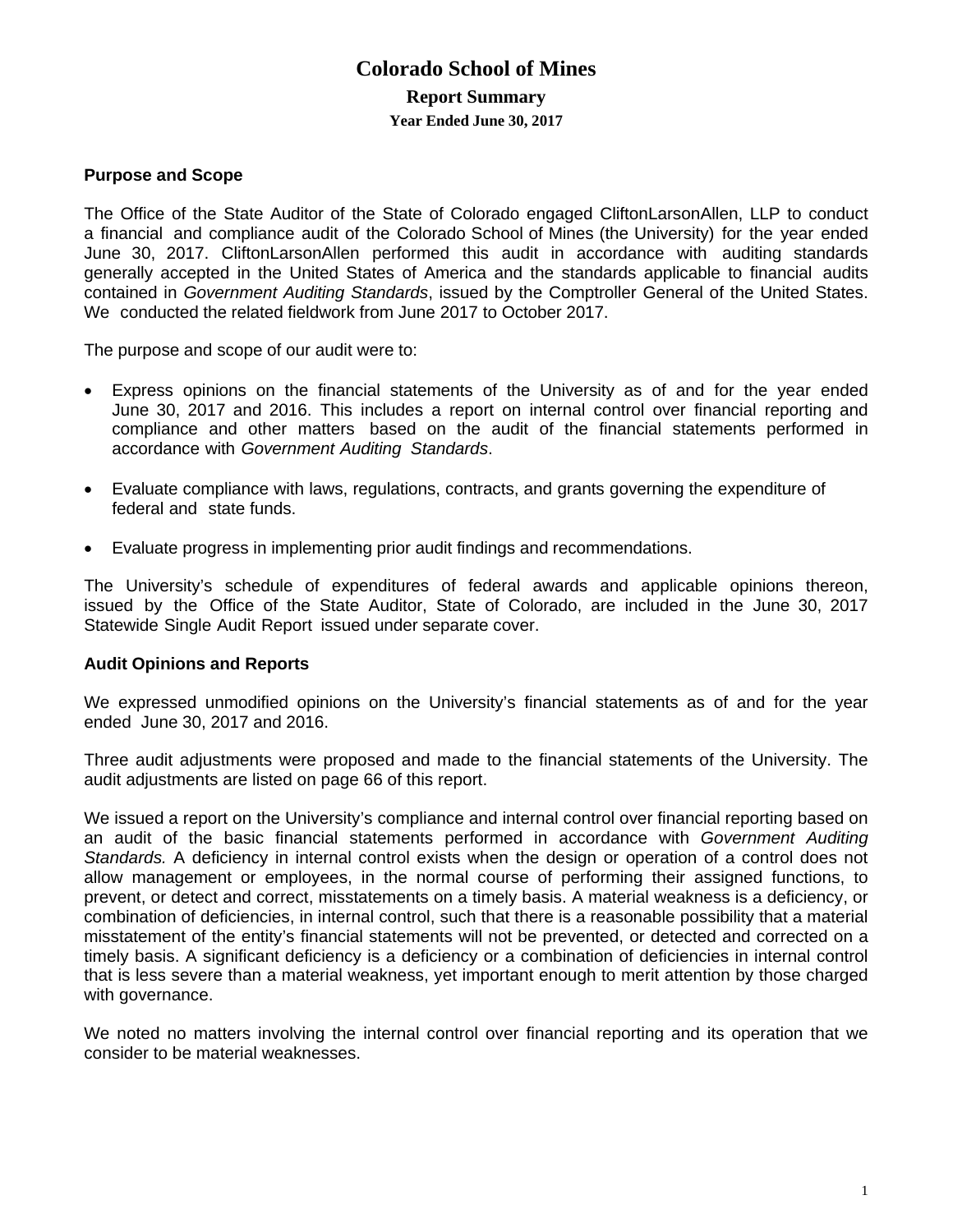# **Colorado School of Mines Report Summary**

**Year Ended June 30, 2017** 

## **Summary of Progress in Implementing Prior Year Audit Recommendations**

There were no findings or recommendations to be reported under *Governmental Auditing Standards* for the fiscal year ended June 30, 2016.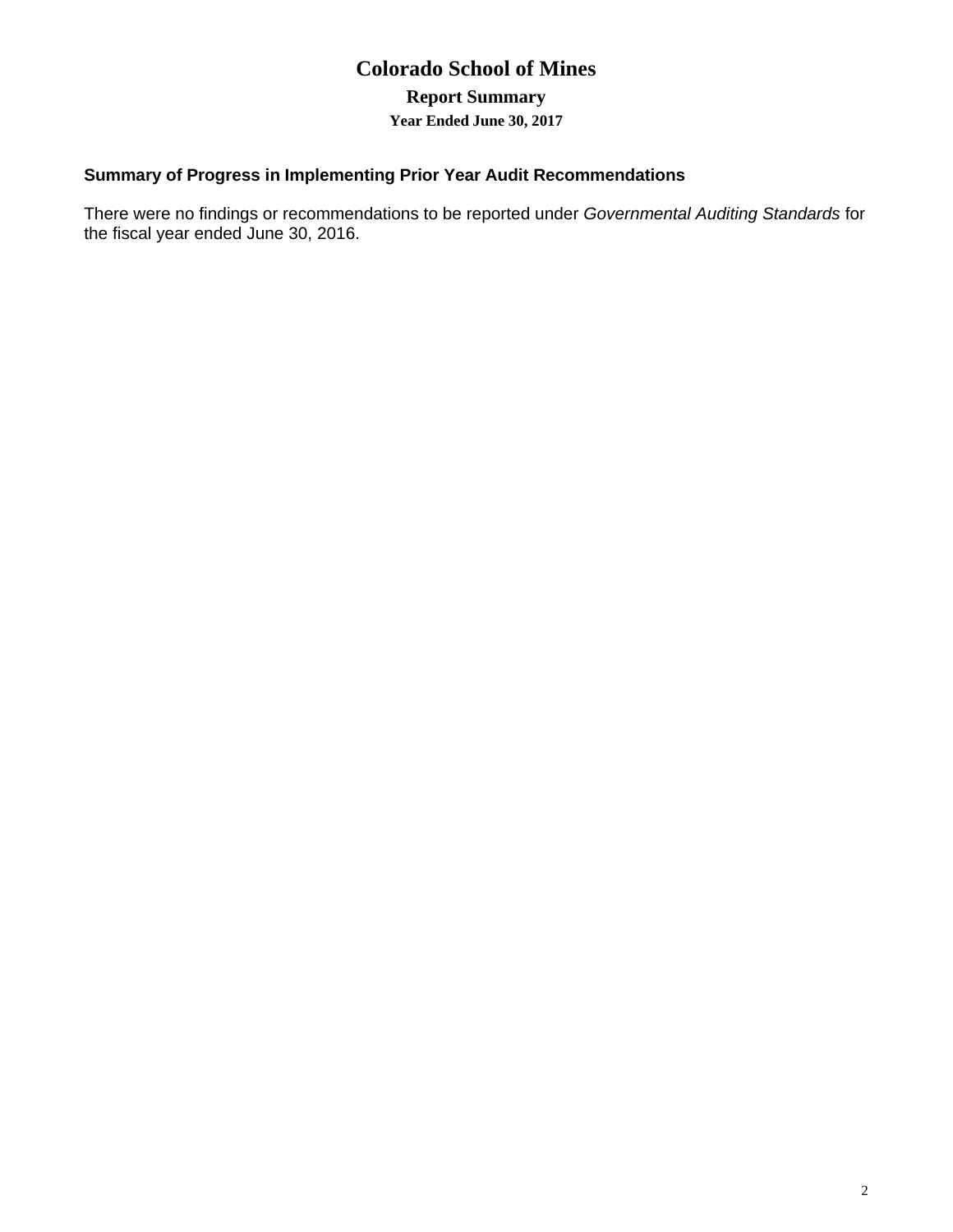# **Colorado School of Mines Financial and Compliance Audit Description of the Colorado School of Mines (Unaudited) Year Ended June 30, 2017**

The Colorado School of Mines (the University) was founded on February 9, 1874. The University came under State control with statehood in 1876. The first diploma was granted in 1882. The authority under which the University operates is Article 41 of Title 23, C.R.S.

The Board of Trustees is the governing body of the University and is composed of seven members appointed by the Governor, with consent of the Senate, for four-year terms and two non-voting members, representing the faculty and students of the University, voted in by the respective constituents.

Financial support comes from student tuition and fees and from the State through a fee-for-service contract and student stipends. Funds are augmented by government and privately sponsored research, private support from alumni and support from industry and friends through the Colorado School of Mines Foundation, Incorporated (the Foundation).

The primary emphasis of the Colorado School of Mines is engineering and science education and research. The full-time equivalent (FTE) for student enrollment and faculty and staff of the University for the past three fiscal years has been as follows:

| <b>Fiscal Year</b> | Resident | Nonresident | Total |
|--------------------|----------|-------------|-------|
| 2017               | 3,399    | 2,423       | 5,822 |
| 2016               | 3,456    | 2,353       | 5,809 |
| 2015               | 3,412    | 2,117       | 5,529 |

Full-time equivalent employees, funded by the State of Colorado, reported by the University for the last three fiscal years are as follows:

| <b>Fiscal Year</b> | Faculty | <b>Staff</b> | Total |
|--------------------|---------|--------------|-------|
| 2017               | 464     | 592          | 1,056 |
| 2016               | 515     | 552          | 1,067 |
| 2015               | 470     | 548          | 1,018 |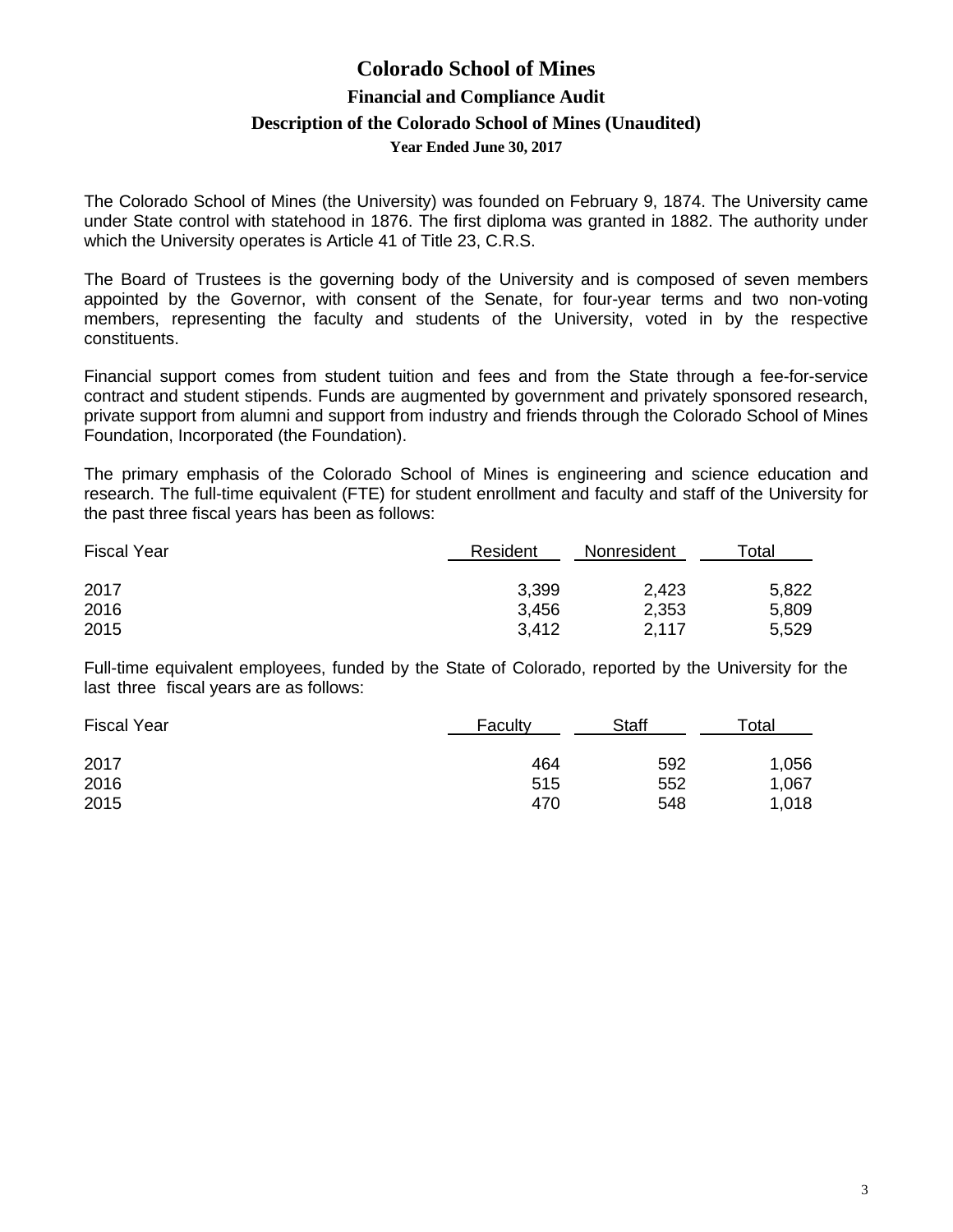

CliftonLarsonAllen LLP CLAconnect.com

#### **Independent Auditors' Report**

Members of the Legislative Audit Committee:

#### **Report on the Financial Statements**

We have audited the accompanying financial statements of the business-type activities and the discretely presented component unit of Colorado School of Mines (the University), an institution of higher education of the State of Colorado, as of and for the years ended June 30, 2017 and 2016, and the related notes to the financial statements, which collectively comprise the University's basic financial statements as listed in the table of contents.

#### *Management's Responsibility for the Financial Statements*

Management is responsible for the preparation and fair presentation of these financial statements in accordance with accounting principles generally accepted in the United States of America; this includes the design, implementation, and maintenance of internal control relevant to the preparation and fair presentation of financial statements that are free from material misstatement, whether due to fraud or error.

#### *Auditors' Responsibility*

Our responsibility is to express opinions on these financial statements based on our audits and the reports of other auditors. We did not audit the financial statements of the Colorado School of Mines Foundation, Inc. (the Foundation), a discretely presented component unit, discussed in Note 1 to the financial statements, for the years ended June 30, 2017 and 2016. Those financial statements were audited by another auditor, whose report has been furnished to us, and our opinion, insofar as it relates to the amounts included for the Foundation, is based solely on the report of another auditor. We conducted our audits in accordance with auditing standards generally accepted in the United States of America and the standards applicable to financial audits contained in *Government Auditing Standards*, issued by the Comptroller General of the United States. Those standards require that we plan and perform the audit to obtain reasonable assurance about whether the financial statements are free from material misstatement. The financial statements of the Foundation were not audited in accordance with *Government Auditing Standards.*

An audit involves performing procedures to obtain audit evidence about the amounts and disclosures in the financial statements. The procedures selected depend on the auditors' judgment, including the assessment of the risks of material misstatement of the financial statements, whether due to fraud or error. In making those risk assessments, the auditor considers internal control relevant to the entity's preparation and fair presentation of the financial statements in order to design audit procedures that are appropriate in the circumstances, but not for the purpose of expressing an opinion on the effectiveness of the entity's internal control. Accordingly, we express no such opinion. An audit also includes evaluating the appropriateness of accounting policies used and the reasonableness of significant accounting estimates made by management, as well as evaluating the overall presentation of the financial statements.

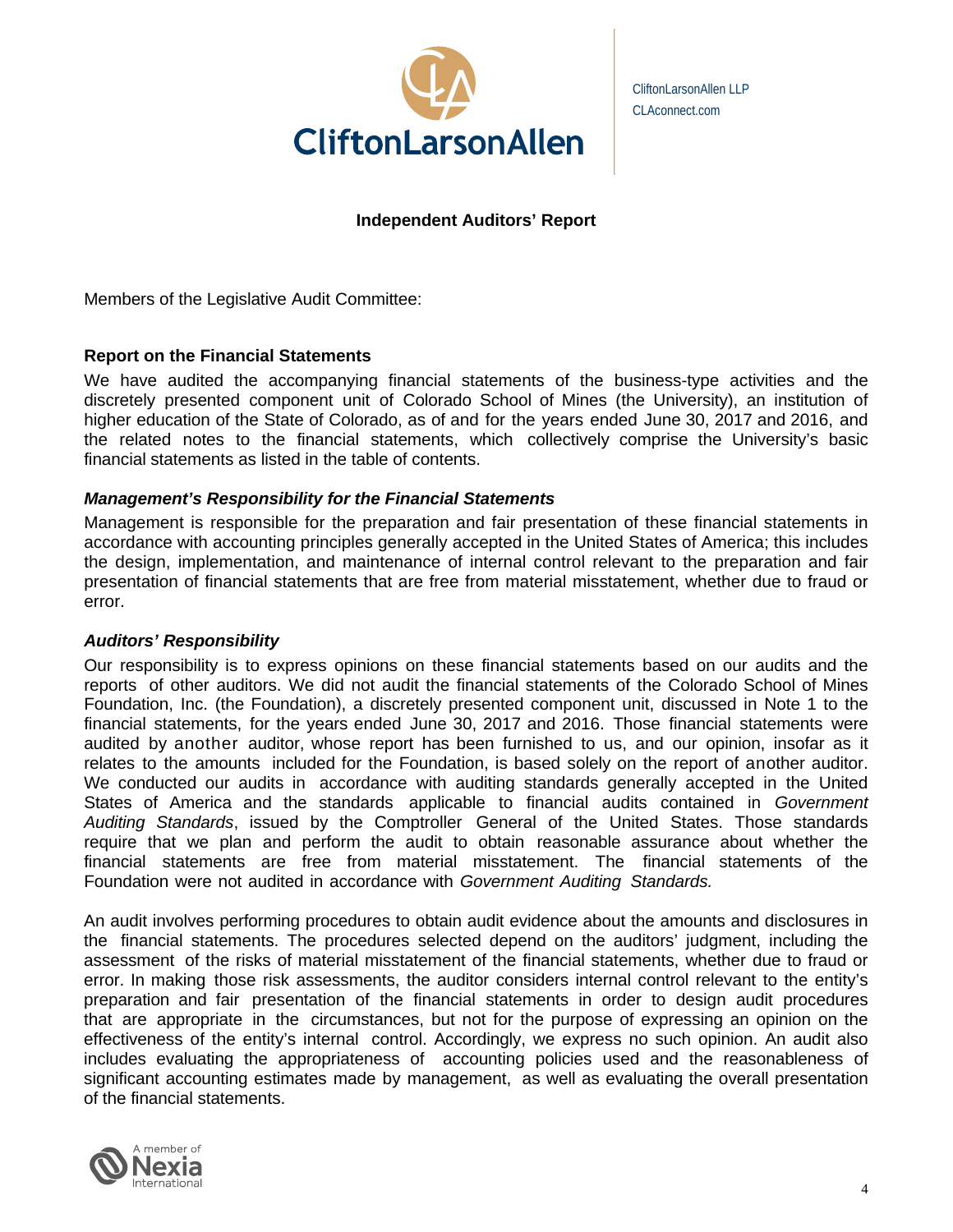We believe that the audit evidence we have obtained is sufficient and appropriate to provide a basis for our audit opinions.

### *Opinions*

In our opinion, based on our audits and the report of the other auditor, the financial statements referred to above present fairly, in all material respects, the respective financial position of the business-type activities and the discretely presented component unit of Colorado School of Mines as of June 30, 2017 and 2016, and the respective changes in financial position, and where applicable, cash flows thereof for the years then ended, in accordance with accounting principles generally accepted in the United States of America.

### *Emphasis of Matter*

As discussed in Note 1, the financial statements of the University, an institution of higher education of the State of Colorado, are intended to present the financial position, the changes in financial position, and cash flows of only that portion of the business-type activities of the State of Colorado that is attributable to the transactions of the University. They do not purport to, and do not, present fairly the financial position of the State of Colorado as of June 30, 2017 and 2016, the changes in its financial position, or, where applicable, its cash flows for the years then ended in conformity with accounting principles generally accepted in the United States of America. Our opinions are not modified with respect to this matter.

## *Other Matters*

### *Required Supplementary Information*

Accounting principles generally accepted in the United States of America require that the management's discussion and analysis and the defined benefit pension plan schedules as listed in the table of contents be presented to supplement the basic financial statements. Such information, although not a part of the basic financial statements, is required by the Governmental Accounting Standards Board, who considers it to be an essential part of financial reporting for placing the financial statements in an appropriate operational, economic, or historical context. We have applied certain limited procedures to the required supplementary information in accordance with auditing standards generally accepted in the United States of America, which consisted of inquiries of management about the methods of preparing the information and comparing the information for consistency with management's responses to our inquiries, the financial statements, and other knowledge we obtained during our audit of the financial statements. We do not express an opinion or provide any assurance on the information because the limited procedures do not provide us with sufficient evidence to express an opinion or provide any assurance.

### *Supplementary Information*

The description of the Colorado School of Mines as listed in the table of contents has not been subjected to the auditing procedures applied in the audit of the basic financial statements, and accordingly, we do not express an opinion or provide any assurance on it.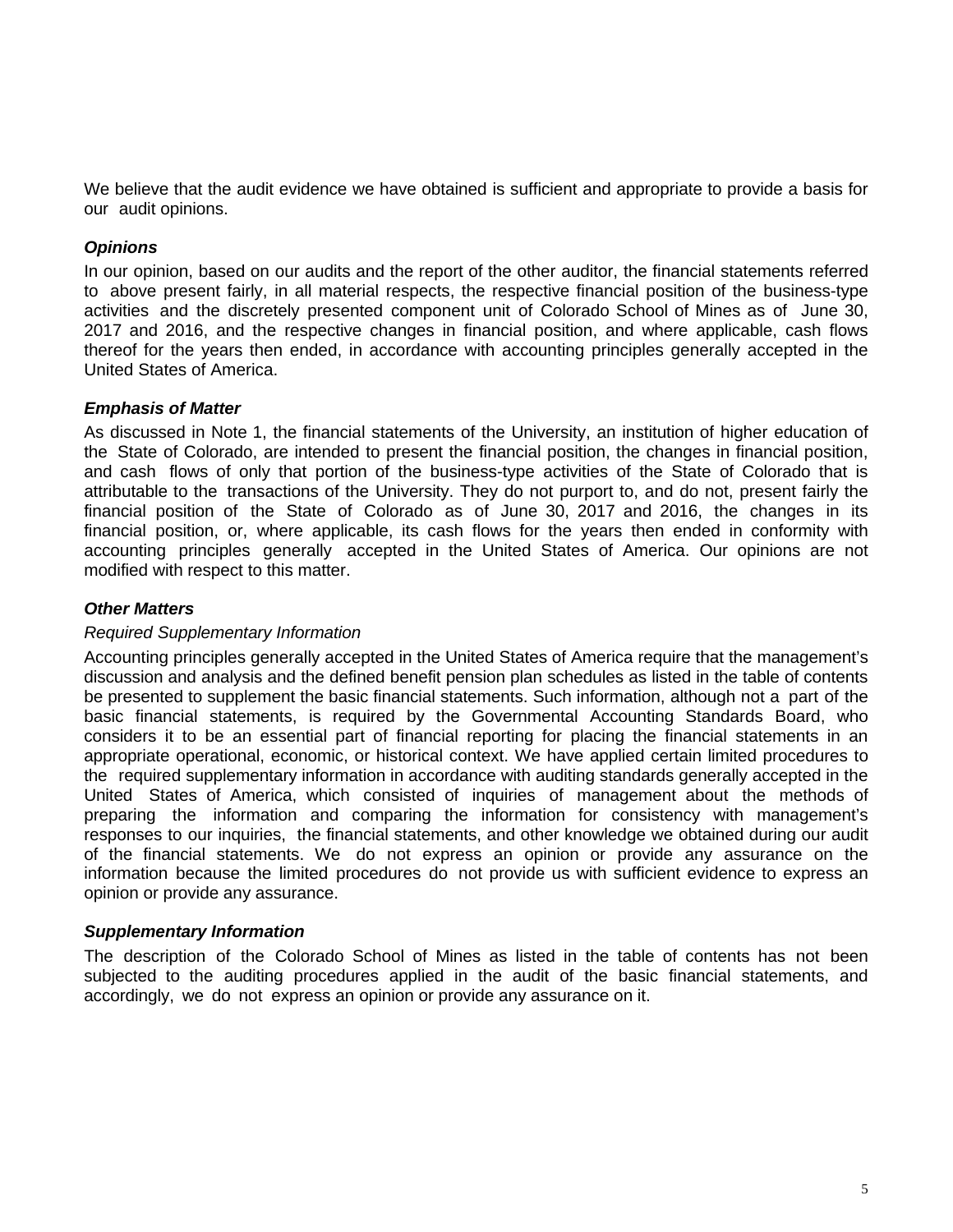#### **Other Reporting Required by** *Government Auditing Standards*

In accordance with *Government Auditing Standards*, we have also issued our report dated November 20, 2017 on our consideration of the University's internal control over financial reporting and on our tests of its compliance with certain provisions of laws, regulations, contracts, and grant agreements and other matters. The purpose of that report is to describe the scope of our testing of internal control over financial reporting and compliance and the results of that testing, and not to provide an opinion on internal control over financial reporting or on compliance. That report is an integral part of an audit performed in accordance with *Government Auditing Standards* in considering the University's internal control over financial reporting and compliance.

Viifton Larson Allen LLP

**CliftonLarsonAllen LLP** 

Broomfield, Colorado November 20, 2017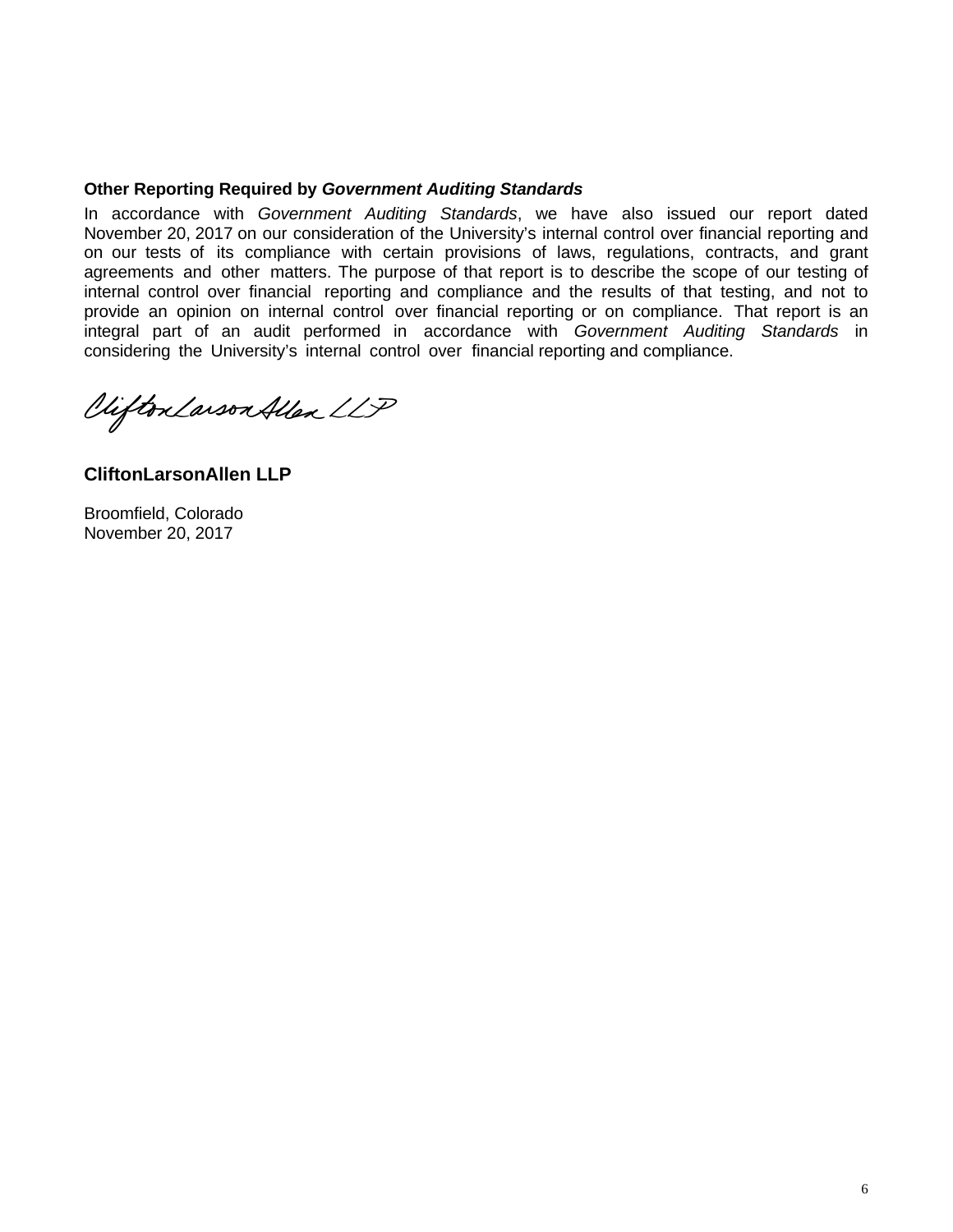(unaudited)

Management is pleased to present this financial discussion and analysis of the Colorado School of Mines (University). It is intended to make the University's financial statements easier to understand and communicate the University's financial situation in an open and accountable manner. It provides an objective analysis of the University's financial position (Statements of Net Position) and results of operations (Statements of Revenues, Expenses, and Changes in Net Position) as of and for the years ended June 30, 2017 and 2016 (Fiscal Years 2017 and 2016, respectively) with comparative information for Fiscal Year 2015. University management is responsible for the completeness and fairness of this discussion and analysis and the financial statements, as well as the underlying system of internal controls.

#### **Understanding the Financial Statements**

Financial highlights are presented in this discussion and analysis to help your assessment of the University's financial activities. Since the presentation includes highly summarized data, it should be read in conjunction with the financial statements, which have the following six parts:

- **Independent Auditors' Report** presents unmodified opinions prepared by our auditors, an independent certified public accounting firm, on the fairness, in all material respects, of our financial statements.
- **Statements of Net Position** present the assets, deferred outflows of resources, liabilities, deferred inflows of resources, and net position of the University at a point in time. Their purpose is to present a financial snapshot of the University. They aid readers in determining the assets available to continue the University's operations; how much the University owes to employees, vendors and creditors; and a picture of net positions and their availability for expenditure by the University.
- **Statements of Revenues, Expenses and Changes in Net Position** present the total revenues earned and expenses incurred by the University for operating, nonoperating, and other related activities during a period of time. Their purpose is to assess the University's operating and nonoperating activities.
- **Statements of Cash Flows** present the cash receipts and disbursements of the University during a period of time. Their purpose is to assess the University's ability to generate net cash flows to meet its obligations as they come due.
- **Notes to the Financial Statements** present additional information to support the financial statements and are commonly referred to as "Notes." Their purpose is to clarify and expand on the information in the financial statements. Notes are referenced in this discussion and analysis to indicate where details of the financial highlights may be found.
- **Required Supplementary Information (RSI)** presents additional information that differs from the basic financial statements. In this report, the RSI includes schedules on the University's proportionate share of the Public Employees Retirement Association (PERA) pension liability and related information.

We suggest that you combine this financial discussion and analysis with relevant nonfinancial indicators to assess the overall health of the University. Examples of nonfinancial indicators include trend and quality of student applicants, incoming class size and quality, student retention, building condition, and campus safety. Information about nonfinancial indicators is not included in this discussion and analysis but may be obtained from the University's Public Relations Office. It should be noted that the University's financial statements include the presentation of a discretely presented component unit, the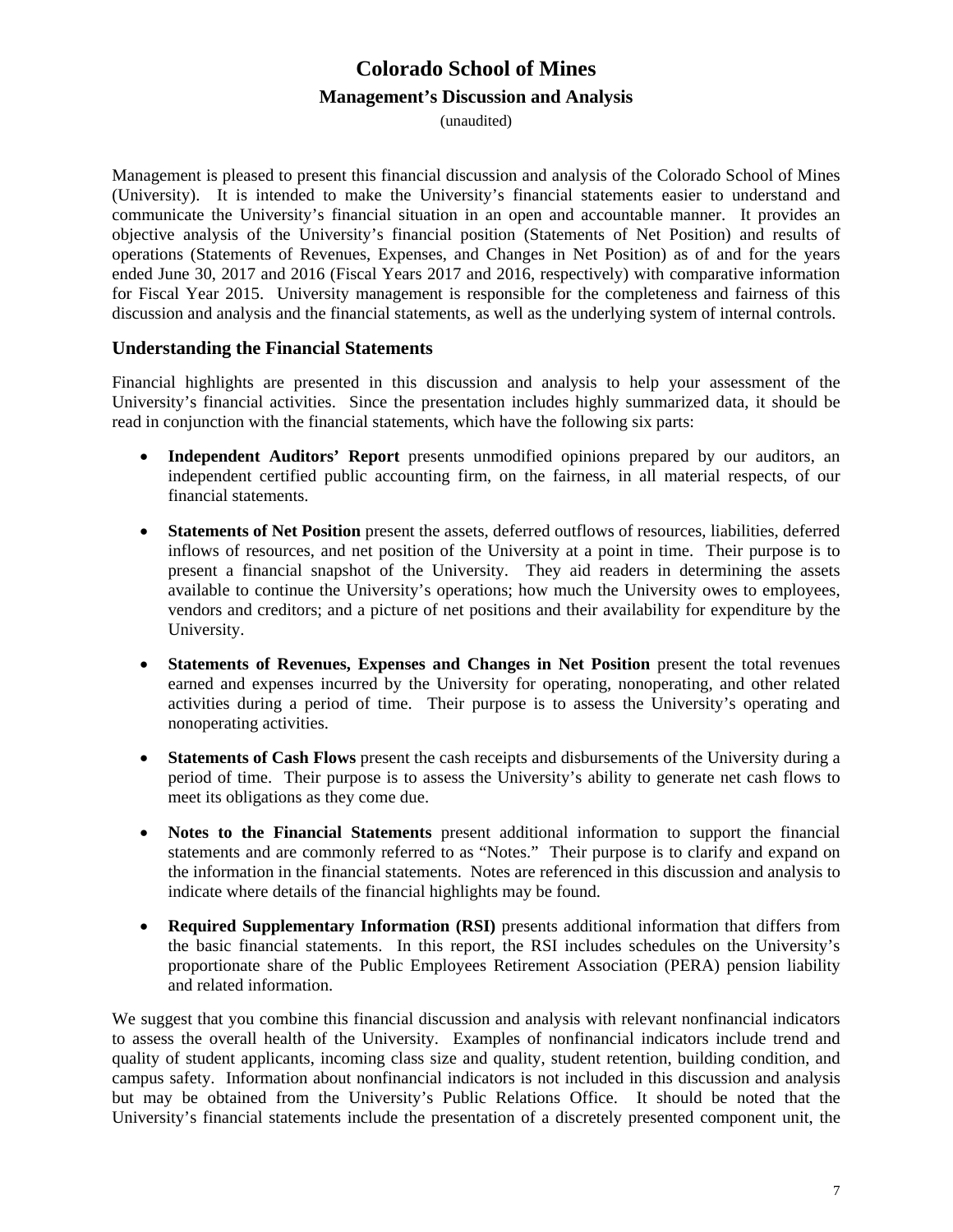(unaudited)

Colorado School of Mines Foundation, Incorporated (the Foundation), which is a required presentation by accounting standards. The Foundation is not included in this financial discussion and analysis.

#### **Financial Highlights**

Selected financial highlights for Fiscal Year 2017 include:

- Total University assets increased by 3.6 percent, total University liabilities increased by 40.3 percent and total net position decreased by 158.8 percent. The decrease in net position and the deficit in unrestricted net position is the result of increases in the University's proportionate share of the net pension liability.
- The University's net pension liability increased 79.6 percent, which also resulted in an increase in the deferred outflows and a decrease in deferred inflows of resources.
- Operating revenues increased by 1.4 percent while operating expenses increased by 34.4 percent. The increase in operating expenses is primarily associated with the increase in the net pension liability.
- The University is engaged in several major construction projects including the CoorsTek Center for Applied Science and Engineering and the Heating Plant Renovation.

The following sections provide further explanations of the University's financial health.

#### **Statements of Net Position**

Table 1 - Condensed Statements of Net Position presents a financial snapshot of the University and serves, over time, as a useful indicator of the strength of the University's financial position. It presents the fiscal resources (assets), claims against those resources (liabilities), and residual net position available for future operations (net position). Analysis of the University's deferred outflows and inflows of resources, capital assets, and related debt is included in the section titled Capital Assets and Debt Management, while this section provides analysis of the University's noncapital assets and liabilities.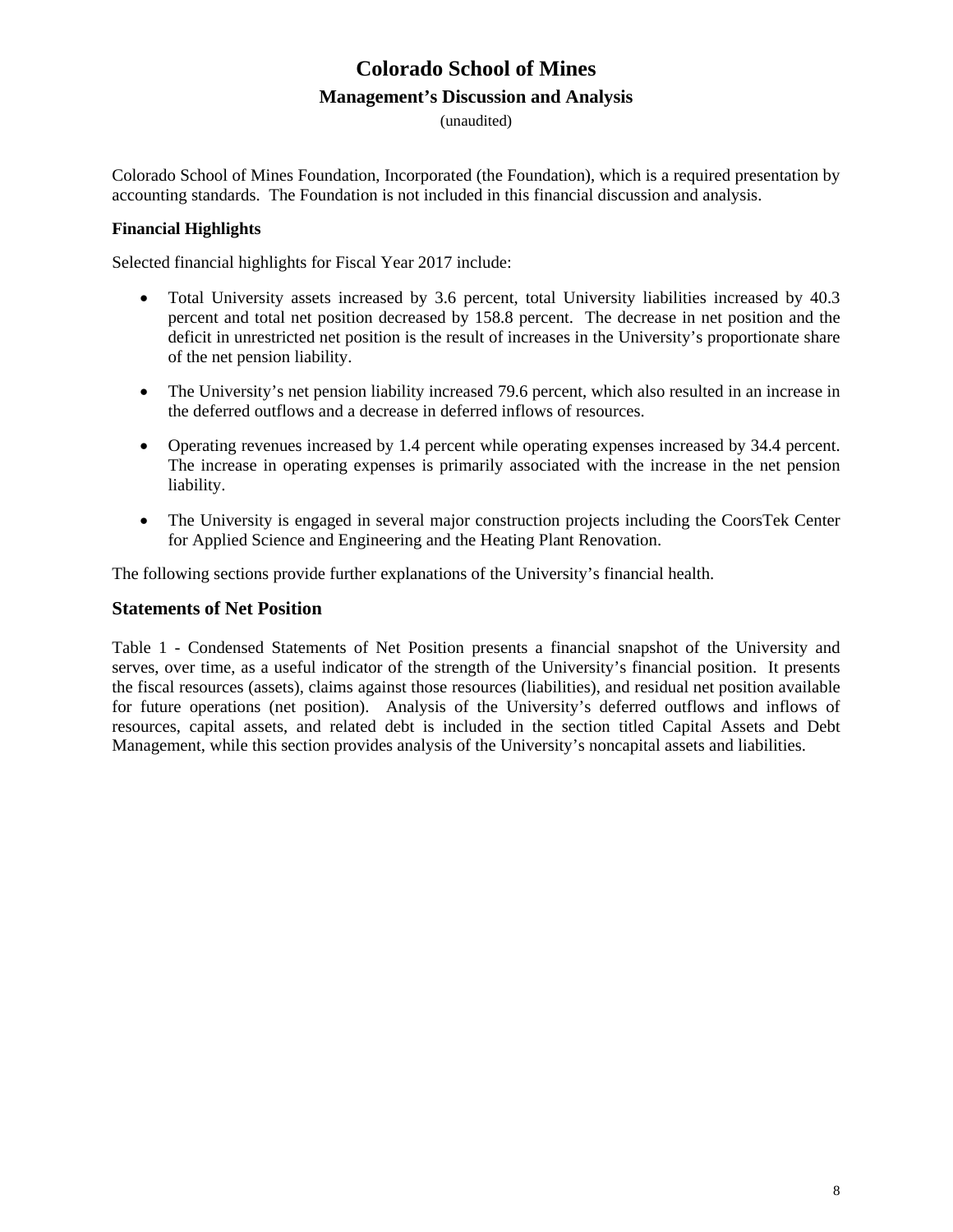(unaudited)

|                                                 |             |           |            | <b>Increase (Decrease)</b> |              |              |              |           |
|-------------------------------------------------|-------------|-----------|------------|----------------------------|--------------|--------------|--------------|-----------|
|                                                 |             |           |            |                            | 2017 vs 2016 |              | 2016 vs 2015 |           |
|                                                 | 2017        | 2016      | 2015       | Amount                     | Percent      |              | Amount       | Percent   |
| <b>Assets</b>                                   |             |           |            |                            |              |              |              |           |
| Cash and restricted cash                        | \$131,050   | 143,132   | 146,352    | (12,082)                   | $(8.4\%)$    | $\mathbb{S}$ | (3,220)      | (2.2%)    |
| Other noncapital assets                         | 62,631      | 61,821    | 59,222     | 810                        | 1.3          |              | 2,599        | 4.4       |
| Net capital assets                              | 385,650     | 354,018   | 332,830    | 31,632                     | 8.9          |              | 21,188       | 6.4       |
| <b>Total Assets</b>                             | \$579,331   | 558,971   | 538,404    | 20.360                     | 3.6%         | \$           | 20,567       | 3.8%      |
| <b>Deferred Outflows of Resources</b>           | \$188,537   | 59,432    | 29,465     | 129,105                    | 217.2%       | \$           | 29,967       | 101.7%    |
| <b>Liabilities</b>                              |             |           |            |                            |              |              |              |           |
| Non-debt liabilities                            | \$582,356   | 341,811   | 307,527    | 240,545                    | 70.4%        | \$           | 34,284       | 11.1%     |
| Debt liabilities                                | 212,313     | 224,708   | 209,910    | (12,395)                   | (5.5)        |              | 14,798       | 7.0       |
| <b>Total Liabilities</b>                        | \$794,669   | 566,519   | 517,437    | 228,150                    | 40.3%        | \$           | 49,082       | 9.5%      |
| <b>Deferred Inflows of Resources</b>            | \$1,638     | 3,516     | 19         | (1, 878)                   | $(53.4\%)$   | \$           | 3,497        | 18,405%   |
| <b>Net Position</b>                             |             |           |            |                            |              |              |              |           |
| Net investment in capital assets<br>Restricted: | \$199,521   | 174,605   | 161,559    | 24,916                     | 14.3%        | \$           | 13,046       | 8.1%      |
| Nonexpendable purposes                          | 6,329       | 6,335     | 6,336      | (6)                        | (0.1)        |              | (1)          | 0.0       |
| Expendable purposes                             | 19,573      | 20,109    | 21,846     | (536)                      | (2.7)        |              | (1,737)      | (8.0)     |
| Unrestricted                                    | (253, 862)  | (152,681) | (139, 328) | (101, 181)                 | (66.3)       |              | (13, 353)    | 9.6       |
| <b>Total Net Position</b>                       | \$ (28,439) | 48,368    | 50,413     | (76, 807)                  | $(158.8\%)$  | \$           | (2,045)      | $(4.1\%)$ |

#### **Table 1 - Condensed Statements of Net Position as of June 30, 2017, 2016, and 2015** *(all dollars in thousands)*

#### **Assets**

Cash and restricted cash comprises approximately 67.7 percent and 69.8 percent of the University's total noncapital assets as of June 30, 2017 and 2016, respectively. Restricted cash of \$21,169,000 and \$37,785,000, as of June 30, 2017 and 2016, respectively, primarily consists of unspent revenue bond proceeds that will be used for capital related activity as well as unspent gifts, grants, and contract revenues. Total cash and restricted cash decreased during the past two fiscal years as a result of continued spending on various capital projects. The Statements of Cash Flows provide additional information on where cash is received and how it is used by the University.

#### **Non-Debt Liabilities**

The University's non-debt related liabilities totaling \$582,356,000 and \$341,811,000 as of June 30, 2017 and 2016, respectively, comprise 73.3 percent and 60.3 percent, respectively, of the total liabilities. The net pension liability comprises 91.4 percent and 86.7 percent, respectively, of total non-debt related liabilities. Each year, the University records its share of the statewide net pension liability. Over the last three years, the University's net pension liability increased 79.6 percent from 2016 to 2017 and 12.8 percent from 2015 to 2016. The significant increase from 2016 to 2017 was primarily due to actuarial changes to the plan as well as a change in the discount rate used to calculate the net position of the plan. While the University is required to record this liability, the University is under no obligation to fund the liability, nor does the University have any ability to affect funding, benefit, or annual required contribution decisions of the plan. Those decisions are controlled by the Public Employees Retirement Association of Colorado (PERA) and the State's General Assembly. See Note 12 of the accompanying financial statements for more information related to the net pension liability.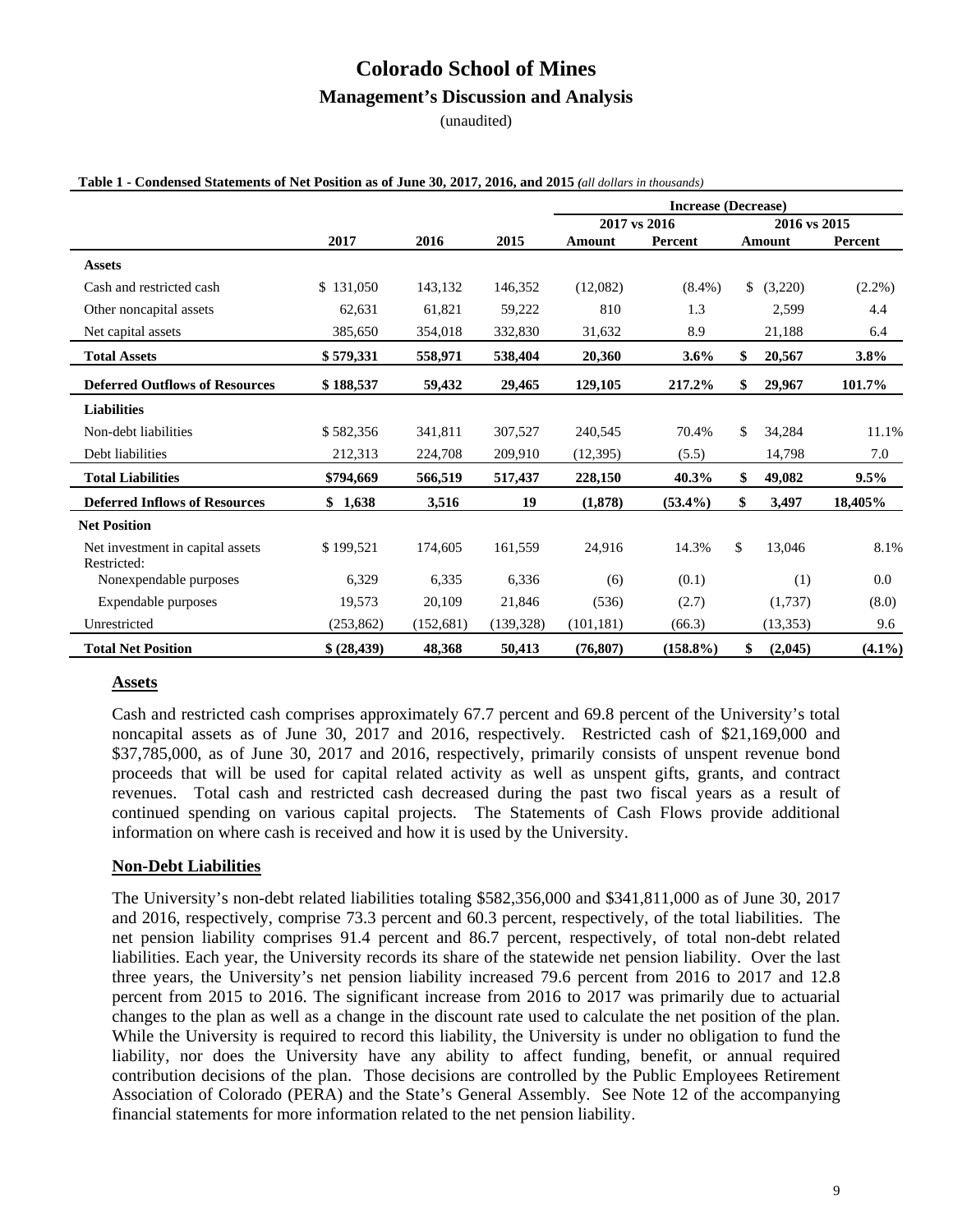(unaudited)

Unearned tuition and fees represent cash collected for the summer term that extends beyond the end of the fiscal year. Unearned sponsored project revenue represents amounts paid by grantors and contractors for which the University has not yet met all of the requirements for revenue recognition. These amounts will be recognized as revenue in future periods after all requirements have been satisfied. See Note 7 for additional information on the University's unearned revenues.

The non-debt related liabilities increased from 2016 to 2017 and from 2015 to 2016 due mainly to the increase in net pension liability of \$235,940,000 and \$37,801,000, respectively.

### **Net Position**

A portion of the University's net position has restrictions imposed by external parties, such as donors, or are invested in capital assets (property, plant, and equipment) and are therefore not immediately available to spend. To help understand these restrictions, the University's net position is shown in four categories.

- The largest category of net position relates to the University's net investment in capital assets. This consists of the University's capital assets less accumulated depreciation and related debt issued to fund the purchase or construction of those assets. This amount represents the University's investments in campus facilities and equipment that is necessary to carry out the teaching, research, and student centered mission of the University. The increases in each of the past three years reflect the University's commitment to improving the students' on campus experience through new and renovated student and academic facilities along with various infrastructure improvements. Additional discussion on the University's capital activity is included in the Capital Assets and Debt Management section of this discussion and analysis.
- Net position restricted for nonexpendable purposes represents gift funds received from donors whereby the donor has specified the original principal be set aside for perpetual investment (endowment) with a set amount of spendable distribution based on University policy. The majority of the endowment assets benefiting the University are managed by the Foundation, which is a discretely presented component unit. See Note 1.
- Net position restricted for expendable purposes represents funds received for specific purposes, but for which the University is allowed to fully expend those funds in accordance with the purposes identified by the individual or entity providing the funds. This includes spendable distributions and accumulated undistributed earnings from the University's endowments.
- Unrestricted net position represents the amount available for spending for any appropriate and necessary purpose and are at the full discretion of management. In some instances, management or the Board has placed internal designations on the use of these funds. As discussed above, the negative unrestricted net position reflects the recording of the University's proportionate share of the statewide net pension liability and the associated pension expenses beyond the University's annual required contributions. Table  $2 -$  Unrestricted Net Position reflects the impact on the University's unrestricted net position of recording the net pension liability and associated deferred outflows and inflows of resources.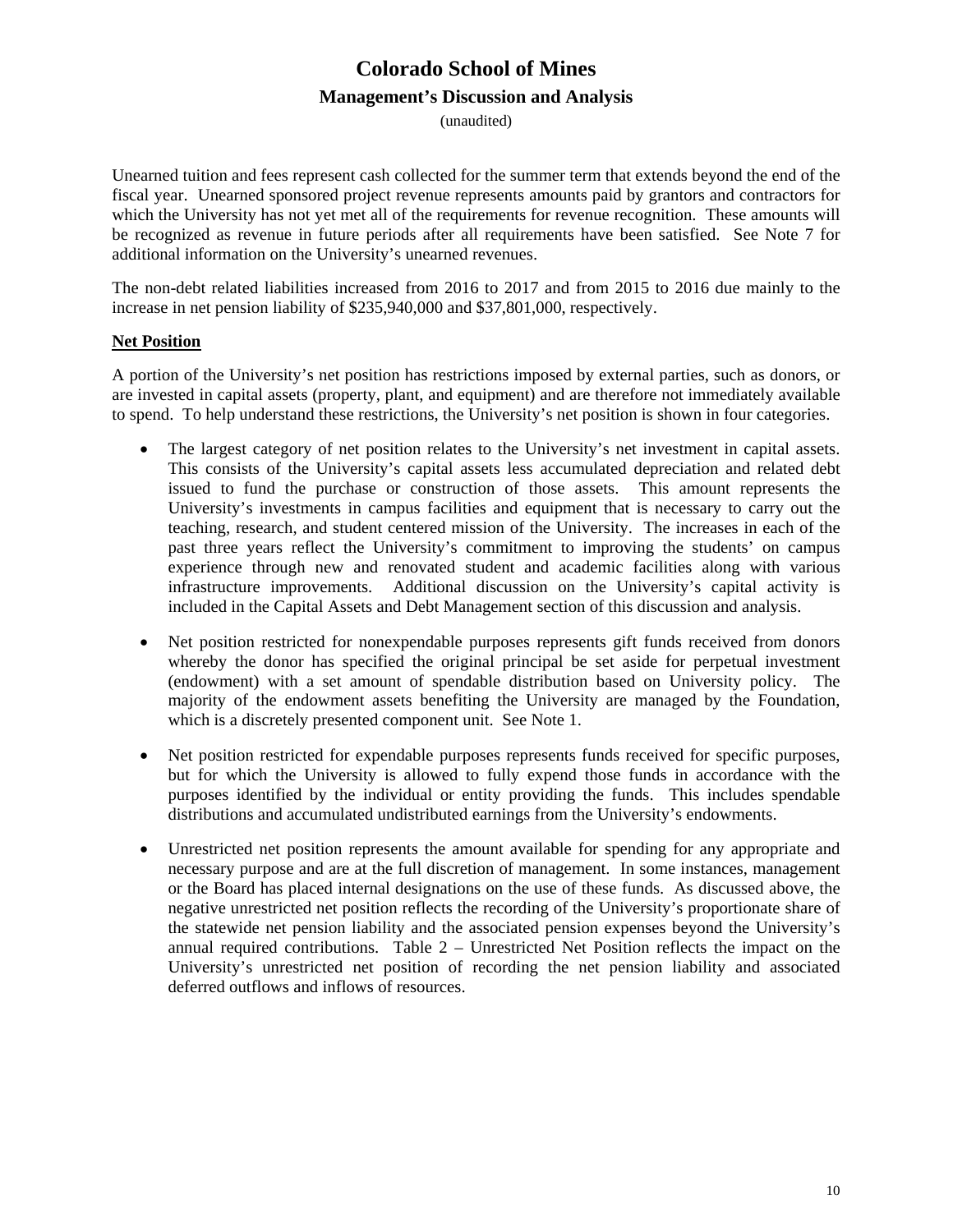(unaudited)

**Table 2 – Unrestricted Net Position** (*in thousands)*

|                                                                | 6/30/17     | 6/30/16   |
|----------------------------------------------------------------|-------------|-----------|
| Unrestricted net position with pension impact                  | \$(253,862) | (152,681) |
| Cumulative effect on unrestricted net position associated with |             |           |
| the net pension liability                                      | 360.662     | 260,475   |
| Unrestricted Net Position without Pension Impact               | 106,800     | \$107,794 |

Because the University is not required, and has no plans, to fund the net pension liability, the unrestricted net position without the pension impact is used for budgetary and operational purposes.

#### **Statements of Revenues, Expenses and Changes in Net Position**

Table 3 - Condensed Statements of Revenues, Expenses and Changes in Net Position presents the financial activity of the University during the fiscal year. A key component of these statements is the differentiation between operating and nonoperating activities. Operating revenues, such as tuition and auxiliary operations, are earned primarily by providing services to the students and various constituencies of the University. Operating expenses are incurred to provide services, primarily instruction and research, or acquire goods necessary to carry out the mission of the University for which the University earns operating revenues. Nonoperating revenues are received when goods or services are not directly provided and include contributions, investment income, federal interest subsidies, and Pell grant revenue. Nonoperating expenses include interest on long term debt, bond issuance costs, and gains/losses on disposals of assets.

|                                                                        |             |                          |            |              | <b>Increase (Decrease)</b> |              |           |
|------------------------------------------------------------------------|-------------|--------------------------|------------|--------------|----------------------------|--------------|-----------|
|                                                                        |             |                          |            | 2017 vs 2016 |                            | 2016 vs 2015 |           |
|                                                                        | 2017        | 2016                     | 2015       | Amount       | Percent                    | Amount       | Percent   |
| Operating revenues                                                     | \$222,108   | 219,075                  | 211,056    | \$<br>3,033  | 1.4%                       | -S<br>8,019  | 3.8%      |
| Operating expenses                                                     | 338,784     | 252,028                  | 232,387    | 86,756       | 34.4                       | 19,641       | 8.5       |
| <b>Operating Loss</b>                                                  | (116,676)   | (32,953)                 | (21, 331)  | (83, 723)    | (254.1)                    | (11,622)     | (54.5)    |
| Net nonoperating revenues                                              | 24,692      | 18,430                   | 19,802     | 6,262        | 34.0                       | (1,372)      | (6.9)     |
| <b>Loss Before Other Revenues</b>                                      | (91, 984)   | (14, 523)                | (1,529)    | (77, 461)    | (533.4)                    | (12,994)     | (849.8)   |
| Other revenues                                                         | 15,177      | 12,478                   | 16,243     | 2,699        | 21.6                       | (3,765)      | (23.2)    |
| <b>Increase (decrease) in Net Position</b>                             | (76, 807)   | (2,045)                  | 14,714     | (74, 762)    | (3,655.8)                  | (16,759)     | (113.9)   |
| Net Position, beginning of year<br>Adjustment for change in accounting | 48,368      | 50,413                   | 270,249    | (2,045)      | (4.1)                      | (219, 836)   | (81.3)    |
| principle                                                              |             | $\overline{\phantom{0}}$ | (234, 550) |              | $\overline{\phantom{a}}$   | 234,550      | 100.00    |
| Net Position, End of Year                                              | \$ (28,439) | 48,368                   | 50,413     | (76, 807)    | $(158.8\%)$                | \$(2,045)    | $(4.1\%)$ |

**Table 3 - Condensed Statements of Revenues, Expenses and Changes in Net Position for Years Ended June 30, 2017, 2016, and 2015**  *(all dollars in thousands)* 

Table 4 - Operating and Nonoperating Revenues for the Years Ended June 30, 2017, 2016, and 2015 provides gross operating and nonoperating (noncapital) revenues by major sources. As Table 4 shows, the University's total operating revenues increased 1.4 percent and 3.8 percent for Fiscal Years 2017 and 2016, respectively, and net nonoperating revenues increased 34.0 percent over last fiscal year and decreased 6.9 percent from Fiscal Years 2015 to 2016.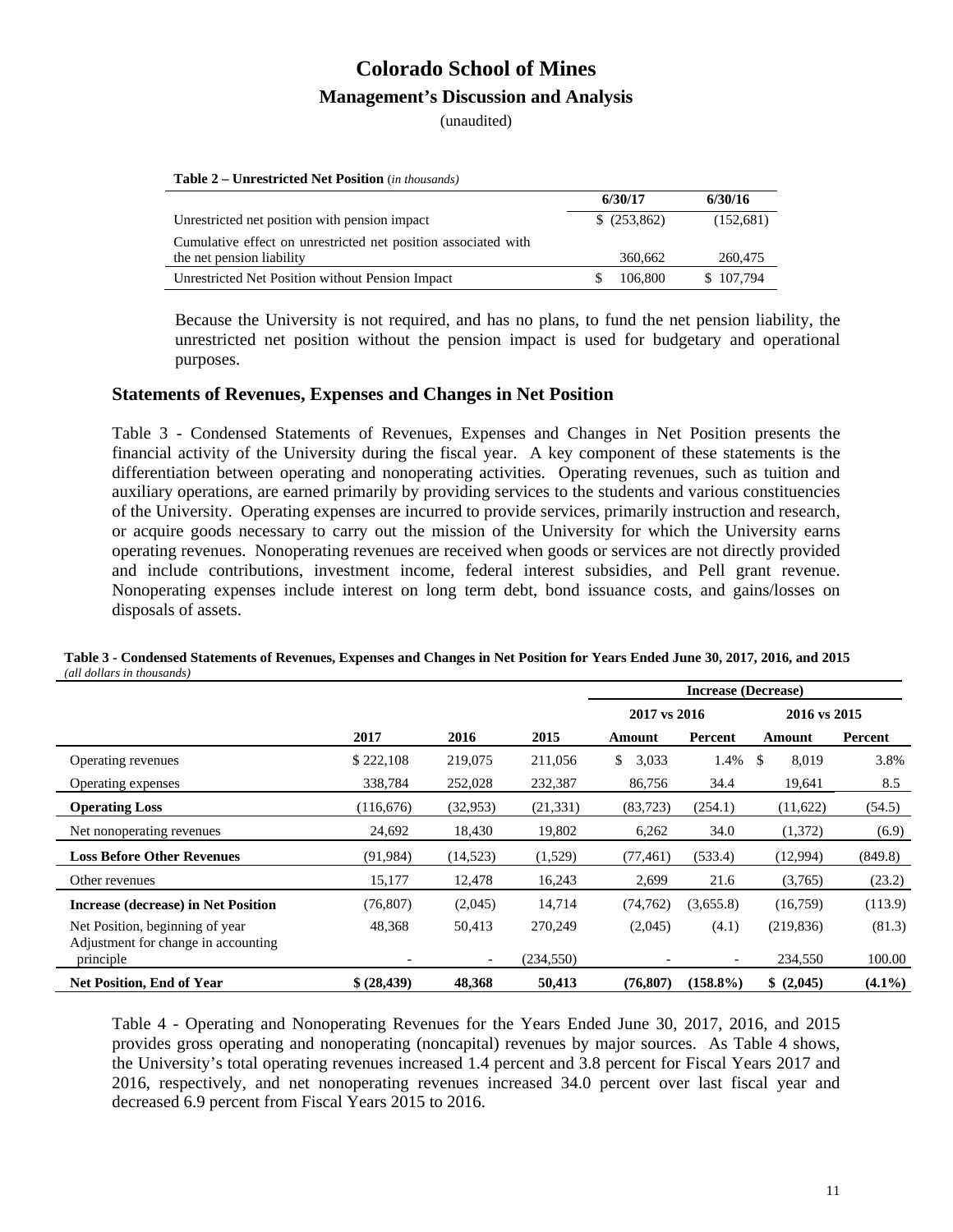(unaudited)

|                                    |           |         |         |              | <b>Increase (Decrease)</b> |              |         |  |  |
|------------------------------------|-----------|---------|---------|--------------|----------------------------|--------------|---------|--|--|
|                                    |           |         |         | 2017 vs 2016 |                            | 2016 vs 2015 |         |  |  |
|                                    | 2017      | 2016    | 2015    | Amount       | Percent                    | Amount       | Percent |  |  |
| <b>Operating Revenues</b>          |           |         |         |              |                            |              |         |  |  |
| Student tuition and fees, net      | \$123,886 | 118,871 | 118,301 | \$5,015      | 4.2%                       | \$570        | 0.5%    |  |  |
| Grants and contracts               | 56,262    | 59,932  | 55,998  | (3,670)      | (6.1)                      | 3,934        | 7.0     |  |  |
| Fee-for-service                    | 14,706    | 14,390  | 12,475  | 316          | 2.2                        | 1,915        | 15.4    |  |  |
| Auxiliary enterprises, net         | 23,655    | 22,314  | 21,304  | 1,341        | 6.0                        | 1,010        | 4.7     |  |  |
| Other operating                    | 3,599     | 3,568   | 2,978   | 31           | 0.9                        | 590          | 19.8    |  |  |
| <b>Total Operating Revenues</b>    | 222,108   | 219,075 | 211,056 | 3,033        | 1.4                        | 8,019        | 3.8     |  |  |
| <b>Nonoperating Revenues</b>       |           |         |         |              |                            |              |         |  |  |
| State appropriations               | 3,351     | 2,898   | 1,858   | 453          | 15.6                       | 1,040        | 56.0    |  |  |
| Gifts                              | 20,346    | 19,931  | 20,258  | 415          | 2.1                        | (327)        | (1.6)   |  |  |
| Investment income, net             | 5,551     | (361)   | 890     | 5,912        | 1,637.7                    | (1,251)      | (140.6) |  |  |
| Federal nonoperating               | 4,058     | 4,081   | 4,367   | (23)         | (0.6)                      | (286)        | (6.5)   |  |  |
| Other nonoperating, net            | 594       | 165     | 155     | 429          | 260.0                      | 10           | 6.5     |  |  |
| <b>Total Nonoperating Revenues</b> | 33,900    | 26,714  | 27,528  | 7,186        | 26.9                       | (813)        | (3.0)   |  |  |
| <b>Total Revenues (noncapital)</b> | \$256,008 | 245,789 | 238,584 | 10,219       | $4.2\%$                    | 7,205<br>\$  | 3.0%    |  |  |

**Table 4 - Operating and Nonoperating Revenues for Years Ended June 30, 2017, 2016, and 2015** *(all dollars in thousands)* 

The University has experienced increases in most sources of operating revenues over the past three years. The increase in student tuition and fees reflects a combination of increases in tuition rates and enrollment (see Tables 13 and 14) which offset decreases experienced in the University's continuing education program. The decrease in grants and contracts revenue from Fiscal Year 2016 to 2017 reflects the current economic challenges in the oil and gas industry and a conversion of revenue to in-kind contribution of services which are not recognized in the University's financial statements.

Student Tuition and Fees (net) increased 0.5 percent from Fiscal Year 2015 to 2016 due to a decline in continuing education revenue associated with the decline in the energy and commodities market along with an increase in scholarship allowance. Grants and Contracts revenue for Fiscal Year 2016 increased 7.0 percent over Fiscal Year 2015 reflecting the impact of the Federal Government shutdown in Fiscal Year 2014 causing delays in the government issuing federal awards resulting in less federal revenue in Fiscal Year 2015. The University remains committed to increasing its focus and national role as a research institution. In Fiscal Year 2017, the University secured research awards of \$56,795,000 compared to \$60,200,000 in Fiscal Year 2016 and \$63,900,000 in Fiscal Year 2015. The decrease in federal awards reflects the ongoing uncertainty at the federal level on the overall federal budget and the continued existence of certain federal agencies and programs. Approximately \$8 million of federal awards anticipated to be received in Fiscal Year 2017 were delayed until Fiscal Year 2018 due to this uncertainty. The University continues to focus on securing funding from both federal and private industry sources as additional resources are focused towards research. Revenue from the Federal Government represents approximately 67.1 percent and 60.1 percent of total grants and contracts revenue for Fiscal Years 2017 and 2016, respectively. Revenue generated from grants and contracts also benefit the University in that they generally allow for reimbursement of a portion of any related administrative and facility overhead costs. In Fiscal Years 2017 and 2016, the University received approximately \$11,896,000 and \$11,966,000, respectively, of such administrative and facility overhead costs reimbursements.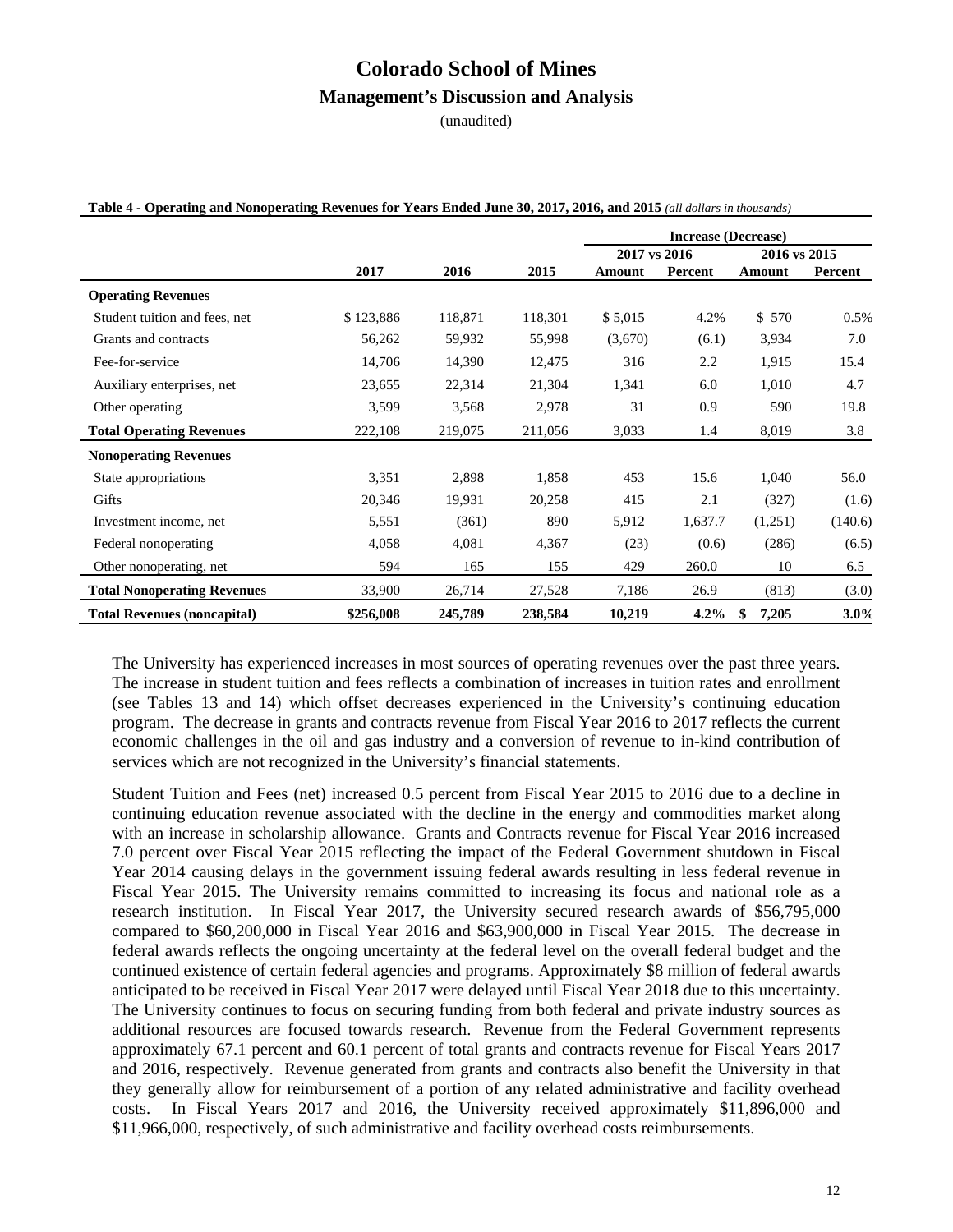(unaudited)

The University receives funding from the State of Colorado in two ways; (1) fee-for-service contracts with the Department of Higher Education and (2) stipends to qualified undergraduate students used to pay a portion of tuition. Funding in Fiscal Years 2017 and 2016 related to fee-for-service contracts increased by \$316,000 and \$1,915,000, respectively. The level of funding received from the State is dependent on the State's budgetary process and decisions.

The anticipated funding related to student stipends is incorporated into the University's student tuition rates. Table 5 – College Opportunity Fund (COF) – Undergraduate Student Stipends reflects the amount of COF stipends applied toward student accounts, the per credit hour stipend allotted per student approved by the State Legislature, and the total number of stipend eligible hours that students applied for during the past three years.

|                        | 2017        | 2016      | 2015      |
|------------------------|-------------|-----------|-----------|
| Student stipends       | \$5,933,000 | 6,157,000 | 6,194,000 |
| Stipend allotment      | \$75/hour   | \$75/hour | \$74/hour |
| Stipend eligible hours | 79,107.50   | 82,100.75 | 82,858.50 |
|                        |             |           |           |

**Table 5 – College Opportunity Fund – Undergraduate Student Stipends**

Nonoperating revenues can fluctuate from year to year due to the types of revenues being recognized.

Over the past three fiscal years, gift revenues, received primarily from the Foundation, has remained flat. The University has experienced fluctuations in investment income over the last three fiscal years due to continued fluctuations in the financial markets that impact the fair market value of the University's investments held by the Foundation and amounts held by the State Treasurer. The University experienced unrealized gains (losses) in Fiscal Years 2017, 2016, and 2015 of \$4,235,000, (\$1,581,000), and (\$179,000), respectively. The realized investment income was \$1,792,000, \$1,498,000, and \$1,884,000, respectively, for this same periods. Federal nonoperating revenues consist of interest subsidies received for taxable Build America Bonds (BAB) issued by the University and financial aid received under the Pell program. The University received \$1,150,000, \$1,161,000, and \$1,164,000 in federal interest subsidies in Fiscal Years 2017, 2016, and 2015, respectively. The amount of federal subsidies is tied to the interest payments being made on the bonds. The decrease in revenue experienced during the past three years reflects the decrease in interest payments being made on the bonds. Revenues from the Pell program for Fiscal Years 2017, 2016, and 2015 were \$2,908,000, \$2,921,000, and \$3,203,000, respectively. Revenues fluctuate based on student activity in the Pell program each year.

The programmatic and natural classification uses of University resources are displayed in Table 6 **–** Operating Expenses by Function and Natural Classifications.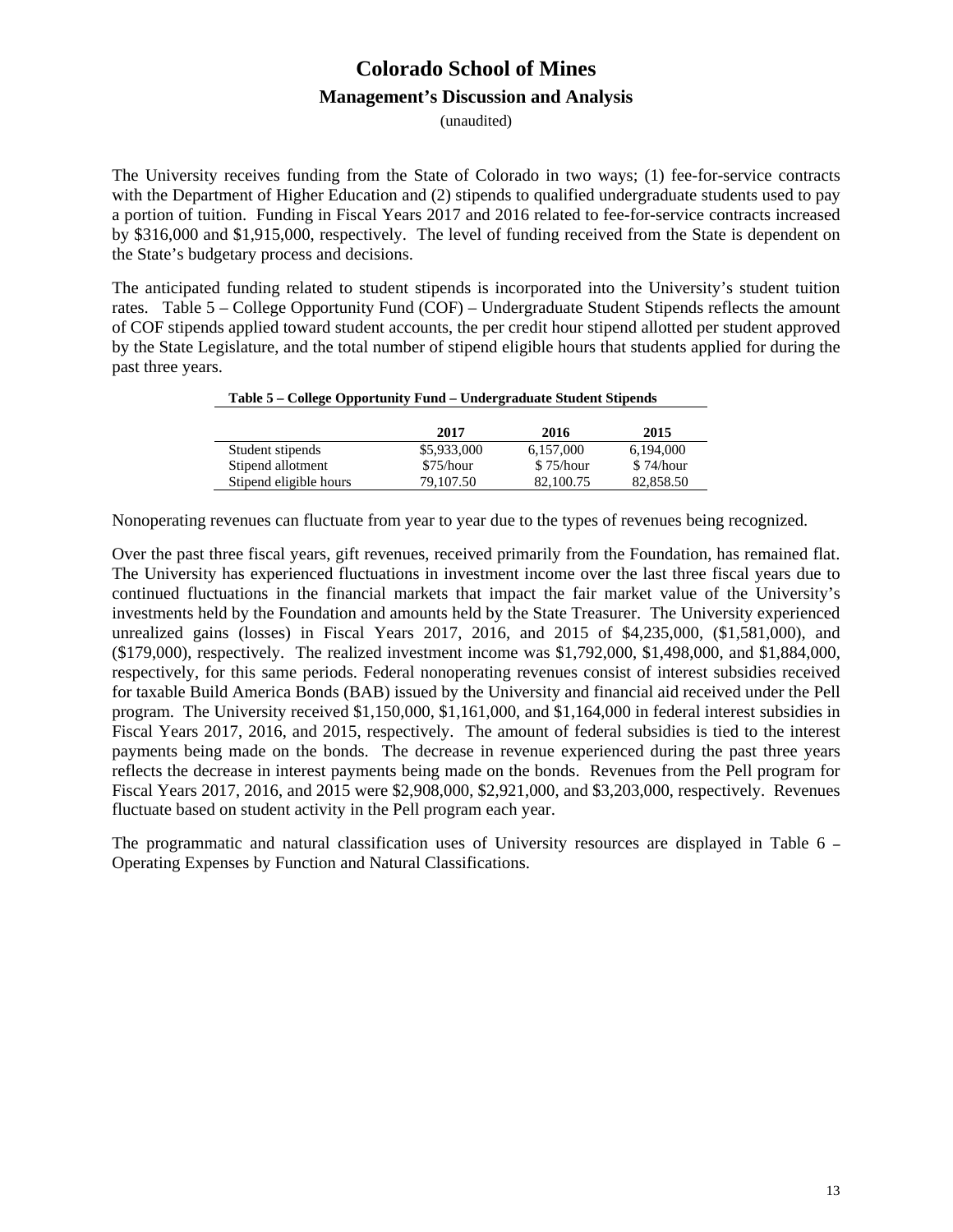(unaudited)

|                                    |           |         |         |              | <b>Increase (Decrease)</b> |              |         |
|------------------------------------|-----------|---------|---------|--------------|----------------------------|--------------|---------|
|                                    |           |         |         | 2017 vs 2016 |                            | 2016 vs 2015 |         |
|                                    | 2017      | 2016    | 2015    | Amount       | Percent                    | Amount       | Percent |
| <b>By Functional Expense</b>       |           |         |         |              |                            |              |         |
| <b>Education and General</b>       |           |         |         |              |                            |              |         |
| Instruction                        | \$119,702 | 79,830  | 73,685  | 39,872       | 49.9%                      | \$<br>6,145  | 8.3%    |
| Research                           | 61,034    | 48,891  | 46.923  | 12,143       | 24.8                       | 1,968        | 4.2     |
| Public service                     | 1,215     | 327     | 448     | 888          | 271.6                      | (121)        | (27.0)  |
| Academic support                   | 28,209    | 21,544  | 18,934  | 6,665        | 30.9                       | 2,610        | 13.8    |
| Student services                   | 10,941    | 8,242   | 7,309   | 2,699        | 32.7                       | 933          | 12.8    |
| Institutional support              | 34,867    | 23,339  | 18,240  | 11,528       | 49.4                       | 5,099        | 28.0    |
| Operation and maintenance of plant | 27,419    | 23,994  | 22,720  | 3,425        | 14.3                       | 1,274        | 5.6     |
| Scholarships and fellowships       | 1,381     | 1,177   | 1,484   | 204          | 17.3                       | (307)        | (20.7)  |
| <b>Total Education and General</b> | 284,768   | 207,344 | 189,743 | 77,424       | 37.3                       | 17,601       | 9.3     |
| Auxiliary enterprises              | 35,434    | 26,513  | 25,866  | 8,921        | 33.6                       | 647          | 2.5     |
| Depreciation and amortization      | 18,582    | 18,171  | 16,778  | 411          | 2.3                        | 1,393        | 8.3     |
| <b>Total Operating Expenses</b>    | \$338,784 | 252,028 | 232,387 | 86,756       | 34.4%                      | \$19,641     | 8.5%    |
| <b>By Natural Classification</b>   |           |         |         |              |                            |              |         |
| Salaries and benefits              | \$254,386 | 168,674 | 151,734 | 85,712       | 50.8%                      | \$16,940     | 11.2%   |
| Operating expenses                 | 65,816    | 65,183  | 63,875  | 633          | 1.0                        | 1,308        | 2.0     |
| Depreciation                       | 18,582    | 18,171  | 16,778  | 411          | 2.3                        | 1,393        | 8.3     |
| <b>Total Operating Expenses</b>    | \$338,784 | 252,028 | 232,387 | 86,756       | 34.4%                      | \$19,641     | 8.5%    |

**Table 6 - Operating Expenses by Function and Natural Classifications for Years Ended June 30, 2017, 2016, and 2015** *(all dollars in thousands)*

Total operating expenses increased by 34.4 percent from Fiscal Year 2016 to 2017 and by 8.5 percent from Fiscal Year 2015 to 2016. The increases in the past two years are attributed to the following:

- Increases in salaries in support of the teaching and research missions and the administration of the University. The salary increases of \$4,536,000 results from a combination of merit increases and hiring new faculty and staff to address operational demands.
- Increases in benefit related expenses. In Fiscal Year 2017, the University recorded \$100,188,000 of pension related expenses compared to \$27,508,000 for Fiscal Year 2016. These pension related expenses impact most of the functional expense categories.
- Increased depreciation expense as the University continues its investment in new buildings and improved infrastructure.

Excluding the impact of recording pension expense related to the net pension liability described in the second bullet above, total operating expenses increased by 1.3 percent from Fiscal Year 2016 to Fiscal Year 2017 and 5.3 percent from Fiscal Year 2015 to Fiscal Year 2016.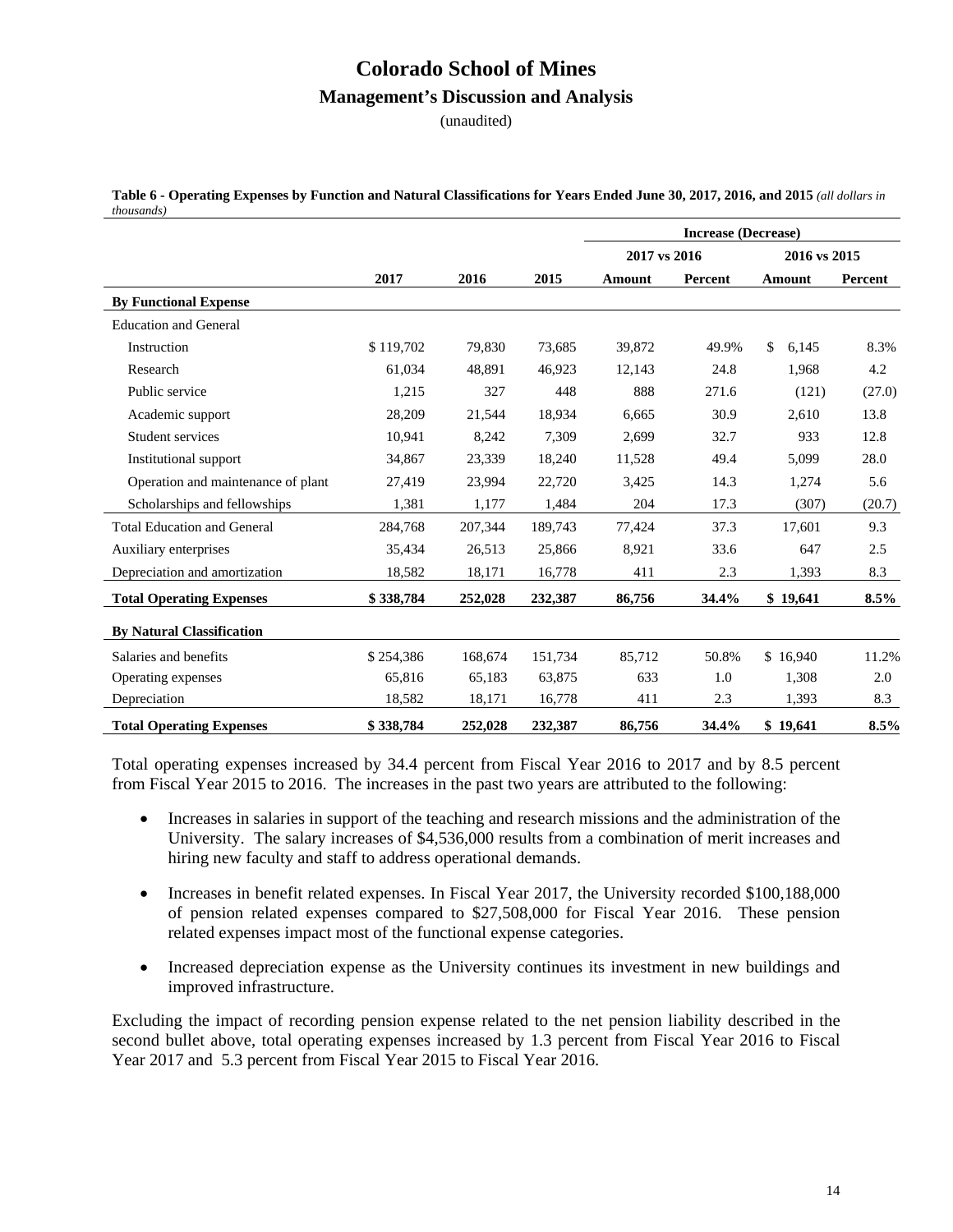(unaudited)

The amounts reported for scholarships and fellowships expenses do not reflect the actual resources dedicated to student aid. The majority of the University's financial aid resources are applied to the students' accounts, which do not result in a disbursement to the student. Financial aid applied to student accounts are netted against tuition and fee revenue as scholarship allowance. The University's total financial aid resources benefiting students were \$32,793,000, \$30,092,000, and \$27,436,000, in Fiscal Years 2017, 2016, and 2015, respectively.

### **Capital Assets and Debt Management**

As indicated in Table 7 **-** Capital Asset Categories, the University's capital assets consist of land, works of art, construction in progress, land improvements, buildings and improvements, software, equipment, library materials, and intangible assets with a gross book value of \$610,596,000, \$562,555,000, and \$526,276,000 at June 30, 2017, 2016 and 2015, respectively. Accumulated depreciation on depreciable assets totaled \$224,946,000, \$208,537,000, and \$193,446,000, respectively. The University continues to invest in academic and auxiliary facilities to enhance the educational and campus experience for students. During the construction of a project, costs are accumulated in construction in progress. Upon completion of the project, the costs are moved out of construction in progress into the appropriate asset classification.

|                             |             |         |                          | <b>Increase (Decrease)</b> |         |                                    |         |  |
|-----------------------------|-------------|---------|--------------------------|----------------------------|---------|------------------------------------|---------|--|
|                             | 2017        | 2016    | 2015                     | 2017 vs 2016<br>Amount     | Percent | 2016 vs 2015<br>Amount             | Percent |  |
| Land                        | \$<br>8,811 | 7,652   | 7,652                    | 1,159                      | 15.1%   | \$<br>$\qquad \qquad \blacksquare$ | $0.0\%$ |  |
| Works of art                | 202         | 187     | $\overline{\phantom{a}}$ | 15                         | 8.0     | 187                                | 100     |  |
| Construction in progress    | 64,671      | 31,403  | 45,352                   | 33,268                     | 105.9   | (13,949)                           | (30.8)  |  |
| Land improvements           | 22,118      | 20,153  | 19.918                   | 1,965                      | 9.8     | 235                                | 1.2     |  |
| Buildings & improvements    | 424,470     | 416,748 | 373,618                  | 7,722                      | 1.9     | 43,130                             | 11.5    |  |
| Software                    | 2,370       | 2,028   | 1,803                    | 342                        | 16.9    | 225                                | 12.5    |  |
| Equipment                   | 74,944      | 71,509  | 65,191                   | 3,435                      | 4.8     | 6,318                              | 9.7     |  |
| Library materials           | 12,410      | 12,275  | 12,142                   | 135                        | 1.1     | 133                                | 1.1     |  |
| Intangible                  | 600         | 600     | 600                      | $\overline{\phantom{a}}$   | 0.0     | $\overline{\phantom{a}}$           | 0.0     |  |
| <b>Total Capital Assets</b> | \$610,596   | 562,555 | 526,276                  | 48,041                     | 8.5%    | \$36,279                           | $6.9\%$ |  |

|  |  |  |  |  |  |  |  | Table 7 - Capital Asset Categories (before depreciation) as of June 30, 2017, 2016, and 2015 (all dollars in thousands) |  |
|--|--|--|--|--|--|--|--|-------------------------------------------------------------------------------------------------------------------------|--|
|--|--|--|--|--|--|--|--|-------------------------------------------------------------------------------------------------------------------------|--|

During the past three years, the University has completed or began construction on the following capital projects:

#### Completed Projects

- Elm Street Residence and Dining Hall. This is a 209 bed residence hall and 600 seat student dining facility. This was a \$34,000,000 debt financed project that will be repaid by revenues generated by the University's housing and dining operations. The new residence hall was placed into service in September 2014 and the dining hall was placed in service in January 2015.
- Starzer Welcome Center. This is the new headquarters of the Foundation, the Colorado School of Mines Alumni Association, and the University's Undergraduate Admissions Office. The \$11,268,000 project was funded from a combination of donations, debt financing, and University resources. The debt issued to finance a portion of the project will be repaid from rent received from the Foundation. The Starzer Welcome Center was placed into service in November 2015.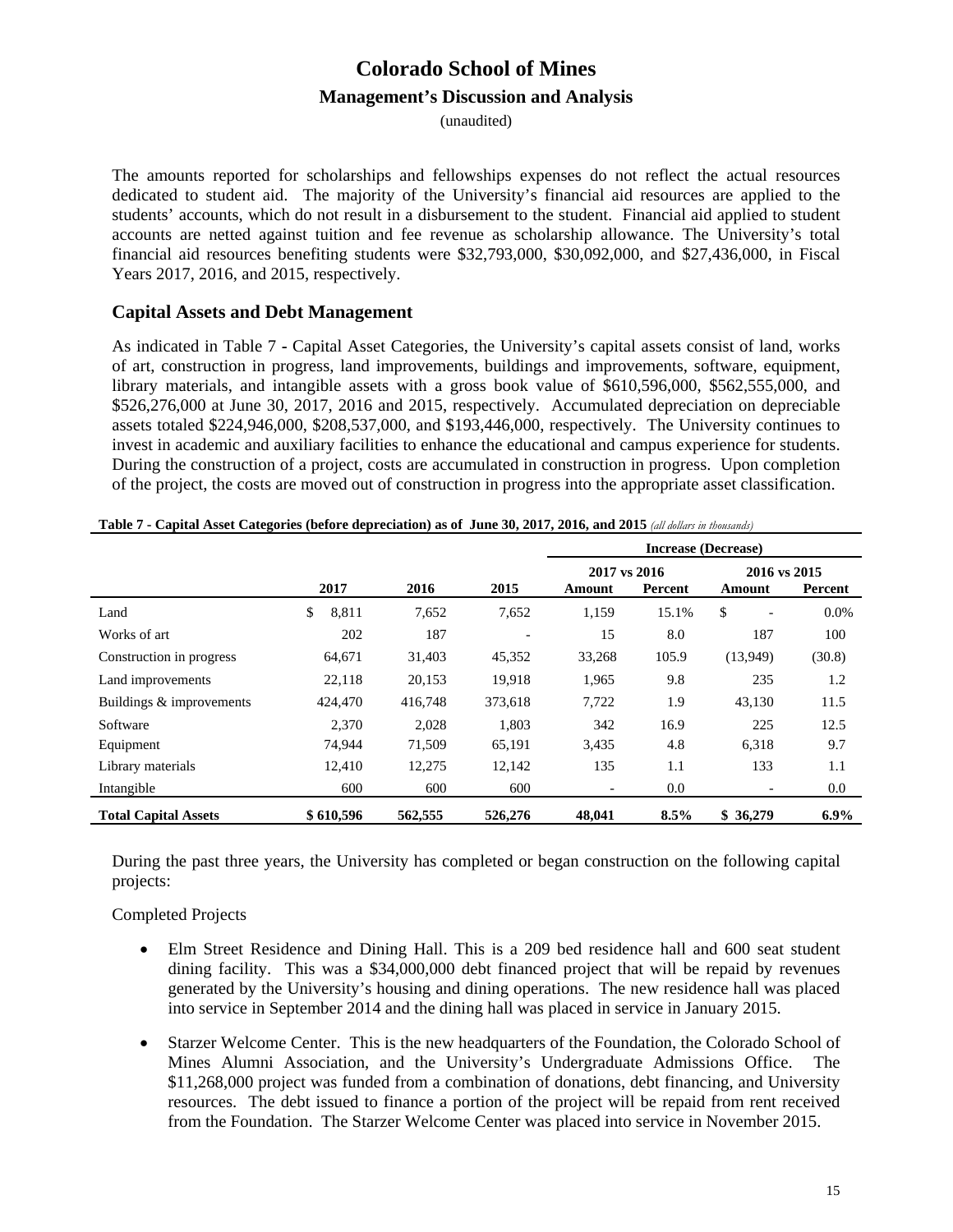(unaudited)

 Clear Creek Athletic Complex. The project constructed and equipped the Harold and Patricia Korrel Athletic Center, a contemporary football stadium including coaches' offices, locker rooms, training facilities and meeting rooms for more than 200 football and track and field athletes. The Center also houses offices, event facilities, and functional space for club sports and intramurals. The Complex also includes the new Marv Kay football stadium along with a new soccer building with locker and restroom facilities, conference rooms, and a press box. This \$25,256,000 project was funded from a combination of gifts, debt financing, and University resources. The Clear Creek Athletic Complex was placed into service in September 2015.

#### Active Projects

- The CoorsTek Center for Applied Science and Engineering. The University broke ground on a \$52,426,000 academic and research building that will bring together interdisciplinary instructors and researchers in biotechnology, materials characterization and nuclear engineering. This new facility will also serve as the new home for the University's Physics program and the College for Applied Science and Engineering. The project is funded through a significant private donation, a State appropriation, and University resources. The CoorsTek Center for Applied Science and Engineering is anticipated to be placed into service in the fall of 2017.
- Heating Plant Renovation. This is a \$13,454,000 project to upgrade the University's heating and cooling plant facilities funded by a State appropriation and University resources. The renovation will be complete in the fall of 2017.

A list of the larger on-going or planned capital projects is detailed in Table 8 – Current Capital Construction Projects. Further detail regarding capital asset activity can be found in Note 4.

| <b>Project Description</b>      | <b>Financing Sources</b>                                  | <b>Budget</b> |
|---------------------------------|-----------------------------------------------------------|---------------|
| The CoorsTek Center for Applied |                                                           |               |
| Science and Engineering         | Gifts, State appropriation, University resources          | \$52,426      |
| <b>Heating Plant Renovation</b> | State appropriation, University resources                 | 13,454        |
| <b>Campus Generators</b>        | Debt financing                                            | 6,025         |
| 18 <sup>th</sup> Street Plaza   | University resources                                      | 2,075         |
| Parking Garage Planning         | State appropriation, University resources, Debt financing | 1,840         |

**Table 8 – Current Capital Construction Projects** *(in thousands)*

In addition to operating and nonoperating revenues, the University received capital revenues in the amount shown in Table 9 – Capital Revenues. The changes in capital appropriations and contributions from the State over the three years is related to the construction of the CoorsTek Center for Applied Science and Engineering (\$7,882,000) and the Heating Plant Renovation (\$2,162,000). At the end of Fiscal Year 2017, the University has received the full amount of State appropriations for these two projects, \$14,600,000 and \$6,500,000, respectively. The increase in capital grants and gifts received from Fiscal Year 2016 to 2017 results from donations received to fund the CoorsTek Center for Applied Science and Engineering and to fund debt services on the Starzer Welcome Center. The decrease in capital grants and gifts from Fiscal Year 2015 to 2016 is due to the completion of the Clear Creek Athletic Complex and the Starzer Welcome Center.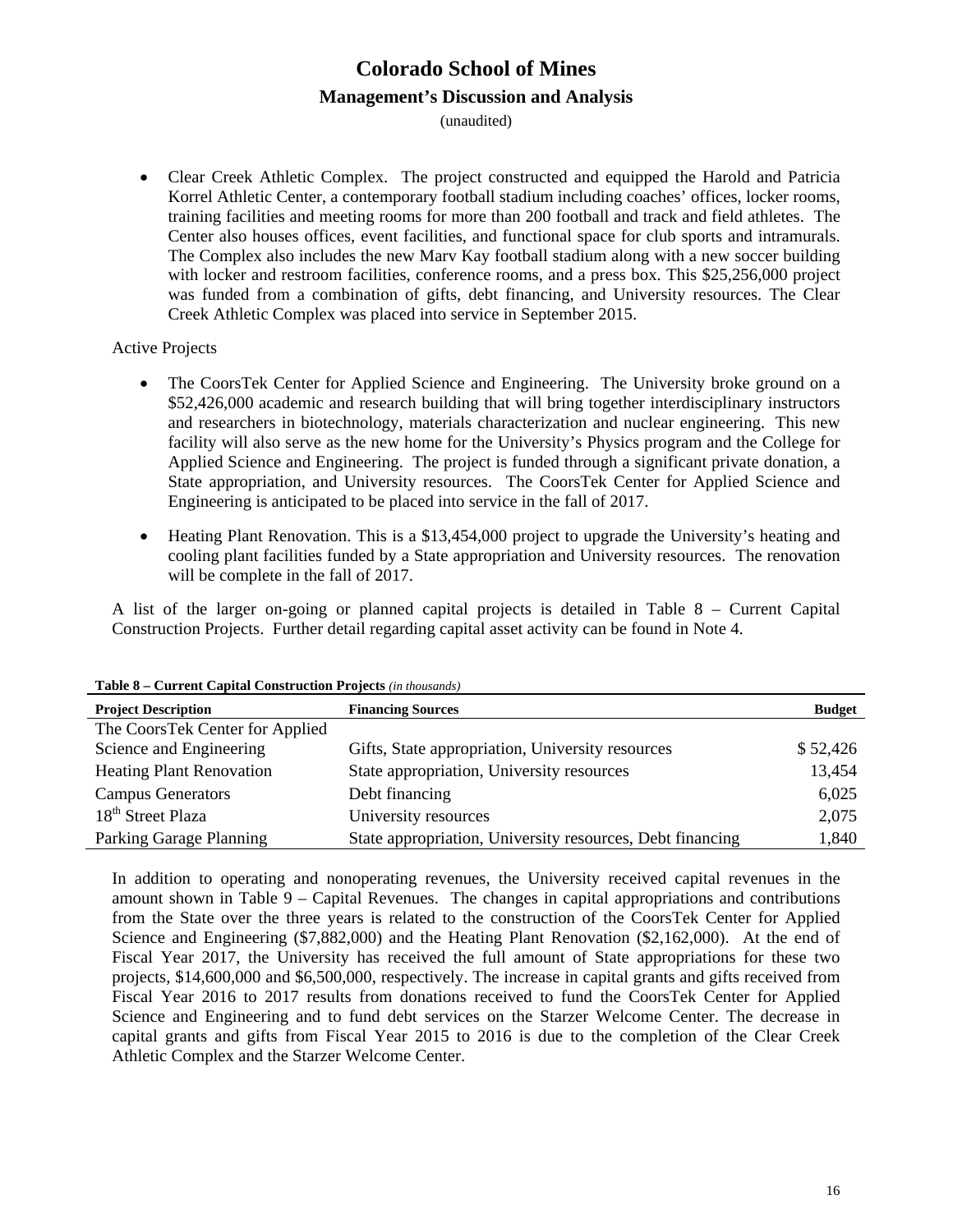(unaudited)

|                                                            |          |        |        | <b>Increase (Decrease)</b> |           |              |            |  |
|------------------------------------------------------------|----------|--------|--------|----------------------------|-----------|--------------|------------|--|
|                                                            |          |        |        | 2017 vs 2016               |           | 2016 vs 2015 |            |  |
| <b>Revenue Classification</b>                              | 2017     | 2016   | 2015   | Amount                     | Percent   | Amount       | Percent    |  |
| Capital appropriations and<br>contributions from the State | \$9,441  | 10.044 | 1.760  | (603)                      | $(6.0\%)$ | 8.284        | 470.7%     |  |
| Capital grants and gifts                                   | 4.880    | 2.414  | 13.827 | 2,466                      | 102.2     | (11, 413)    | (82.5)     |  |
| <b>Total Capital Revenues</b>                              | \$14.321 | 12.458 | 15.587 | 1.863                      | 15.0%     | \$ (3,129)   | $(20.1\%)$ |  |

#### **Table 9 – Capital Revenues for the Years Ended June 30, 2017, 2016, and 2015** *(all dollars in thousands)*

Table 10 – Deferred Outflows/Inflows of Resources details the types and amounts of such activity. In accordance with accounting standards, the University is required to separately disclose the change in the fair market value of the interest rate swap. As of June 30, 2017, 2016, and 2015, the outstanding swap had a fair market value of  $\{(9,251,000), (\$13,222,000), and (\$9,515,000), respectively.$ 

#### **Table 10 – Deferred Outflows/Inflows of Resources at June 30, 2017, 2016, and 2015** *(all dollars in thousands)*

|                                             |           |        |        | <b>Increase (Decrease)</b> |            |              |           |
|---------------------------------------------|-----------|--------|--------|----------------------------|------------|--------------|-----------|
|                                             |           |        |        | 2017 vs 2016               |            | 2016 vs 2015 |           |
| <b>Type</b>                                 | 2017      | 2016   | 2015   | Amount                     | Percent    | Amount       | Percent   |
| Loss on bond refunding                      | \$12,975  | 14,012 | 12,517 | (1,037)                    | $(7.4\%)$  | 1,495<br>\$  | 11.9%     |
| Components of net pension liability         | 173,191   | 39,316 | 14,781 | 133,875                    | 340.5      | 24,535       | 166.0     |
| SWAP valuation                              | 2.371     | 6.104  | 2.167  | (3,733)                    | (61.2)     | 3.937        | 181.7     |
| <b>Total Deferred Outflows of Resources</b> | \$188,537 | 59.432 | 29,465 | 129,105                    | 217.2%     | \$29.967     | 101.7%    |
| Components of net pension liability         | 1.638     | 3,516  | 19     | (1,878)                    | $(53.4\%)$ | 3,497        | 18,405.3% |
| <b>Total Deferred Inflows of Resources</b>  | 1.638     | 3.516  | 19     | (1,878)                    | $(53.4\%)$ | 3.497<br>\$  | 18.405.3% |

Certain amounts associated with recording the University's proportionate share of the net pension liability are required to be reported as either a deferred outflow or deferred inflow of University resources. These deferred outflows or inflows of resources are amortized to expense over a period of years depending on the specific type. See Note 12 and the RSI for additional information.

The University's long-term obligations, both current and noncurrent portions, as shown in Table 11 – Long-Term Debt Categories, are comprised principally of various revenue bonds issued to finance construction of the capital assets discussed above. As of June 30, 2017, 2016, and 2015, bonds and capital leases payable of \$203,062,000, \$211,486,000, and \$200,395,000, respectively, were outstanding.

#### **Table 11 – Long-Term Debt Categories at June 30, 2017, 2016, and 2015** *(all dollars in thousands)*

|                             |           |         |                          |              | <b>Increase (Decrease)</b> |              |         |
|-----------------------------|-----------|---------|--------------------------|--------------|----------------------------|--------------|---------|
|                             |           |         |                          | 2017 vs 2016 |                            | 2016 vs 2015 |         |
| <b>Debt Type</b>            | 2017      | 2016    | 2015                     | Amount       | Percent                    | Amount       | Percent |
| Revenue bonds               | \$203,008 | 211.389 | 200,395                  | (8,381)      | $(4.0\%)$                  | \$10.994     | 5.5%    |
| Capital leases              | 54        | 97      | $\overline{\phantom{a}}$ | (43)         | (44.3)                     | 97           | 100.0   |
| <b>Total Long-Term Debt</b> | \$203.062 | 211.486 | 200,395                  | (8.424)      | $(4.0\%)$                  | \$11,091     | 5.5%    |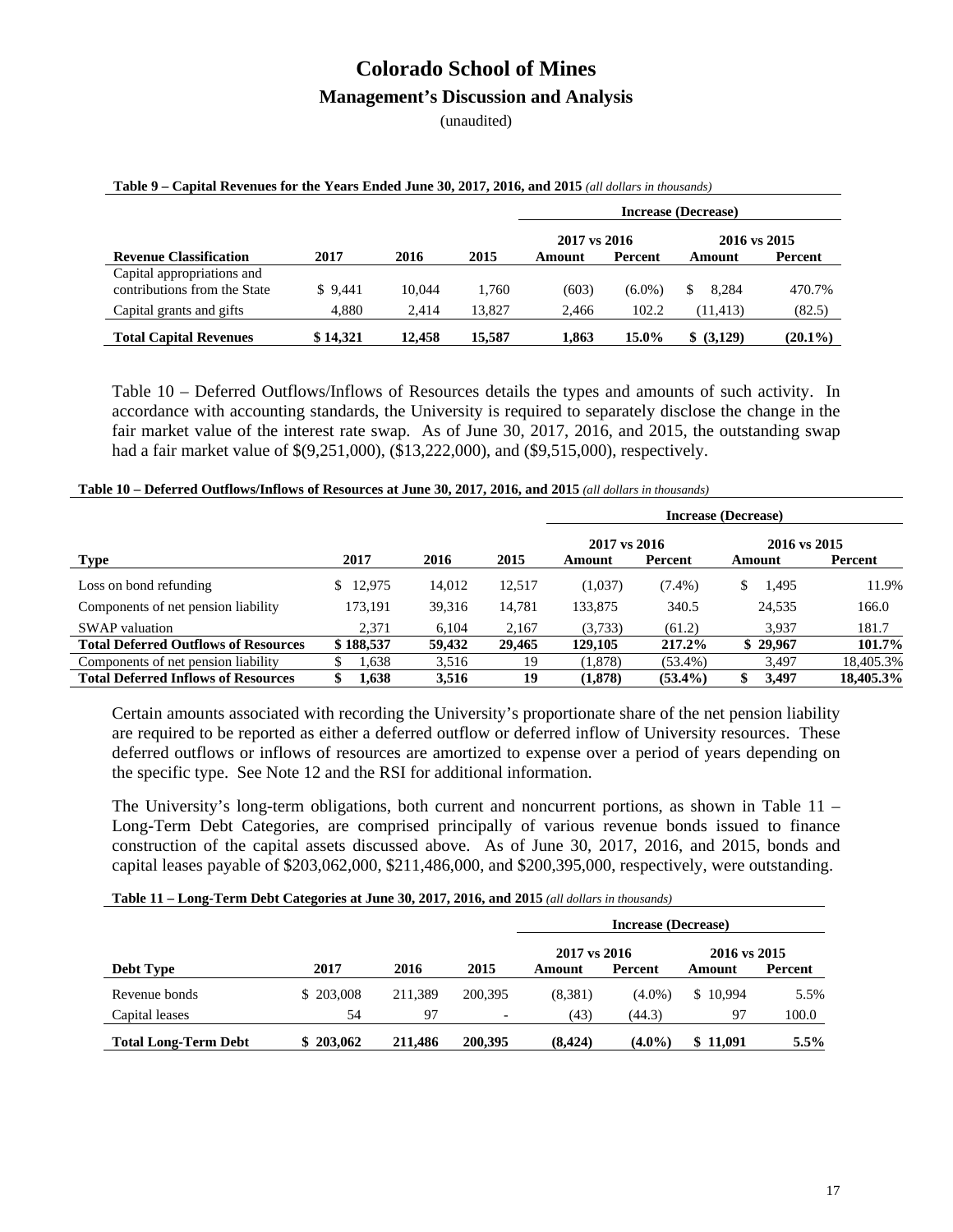(unaudited)

During Fiscal Year 2016, the University issued \$34,690,000 of Series 2016 bonds of which \$13,090,000 provided bridge funding for the construction of the CoorsTek Center for Applied Science and Engineering with the remaining \$21,600,000 used to refinance \$11,070,000 of the Series 2009A bonds and \$10,530,000 of the Series 2009C bonds.

Three of the University's outstanding bond issues qualify as Build America Bonds (BAB). As qualified BAB, the University expects to receive a cash subsidy payment from the United States Treasury, referred to as Federal Direct Payments, equal to a percentage of the interest payable on the bonds on or around each interest payment date.

# **Factors Impacting Future Periods**

The University's ability to maintain and improve the quality of academic programs, undertake new strategic initiatives, and meet its core mission and ongoing operational needs is impacted by many factors, principally by: student enrollment and the resulting tuition and fees revenue, research volume, the level of state support, and the University's largest expense, compensation costs.

Revenue increases in Fiscal Year 2018 will continue to be moderate. The University will see a slight increase in financial support from the State as well as a slight increase in its primary revenue source due to our moderating of tuition rate increases along with planned increases in undergraduate and graduate enrollment. For the 2017 fall semester, the University accepted more freshmen students and is putting plans in place to grow graduate enrollment. The University is experiencing a decrease in donations which is a reflection of what is occurring in the energy and commodities industries. These pressures have made it more difficult to manage the delicate balance of making strategic and critical investments while minimizing the impact on students and tuition.

State funding in the form of a fee-for-service contract and student stipends is budgeted to increase 4.1 percent in Fiscal Year 2018. This compares to a 0.4 percent increase in Fiscal Year 2017 and a 10.1 percent increase in Fiscal Year 2016 as reflected in Table 12 **-** State Operating Support.

| <b>Fiscal Year</b> | <b>State Support</b> * | <b>Total Operating</b><br><b>Revenues</b> | % of Total State Operating<br><b>Support to Total</b><br><b>Operating Revenues</b> |
|--------------------|------------------------|-------------------------------------------|------------------------------------------------------------------------------------|
| $2018**$           | \$21,485               | 247,727                                   | 8.7%                                                                               |
| 2017               | 20,639                 | 218,739                                   | 9.4                                                                                |
| 2016               | 20,547                 | 215,741                                   | 9.5                                                                                |
| 2015               | 18.669                 | 207,782                                   | 9.0                                                                                |

**Table 12 – State Operating Support** *(all dollars in thousands)*

\*State support includes a fee-for-service contract and student stipends funded from the College Opportunity Fund.

\*\*Fiscal Year 2018 Amount of State Support is based on amounts included in the State's Long Appropriation Act (Long Bill). Fiscal Year 2018 Total Operating Revenues is based on the University's Fiscal Year 2018 projected revenues.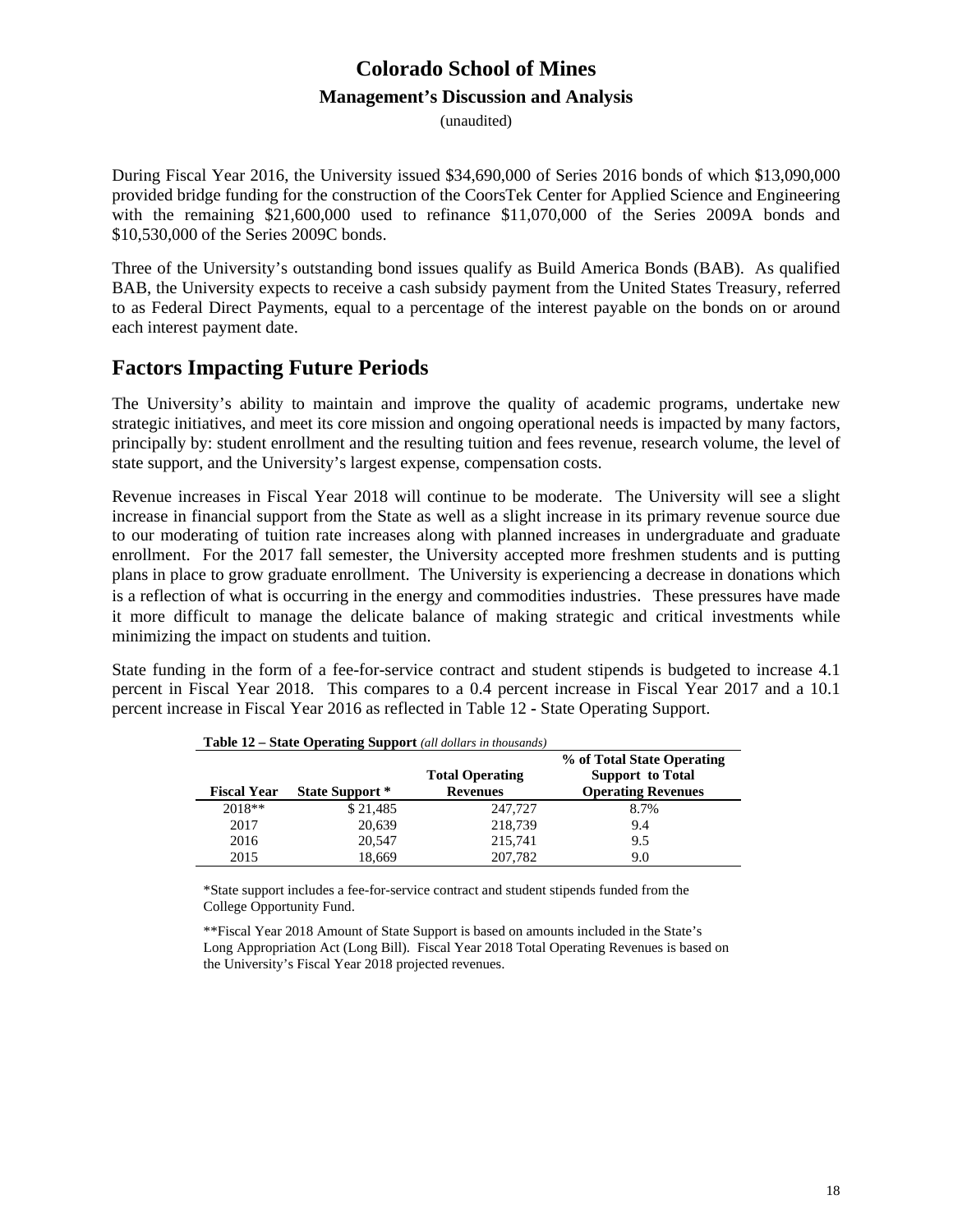(unaudited)

To offset increases in operating costs, the University increased resident undergraduate tuition rates and non-resident undergraduate tuition rates for Fiscal Year 2018 by 3.1 percent and 3.5 percent, respectively. This compares to increases for Fiscal Year 2017 by 3.1 percent and 4.0 percent, respectively. Table 13 **-** Full Time Tuition and Room and Board Charges per Year, provides a trend of tuition and room and board charges for the academic years 2015 to 2018.

|                  | Table 13 - Full Time Tuition and Room and Board Charges per Year |                      |               |                                     |                  |  |
|------------------|------------------------------------------------------------------|----------------------|---------------|-------------------------------------|------------------|--|
|                  | <b>Annual Full-time Undergraduate</b>                            | <b>Tuition Rates</b> |               | <b>Annual Room and Board (avg.)</b> |                  |  |
| Academic<br>Year | Residents*                                                       | <b>Non-residents</b> | <b>Double</b> | <b>Single</b>                       | <b>Meal Plan</b> |  |
| 2018             | \$16,170                                                         | 35,220               | 6.632         | 8.230                               | 5,460            |  |
| 2017             | 15.690                                                           | 34,020               | 6.316         | 7.546                               | 5,332            |  |
| 2016             | 15,225                                                           | 32,700               | 5.362         | 6,668                               | 5,236            |  |
| 2015             | 14.790                                                           | 31,470               | 5.106         | 6,350                               | 4,986            |  |

\* Reported net of student stipends

Tuition rates combined with enrollment changes have a significant impact on the University's ability to provide the quality of education expected by our students. Table 14 – Fall Enrollment Trends presents undergraduate, graduate and combined enrollments for each of the last three academic years.

#### **Table 14 - Fall Enrollment Trends**

|                  |                  | <b>Undergraduate Students</b> |              |                  | <b>Graduate Students</b> |       |                  | Total             |       |
|------------------|------------------|-------------------------------|--------------|------------------|--------------------------|-------|------------------|-------------------|-------|
| Academic<br>Year | <b>Residents</b> | <b>Non-residents</b>          | <b>Total</b> | <b>Residents</b> | Non-<br>residents        | Total | <b>Residents</b> | Non-<br>residents | Total |
|                  |                  |                               |              |                  |                          |       |                  |                   |       |
| 2017             | 2.839            | .967                          | 4.806        | 560              | 456                      | 1,016 | 3,399            | 2,423             | 5,822 |
| 2016             | 2,896            | .875                          | 4.771        | 560              | 478                      | 1,038 | 3.456            | 2,353             | 5,809 |
| 2015             | 2.947            | .713                          | 4.660        | 465              | 404                      | 869   | 3.412            | 2.117             | 5,529 |

Table 15 **–** Fall Semester Undergraduate Admissions Trends highlights the University's ability to attract freshmen students and transfer students. As demonstrated by Tables 14 and 15, the University continues to be very successful in attracting new students.

| Table 15 - Fall Semester Undergraduate Admissions Trends |                                |                           |                     |                            |                          |  |  |
|----------------------------------------------------------|--------------------------------|---------------------------|---------------------|----------------------------|--------------------------|--|--|
| <b>Fall of Year</b>                                      | Number of<br><b>Applicants</b> | <b>Number</b><br>Accepted | Percent<br>Accepted | <b>Number</b><br>Committed | <b>Percent Committed</b> |  |  |
| 2017                                                     | 11.171                         | 6.242                     | 55.9%               | 1.325                      | 21.2%                    |  |  |
| 2016                                                     | 12.794                         | 5.245                     | 41.0%               | 1.126                      | 21.5%                    |  |  |
| 2015                                                     | 12.420                         | 4.848                     | 37.4%               | 1.132                      | 24.4%                    |  |  |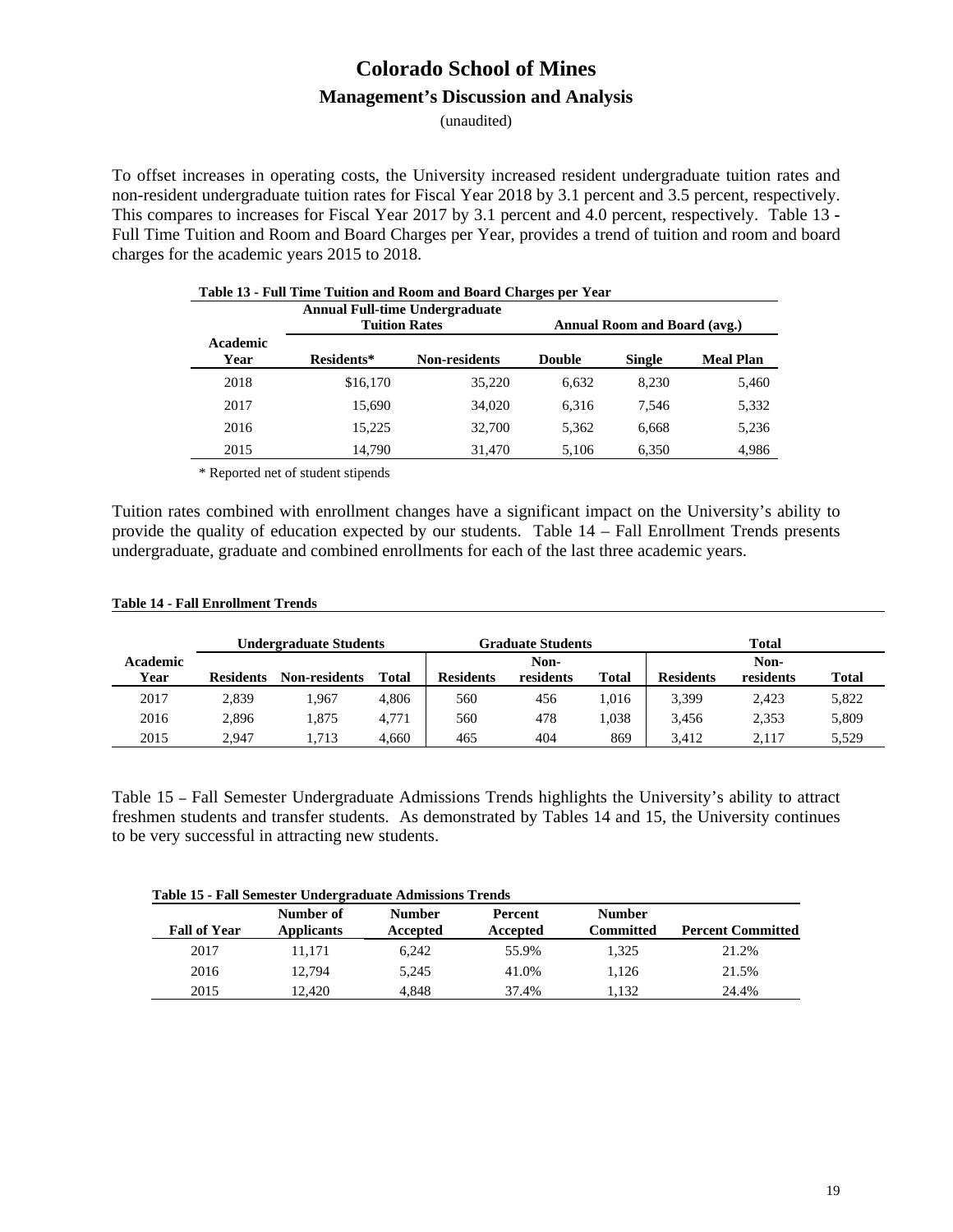(unaudited)

In addition to steps taken to address revenues, the University continues to look at ways to control increases in operating costs. In January 2017, the University began offering an alternative retirement plan for newly hired academic and administrative faculty. The employer contribution to the Mines Defined Contribution Plan (MDCP) is 12 percent compared to the combined 20.15 percent required retirement contribution to PERA. Existing academic and administrative faculty were given a one-time irrevocable opportunity to move from PERA to the MDCP. All academic and administrative faculty hired starting January 1, 2017 that do not have at least one year of prior PERA service credit are enrolled in the MDCP. All academic and administrative faculty hired starting January 1, 2017 that have at least one year of prior PERA service credit have a one-time irrevocable option to either stay in PERA or enroll in the MDCP. The financial savings to the University are expected to increase significantly in future years as the workforce turns over and a larger percentage of academic and administrative faculty are part of the MDCP.

In a continued effort to improve the University's infrastructure and enhance the student experience, the University has engaged in various capital projects that will result in additional debt financing. During August 2017, the University issued \$27,675,000 of Institutional Enterprise Revenue Bonds (Series 2017A) for the following projects:

- Charles and Ida Green Center (Green Center) Roof Replacement. Project Cost approximately \$17,000,000. This project is a complete removal and replacement of the approximately 44,000 square feet roof on the Green Center, including asbestos abatement, along with replacement of the major mechanical equipment in the building. The University has received a capital appropriation from the State of Colorado for 50% of the project costs. The anticipated start date of the project is March 2018 with an estimated completion date of August 2019.
- Charles and Ida Green Center (Green Center) Chiller Plant. Project Cost approximately \$8,600,000. The intent of this project is to replace failing chillers and provide added capacity to the campus chilled water system. The anticipated start date of the project is May 2018 with an estimated completion date of August 2019.
- Campus Generators. Project Cost approximately \$6,000,000. The University intends to upgrade its generator system by installing a series of generators that provide enough power to run the entire campus during an electrical outage. It is anticipated that the University will enter into an Energy Savings Performance Contract to construct the project and that the savings can payback the cost of the project over a relatively short period of time. The anticipated start date of the project is September 2017 with an estimated completion date of April 2018.
- Operations Buildings. Project Cost approximately \$8,800,000. This project consists of three new buildings and an addition to an existing building. The University will be consolidating its Facilities unit shops into one building to provide a centralized and efficient center. This project will allow the campus to consolidate its Operations units thus freeing up existing space for other academic and operational use. The anticipated start date of the project is September 2017 with an estimated completion date of October 2018.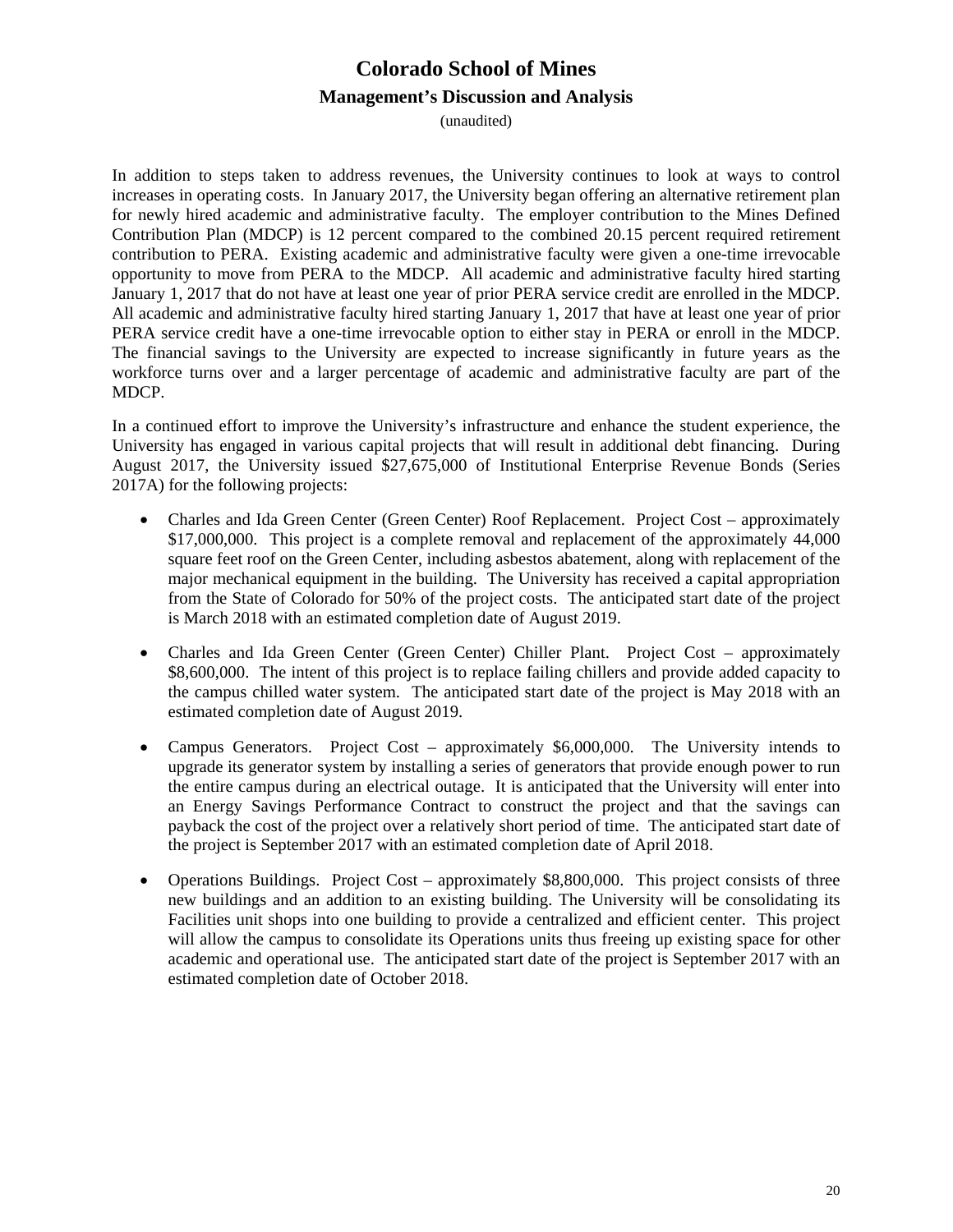(unaudited)

In September 2017, the Board of Trustees approved an additional debt issuance of \$79,000,000 to fund the following projects:

- Residence Hall. Project Cost approximately \$49,000,000. The University intends to construct an approximate 400 bed residence hall that is anticipated to open in the fall of 2020. The Residence Hall is Phase I of the University's housing expansion supporting the goal of housing 60% of the student body on campus. It will provide single occupancy (20%) and double occupancy (80%) for primarily freshman and sophomore students.
- Parking Garage and Academic Wing. Project Cost approximately \$23,000,000. The University intends to construct an approximate 650 parking space parking garage combined with a 20,000 GSF of office and classroom space surrounding the parking garage. As the University continues to add new buildings, surface level parking around campus has decreased. In addition, changes in parking restrictions around the campus have further reduced available parking for the campus community.
- Campus Utility Infrastructure. Project Cost approximately \$6,000,000. The University intends to upgrade its steam and chilled water distribution to service growing needs. Upgrading the campus utility infrastructure will provide additional capacity for campus growth.

Given all of the economic conditions of the past few years, the University's financial health is wellpositioned. Over the past few years, the University has ended the year with an overall increase in net position, setting aside the impact of recording the net pension liability, primarily due to strong enrollment, modest tuition increases, consistent contributions, and deliberate measures taken to contain costs. Research activity remains strong although the current economic challenges in the oil and gas industry and the uncertainty at the federal level does warrant the University's attention.

As the University looks forward, it must ensure that the human capital, physical infrastructure, and financial aid resources accommodates student academic and social needs and expectations, optimizes the professional opportunities for its faculty, fosters growth in research, and enhances business process, all with a single focus of being a world-class institution. The University's Fiscal Year 2018 budget was developed to devote resources to all of these strategic areas.

# **Requests for Information**

This financial report is designed to provide a general overview of the University's finances for all those with an interest in the University's finances. Questions concerning any other information provided in this report or requests for additional financial information should be addressed to the Department of Finance and Administration, 1500 Illinois Street, Golden, Colorado 80401-1887.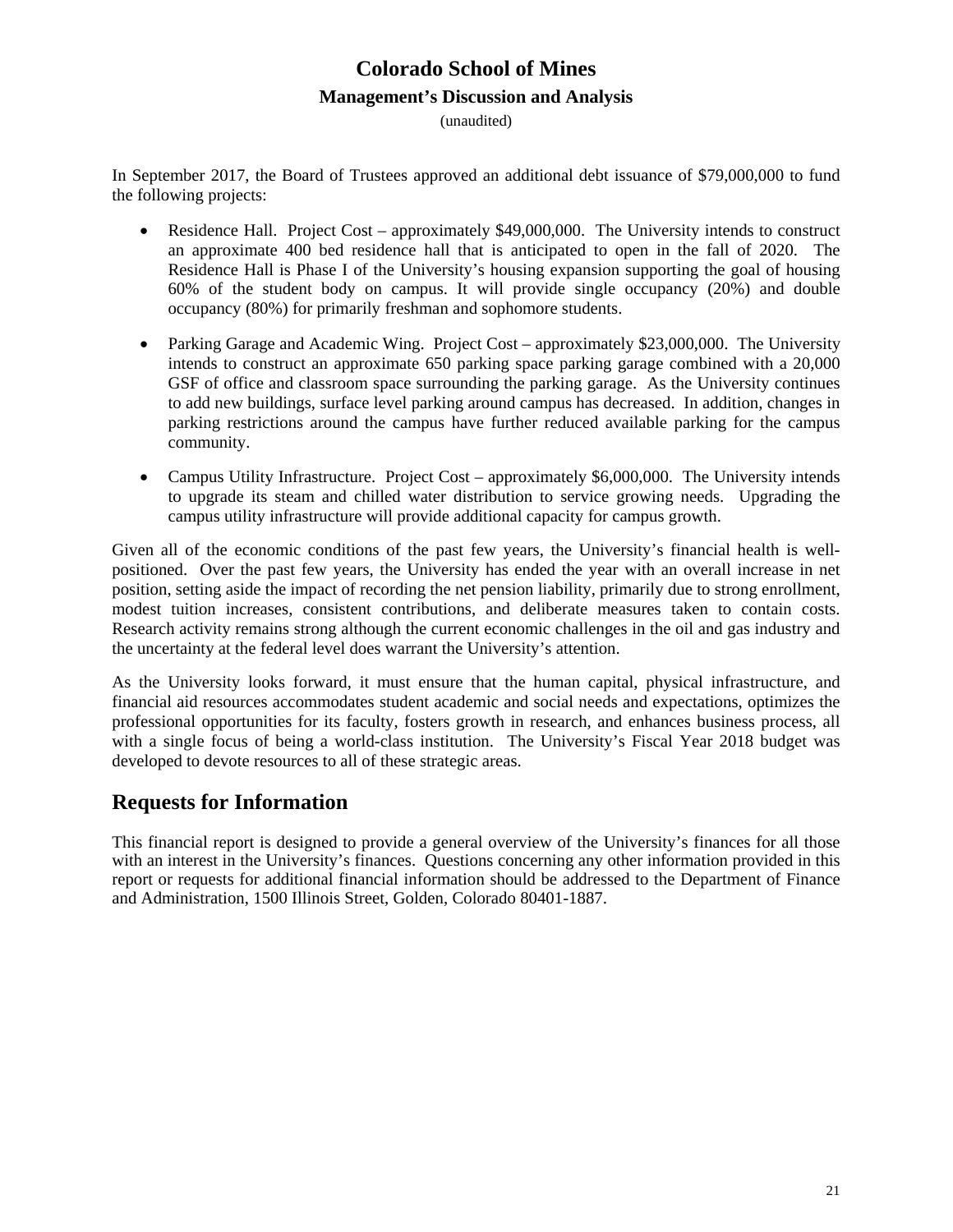# **Statements of Net Position**

June 30, 2017 and 2016 *(in thousands)* 

|                                                                        | 2017                     |           | 2016              |           |
|------------------------------------------------------------------------|--------------------------|-----------|-------------------|-----------|
|                                                                        |                          | Component |                   | Component |
|                                                                        | University               | Unit      | University        | Unit      |
| <b>Assets</b>                                                          |                          |           |                   |           |
| <b>Current Assets</b>                                                  |                          |           |                   |           |
| Cash and cash equivalents                                              | \$109,881                | 10,626    | 105,347           | 11,503    |
| Short term investments                                                 |                          | 162       |                   | 162       |
| Accounts and loans receivable, net                                     | 22,108                   | 3,975     | 25,077            | 6,230     |
| Other assets                                                           | 1,013                    |           | 801               |           |
| <b>Total Current Assets</b>                                            | 133,002                  | 14,763    | 131,225           | 17,895    |
| <b>Noncurrent Assets</b>                                               |                          |           |                   |           |
| Restricted cash and cash equivalents                                   | 21,169                   | 30        | 37,785            | 59        |
| Investments                                                            | 34,625                   | 321,380   | 31,075            | 282,089   |
| Accounts and loans receivable                                          | 4,885                    | 22,062    | 4,868             | 27,863    |
| Other assets                                                           |                          | 2,007     |                   | 751       |
| Capital assets, net                                                    | 385,650                  |           | 354,018           |           |
| <b>Total Noncurrent Assets</b>                                         | 446,329                  | 345,479   | 427,746           | 310,762   |
| <b>Total Assets</b>                                                    | \$579,331                | 360,242   | 558,971           | 328,657   |
| <b>Total Deferred Outflows of Resources</b>                            | \$188,537                |           | 59,432            |           |
| <b>Liabilities</b>                                                     |                          |           |                   |           |
| <b>Current Liabilities</b>                                             |                          |           |                   |           |
| Accounts payable and accrued liabilities                               | \$ 24,970                | 2,878     | 19,815            | 3,287     |
| Accrued compensated absences                                           | 671                      |           | 610               |           |
| Unearned revenue                                                       | 15,826                   |           | 16,536            |           |
| Bonds and leases payable                                               | 8,491                    |           | 7,758             |           |
| Other liabilities                                                      | 1,227                    |           | 971               |           |
| <b>Total Current Liabilities</b>                                       | 51,185                   | 2,878     | 45,690            | 3,287     |
| <b>Noncurrent Liabilities</b>                                          |                          |           |                   |           |
| Accrued compensated absences<br>Bonds and leases payable               | 5,768<br>194,571         |           | 5,973             |           |
| Interest rate swap agreement                                           | 9,251                    |           | 203,728<br>13,222 |           |
| Net pension liability                                                  | 532,215                  |           | 296,275           |           |
| Other liabilities                                                      | 1,679                    | 44,551    | 1,631             | 41,726    |
| <b>Total Noncurrent Liabilities</b>                                    | 743,484                  | 44,551    | 520,829           | 41,726    |
|                                                                        |                          |           |                   |           |
| <b>Total Liabilities</b><br><b>Total Deferred Inflows of Resources</b> | \$794,669<br>\$<br>1,638 | 47,429    | 566,519<br>3,516  | 45,013    |
| <b>Net Position</b>                                                    |                          |           |                   |           |
| Net investment in capital assets                                       | \$199,521                |           | 174,605           |           |
| Restricted for nonexpendable purposes                                  |                          |           |                   |           |
| Instruction                                                            | 3,360                    |           | 3,360             |           |
| Scholarships and fellowships                                           | 2,051                    | 86,671    | 2,051             | 75,166    |
| Other                                                                  | 918                      | 89,344    | 924               | 80,737    |
| Total restricted for nonexpendable purposes                            | 6,329                    | 176,015   | 6,335             | 155,903   |
| Restricted for expendable purposes                                     |                          |           |                   |           |
| Scholarships and fellowships                                           | 4,267                    | 46,843    | 3,813             | 41,977    |
| Loans                                                                  | 4,422                    | 1,678     | 4,289             | 1,631     |
| Research                                                               | 4,890                    | 2,663     | 6,123             | 2,526     |
| Capital projects                                                       | 1,911                    | 7,091     | 2,420             | 7,840     |
| Other                                                                  | 4,083                    | 50,381    | 3,464             | 54,013    |
| Total restricted for expendable purposes                               | 19,573                   | 108,656   | 20,109            | 107,987   |
| Unrestricted                                                           | (253, 862)               | 28,142    | (152, 681)        | 19,754    |
| <b>Total Net Position</b>                                              | \$(28,439)               | 312,813   | 48,368            | 283,644   |

*The accompanying notes are an integral part of the financial statements* 22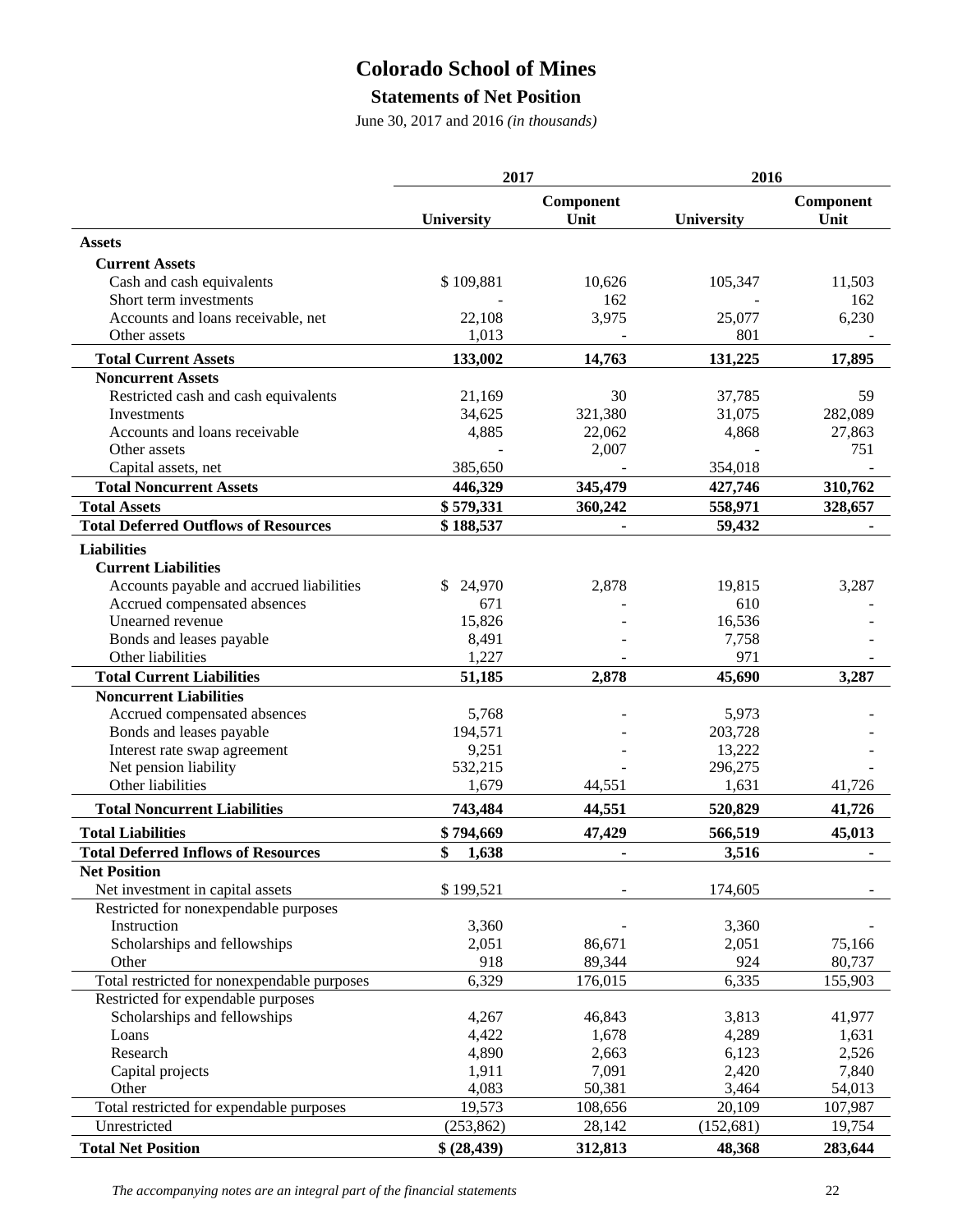## **Statements of Revenues, Expenses and Changes in Net Position**

Years Ended June 30, 2017 and 2016 *(in thousands)* 

|                                                      | 2017              |           | 2016              |           |  |
|------------------------------------------------------|-------------------|-----------|-------------------|-----------|--|
|                                                      |                   | Component |                   | Component |  |
|                                                      | <b>University</b> | Unit      | <b>University</b> | Unit      |  |
| <b>Operating Revenues</b>                            |                   |           |                   |           |  |
| Tuition and fees, (net of scholarship allowance of   |                   |           |                   |           |  |
| \$30,982 in 2017 and \$28,544 in 2016)               | \$123,886         |           | 118,871           |           |  |
| Fee-for-service                                      | 14,706            |           | 14,390            |           |  |
| Federal grants and contracts                         | 37,750            |           | 36,010            |           |  |
| State grants and contracts                           | 4,772             |           | 5,021             |           |  |
| Nongovernmental grants and contracts                 | 13,740            |           | 18,901            |           |  |
| Auxiliary enterprises, (net of scholarship allowance |                   |           |                   |           |  |
| of \$430 in 2017 and \$371 in 2016)                  | 23,655            |           | 22,314            |           |  |
| Contributions                                        |                   | 14,509    |                   | 14,534    |  |
| Other operating revenues                             | 3,599             | 2,862     | 3,568             | 2,594     |  |
| <b>Total Operating Revenues</b>                      | 222,108           | 17,371    | 219,075           | 17,128    |  |
| <b>Operating Expenses</b>                            |                   |           |                   |           |  |
| <b>Education and General</b>                         |                   |           |                   |           |  |
| Instruction                                          | 119,702           |           | 79,830            |           |  |
| Research                                             | 61,034            |           | 48,891            |           |  |
| Public service                                       | 1,215             |           | 327               |           |  |
| Academic support                                     | 28,209            |           | 21,544            |           |  |
| Student services                                     | 10,941            |           | 8,242             |           |  |
| Institutional support                                | 34,867            | 30,710    | 23,339            | 28,417    |  |
| Operation and maintenance of plant                   | 27,419            |           | 23,994            |           |  |
| Scholarships and fellowships                         | 1,381             |           | 1,177             |           |  |
| <b>Total Education and General</b>                   | 284,768           | 30,710    | 207,344           | 28,417    |  |
| Auxiliary enterprises                                | 35,434            |           | 26,513            |           |  |
| Depreciation and amortization                        | 18,582            |           | 18,171            | 3         |  |
| <b>Total Operating Expenses</b>                      | 338,784           | 30,710    | 252,028           | 28,420    |  |
| <b>Operating Loss</b>                                | (116, 676)        | (13, 339) | (32, 953)         | (11,292)  |  |
| <b>Nonoperating Revenues (Expenses)</b>              |                   |           |                   |           |  |
| State appropriations, non-capital                    | 3,351             |           | 2,898             |           |  |
| Contributions from the Foundation                    | 19,135            |           | 18,905            |           |  |
| Contributions                                        | 1,211             |           | 1,026             |           |  |
| Investment income, net                               | 5,551             | 42,508    | (361)             | (12, 834) |  |
| Interest on debt                                     | (8, 878)          |           | (8,163)           |           |  |
| Federal nonoperating revenue                         | 4,058             |           | 4,081             |           |  |
| Other nonoperating expenses                          | (330)             |           | (121)             |           |  |
| Other nonoperating revenue                           | 594               |           | 165               |           |  |
| <b>Net Nonoperating Revenues (Expenses)</b>          | 24,692            | 42,508    | 18,430            | (12, 834) |  |
| <b>Income (Loss) Before Other Revenues</b>           | (91, 984)         | 29,169    | (14, 523)         | (24, 126) |  |
| Capital appropriations and contributions from State  | 9,441             |           | 10,044            |           |  |
| Capital grants and gifts                             | 4,880             |           | 2,414             |           |  |
| Additions to permanent endowments                    |                   |           | 20                |           |  |
| Settlement proceeds                                  | 856               |           |                   |           |  |
| <b>Total Other Revenues</b>                          | 15,177            |           | 12,478            |           |  |
|                                                      |                   |           |                   |           |  |
| <b>Increase (Decrease) in Net Position</b>           | (76, 807)         | 29,169    | (2,045)           | (24, 126) |  |
| Net Position, Beginning of Year                      | 48,368            | 283,644   | 50,413            | 307,770   |  |
| Net Position, End of Year                            | \$(28,439)        | 312,813   | 48,368            | 283,644   |  |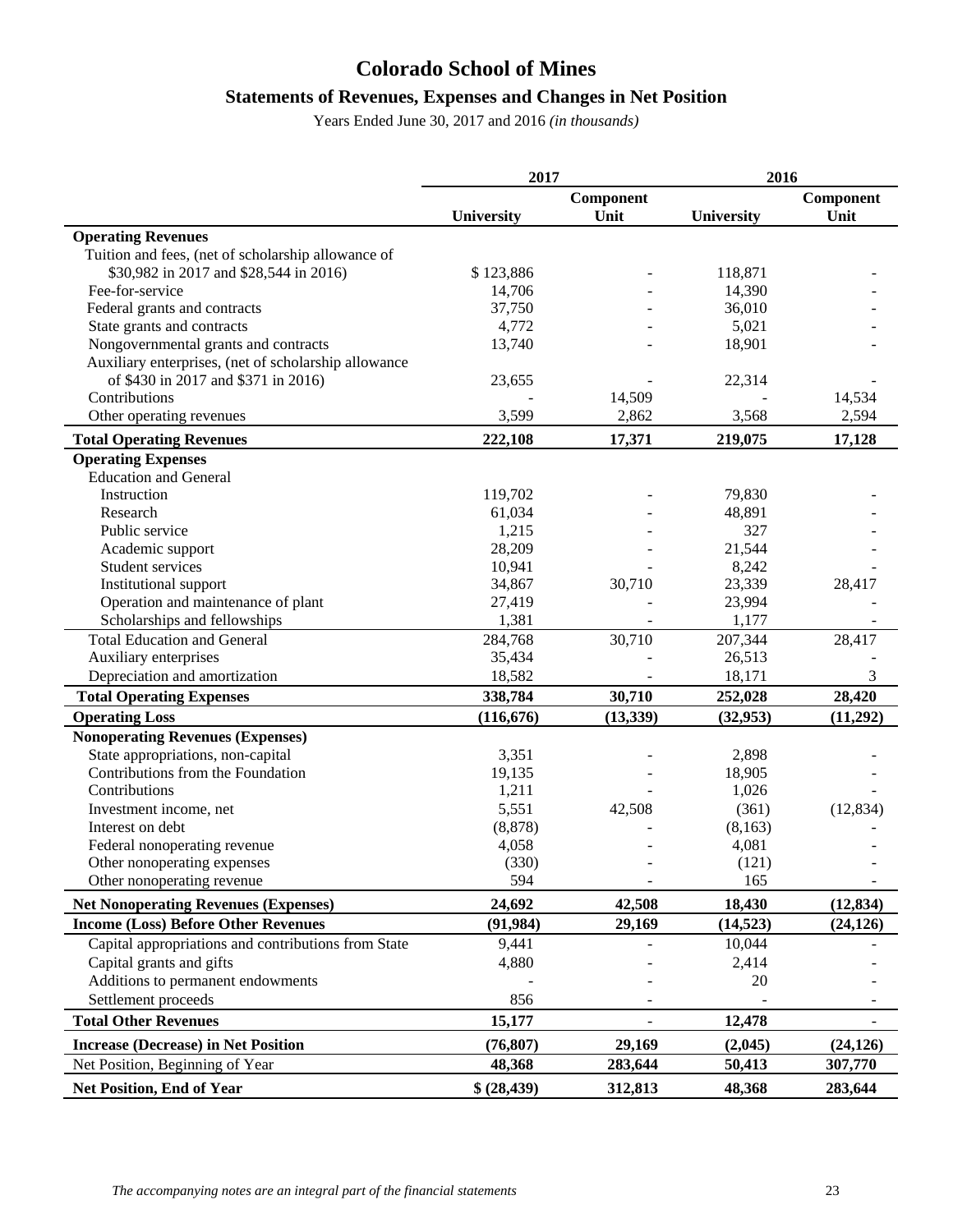# **Statements of Cash Flows**

Years Ended June 30, 2017 and 2016 *(in thousands)* 

|                                                                  | 2017       | 2016      |
|------------------------------------------------------------------|------------|-----------|
| <b>Cash Flows from Operating Activities:</b>                     |            |           |
| Tuition and fees                                                 | \$120,453  | 115,731   |
| Grants and contracts                                             | 73,065     | 68,697    |
| Sales of services from auxiliary enterprises                     | 23,731     | 22,048    |
| Collection of loans to students                                  | 1,000      | 1,047     |
| Rental income                                                    | 1,478      | 1,321     |
| Receipts from the Foundation                                     | 1,338      | 1,667     |
| Other operating receipts                                         | 3,480      | 2,319     |
| Payments to employees                                            | (104, 294) | (99, 945) |
| Payments for employee benefits                                   | (46, 284)  | (48, 247) |
| Payments to suppliers                                            | (62, 777)  | (62,770)  |
| Developmental services fees                                      | (1,900)    | (1,900)   |
| Scholarships disbursed                                           | (1,187)    | (1,019)   |
| Loans issued to students                                         | (904)      | (957)     |
| Net cash provided by (used for) operating activities             | 7,199      | (2,008)   |
| <b>Cash Flows from Noncapital Financing Activities:</b>          |            |           |
| Receipts from the Foundation                                     | 18,142     | 16,247    |
| State appropriations, non-capital                                | 3,176      | 2,898     |
| Gifts and grants for other than capital purposes                 | 2,491      | 1,740     |
| Additions to permanent endowments                                |            | 20        |
| Principal payments on noncapital debt                            | (300)      | (295)     |
| Interest payments on noncapital debt                             | (75)       | (89)      |
| Funds invested with the Foundation                               |            | (166)     |
| Federal nonoperating revenue                                     | 2,908      | 2,921     |
| Direct lending receipts                                          | 29,601     | 29,265    |
| Direct lending disbursements                                     | (29,601)   | (29, 265) |
| Agency inflows                                                   | 10,368     | 9,988     |
| Agency outflows                                                  | (10, 364)  | (9,977)   |
| Net cash provided by noncapital financing activities             | 26,346     | 23,287    |
| <b>Cash Flows from Capital and Related Financing Activities:</b> |            |           |
| State appropriations, capital                                    | 9,441      | 10,044    |
| Capital gifts                                                    | 4,858      | 2,366     |
| Academic facility fees                                           | 3,369      | 3,334     |
| Bond proceeds                                                    |            | 14,191    |
| Bond issuance and other loan costs                               | (9)        | (150)     |
| Acquisition and construction of capital assets                   | (49, 495)  | (45,513)  |
| Principal payments on capital debt                               | (7, 458)   | (5,199)   |
| Interest payments on capital debt                                | (8,204)    | (6,480)   |
| Federal nonoperating revenue                                     | 1,150      | 1,161     |
| Net cash used for capital and related financing activities       | (46, 348)  | (26, 246) |
| <b>Cash Flows from Investing activities:</b>                     |            |           |
| Interest and dividends on investments                            | 721        | 1,747     |
| Net cash provided by investing activities                        | 721        | 1,747     |
| Net Decrease in cash and cash equivalents                        | (12,082)   | (3,220)   |
| Cash and cash equivalents, Beginning of Year                     | 143,132    | 146,352   |
| Cash and cash equivalents, End of Year                           | \$131,050  | 143,132   |
|                                                                  |            |           |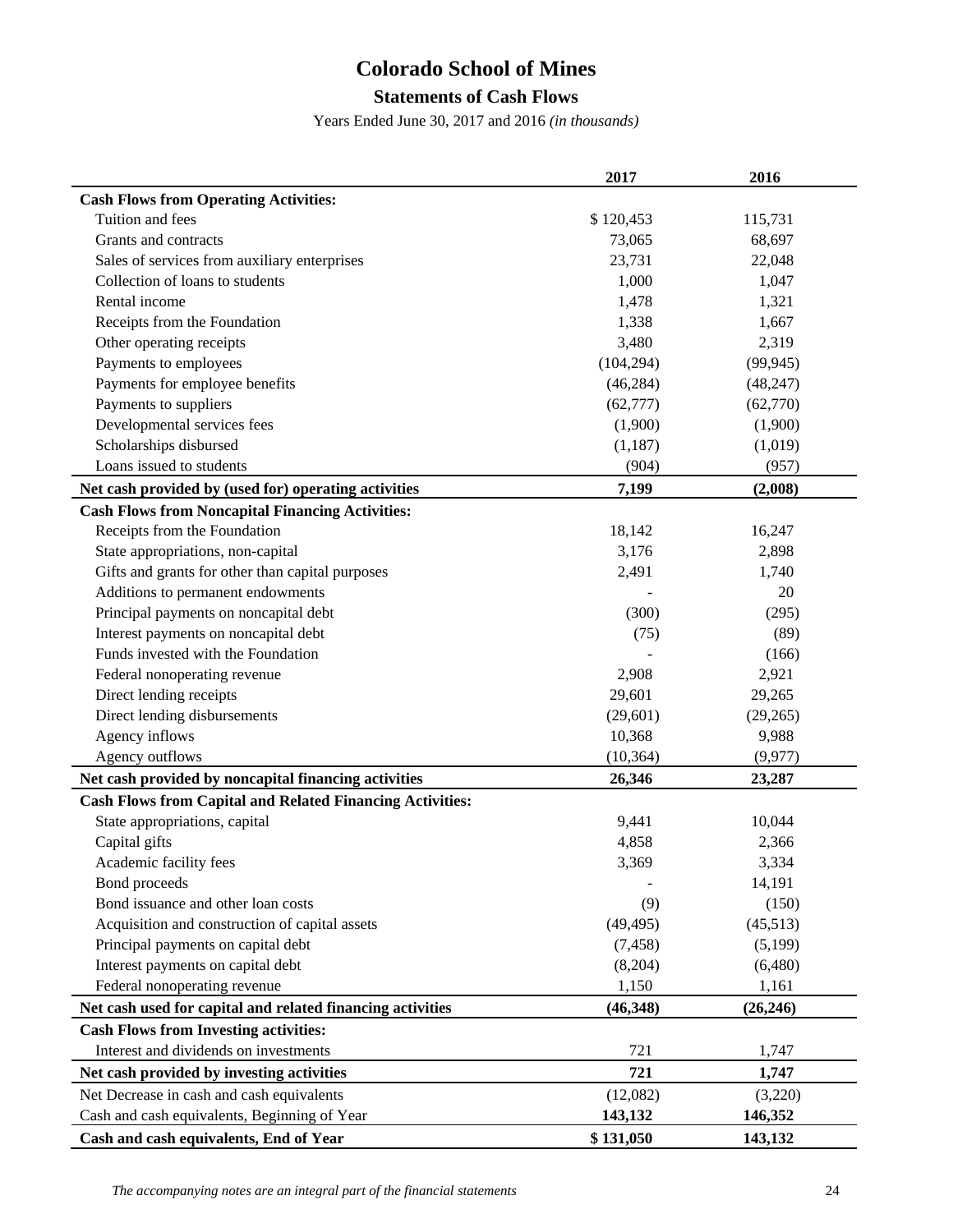# **Statements of Cash Flows**

Years Ended June 30, 2017 and 2016 *(in thousands)* 

|                                                                     | 2017        | 2016      |
|---------------------------------------------------------------------|-------------|-----------|
| Reconciliation of Operating Loss to Net Cash Provided by            |             |           |
| <b>Operating Activities:</b>                                        |             |           |
| Operating loss                                                      | \$(116,676) | (32,953)  |
| Adjustments to reconcile operating loss to net cash provided by     |             |           |
| operating activities:                                               |             |           |
| Depreciation and amortization expense                               | 18,582      | 18,171    |
| Noncash operating expenses                                          | 100,441     | 16,763    |
| Receipts of items classified as non-operating revenues              | 2,788       | 1,832     |
| Academic construction fee split out of tuition to capital financing | (3,369)     | (3, 334)  |
| Changes in assets and liabilities:                                  |             |           |
| Accounts and loans receivable                                       | 2,814       | (6,970)   |
| Other assets                                                        | (211)       | 2,666     |
| Loans to students                                                   | (6)         | (21)      |
| Accounts payable and accrued liabilities                            | 3,592       | 521       |
| Unearned revenue                                                    | (710)       | 1,412     |
| Accrued compensated absences                                        | (144)       | 460       |
| Other liabilities                                                   | 135,851     | 20,483    |
| Changes in deferred outflows and inflows:                           |             |           |
| Deferred outflows                                                   | (133, 875)  | (24, 535) |
| Deferred inflows                                                    | (1,878)     | 3,497     |
| Net cash provided by (used for) operating activities                | \$<br>7,199 | (2,008)   |
|                                                                     |             |           |
| <b>Noncash Investing, Capital and Financing Activities:</b>         |             |           |
| Capital assets acquired by donations, state funded, and payable     |             |           |
| increases                                                           | \$<br>6,590 | 5,307     |
| Fair value change in interest rate swap                             | (3,971)     | (3,401)   |
| Realized/unrealized gains (losses) on investments                   | 5,305       | (1,581)   |
| Administrative fees on investments                                  | 475         | 526       |
| Accretion of interest on deep discount debt                         | 547         | 559       |
| Amortization of premiums/discounts                                  | (1,167)     | 916       |
| Amortization of deferred losses and swap termination                | 799         | 779       |
| Bond underwriter costs                                              |             | 115       |
| Write-off of unamortized deferred loss                              |             | 2,504     |
| Loss on disposal of assets                                          | (357)       | (366)     |
| CIP adjustments and deductions                                      | (79)        |           |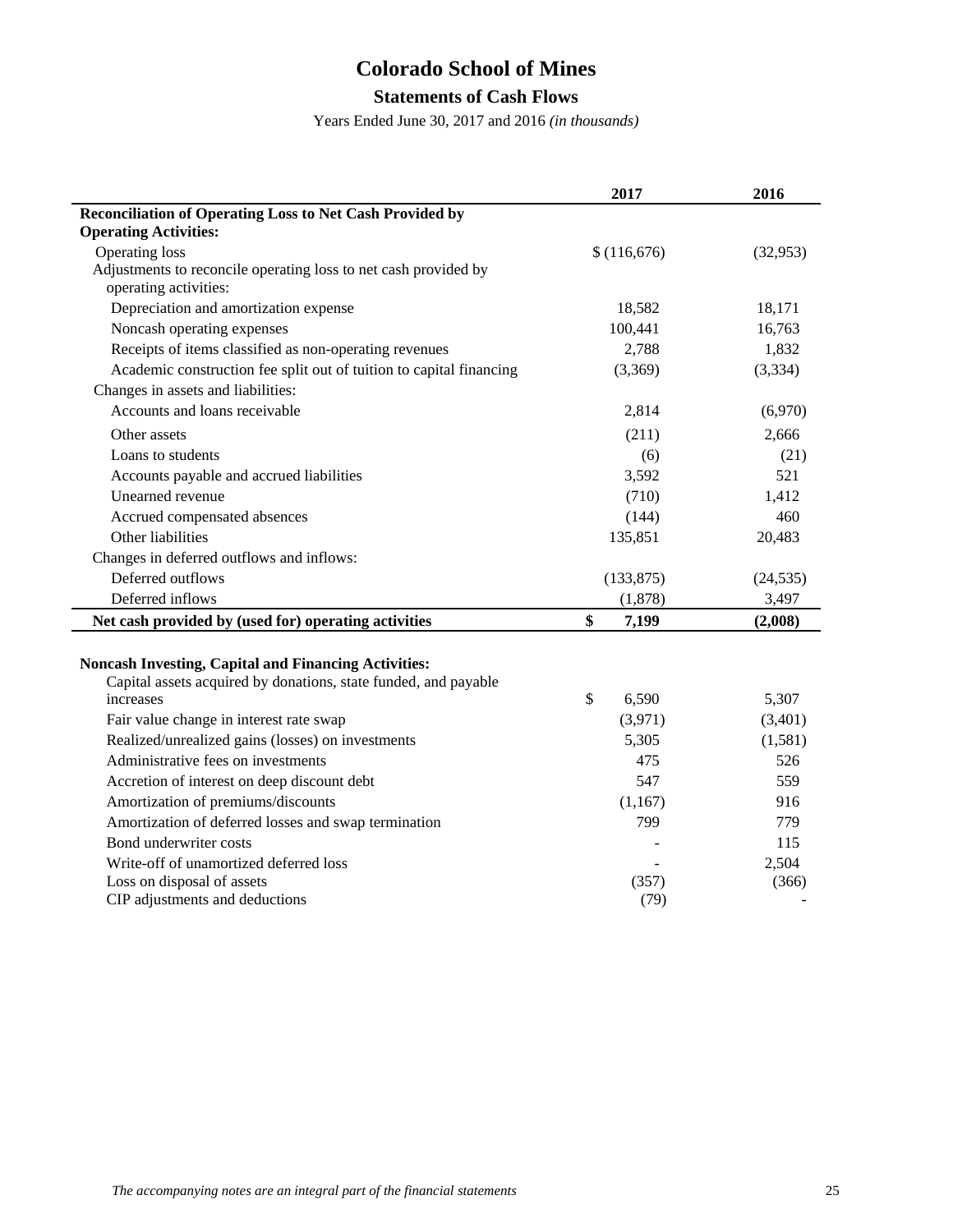#### **Notes to Financial Statements**

June 30, 2017 and 2016

## **Note 1: Basis of Presentation and Summary of Significant Accounting Policies**

#### **Governance**

Colorado School of Mines (the University) is a public institution of higher education with a primary emphasis in engineering and science education and research. The University is governed by a nine member Board of Trustees. Seven voting members are appointed by the Governor of the State of Colorado with the consent of the Colorado Senate. Two non-voting members, representing the faculty and students of the University, are voted in by the respective constituents.

### **Financial Reporting Entity and Basis of Presentation**

The University's financial reporting entity includes the operations of the University and all related entities for which the University is financially accountable or that provide services to the University, referred to as blended component units. Financial accountability may stem from the University's ability to appoint a majority of the governing board of the related organization, its ability to impose its will on the related organization, its ability to access assets, or its responsibility for debts of the related organization. The University includes the following blended component units:

- Colorado School of Mines Building Corporation: established in June 1976 as a separate corporation under the laws of the State of Colorado. The purpose of the corporation was to build a facility that would house the United States Geological Survey (USGS). The Corporation collects annual rent payments from the USGS. Upon dissolution, subject to certain provisions, any assets remaining shall be transferred to the University. Separate financial statements are not prepared.
- Mines Applied Technology Transfer Inc. (MATTI): established in 2002 as a separate corporation under the laws of the State of Colorado with a December 31 year end. The purpose of MATTI, a not-for-profit  $501(c)(3)$ , is to further the education, research, development and public services objectives of the University and to further the transfer of newly created technologies from the University to the private sector. The corporation is operated exclusively for the benefit of the University. Upon dissolution, subject to certain provisions, any assets remaining shall be transferred to the University. Separate financial statements are not prepared.

### **Discretely Presented Component Unit**

The University's financial statements include one supporting organization as a discretely presented component unit (DPCU) of the University.

Colorado School of Mines Foundation, Incorporated (the Foundation) is a legally separate entity incorporated under Article 40, Title 7 of the Colorado Revised Statutes of 1973. The Foundation was established in 1928 to promote the welfare, development and growth of the University. The Foundation has a determination letter from the Internal Revenue Service stating it qualifies under Section 501(c)(3) of the Internal Revenue Code as a public charity. Although the University does not control the timing of receipts received by the Foundation, the majority of resources or income thereon the Foundation holds and invests are restricted by the donors for the benefit of the University. Because these restricted resources held by the Foundation can only be used by, or for the benefit of, the University, the Foundation is considered a component unit of the University and is discretely presented in the University's financial statements. Separately issued financial statements are available by contacting the Foundation at PO Box 4005, Golden, Colorado, 80401-0005.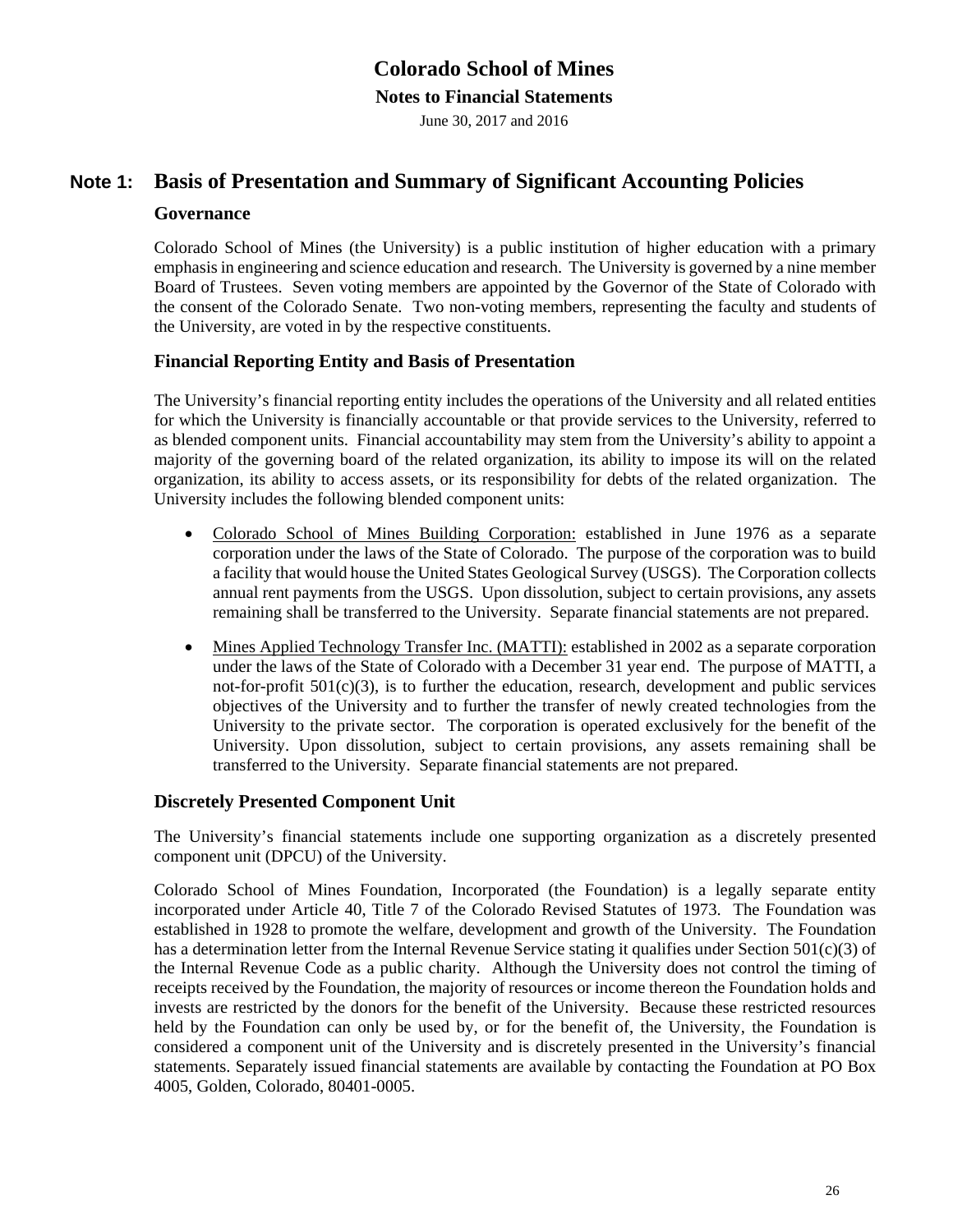# **Notes to Financial Statements**

June 30, 2017 and 2016

## **Related Organizations**

The Table Mountain Research Center (TMRC), formerly the Colorado School of Mines Research Institute (CSMRI), a not-for-profit corporation, was established in 1949 as a separate corporation under the laws of the State of Colorado. The purpose of TMRC is to promote, encourage and aid scientific and technological investigation and research. TMRC ceased active operations during 1987 and sold most of its real estate in 1988.

## **Relationship to State of Colorado**

Article VIII, Section 5 of the Colorado Constitution declares the University to be a state institution. Thus, for financial reporting purposes, the University is included as part of the State's primary government.

## **Basis of Accounting and Presentation**

For financial reporting purposes, the University is considered a special-purpose government engaged only in business-type activities. Accordingly, the University's financial statements have been prepared using the economic resources measurement focus and the accrual basis of accounting. Under the accrual basis of accounting, revenues are recognized when earned, and expenses are recorded when an obligation is incurred.

The University applies all applicable Governmental Accounting Standards Board (GASB) pronouncements.

The Foundation reports under Financial Accounting Standards Board (FASB) standards. As such, certain revenue recognition criteria and presentation features are different from GASB revenue recognition criteria and presentation features. Modifications have been made to the Foundation's financial information in the University's financial reporting entity for these differences.

### **Significant Accounting Policies**

### **Cash and Cash Equivalents**

The University considers all highly liquid investments with original maturities of three months or less to be cash equivalents. Cash equivalents consist primarily of funds invested through the State Treasurer's Cash Management Program and money market funds with brokers.

### **Restricted Cash and Cash Equivalents**

Restricted cash and cash equivalents include amounts whose use is constrained either through external party restrictions or imposition by law. Restricted purposes include gifts, endowments, debt funded project construction and debt service reserves.

### **Investments and Investment Income**

Investments in equity and debt securities are carried at fair value. Fair value is determined using quoted market prices. Investments include, but are not limited to, funds managed by the Foundation on behalf of the University.

Investment income consists of interest and dividend income and the net change for the year in the fair value of investments carried at fair value.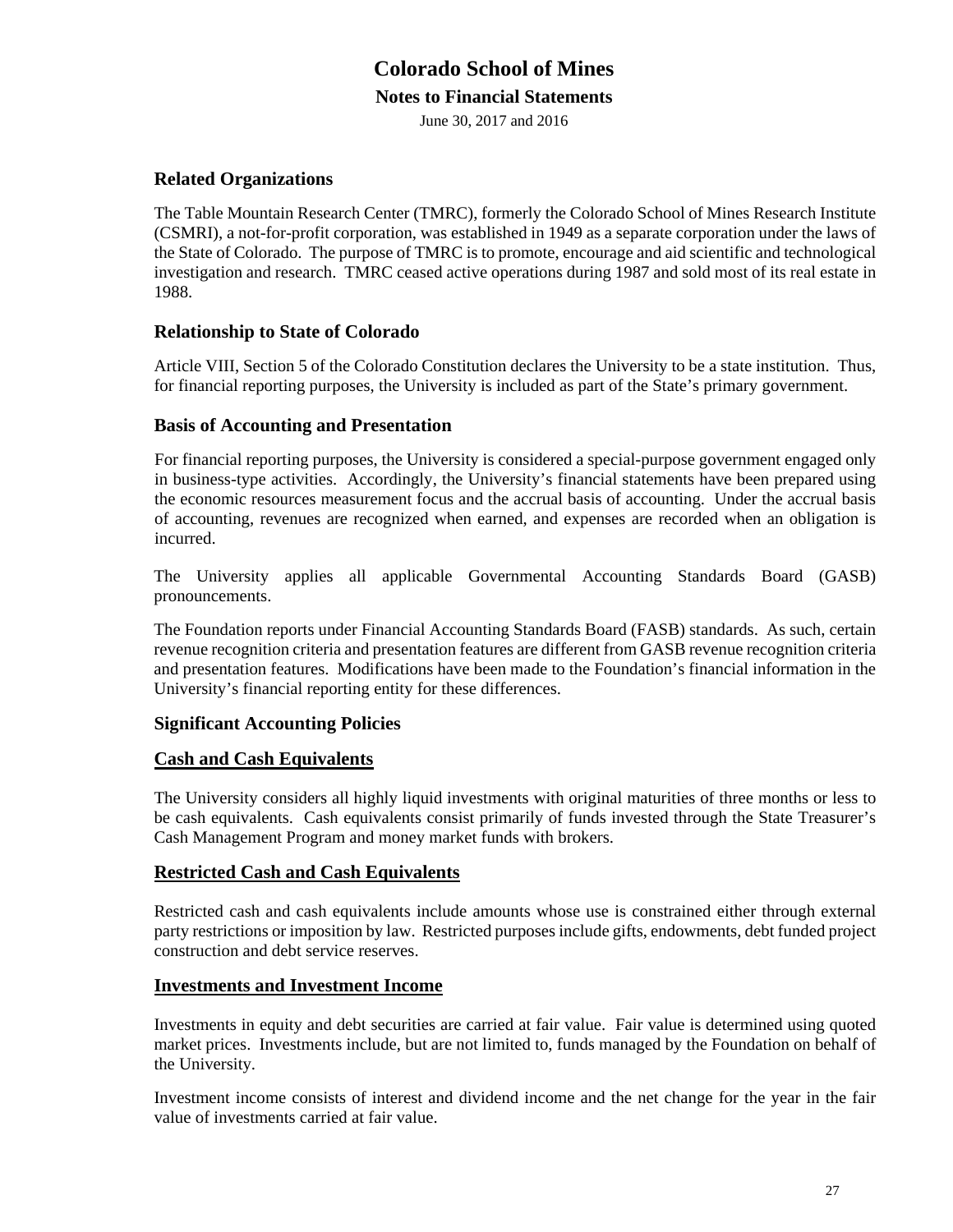#### **Notes to Financial Statements**

June 30, 2017 and 2016

## **Accounts and Loans Receivable**

Accounts and loans receivable consist of tuition and fee charges to students, charges for auxiliary enterprise services provided to students, advances to faculty, staff, and students, activity related to research contracts and grants, and short and long-term loans issued to students under various federal and other loan programs to cover tuition and fee charges. Receivables are recorded net of estimated uncollectible amounts. The University also administers student loans on behalf of the discretely presented component unit. The student loans administered by the University are recorded as a receivable from the student, included with loans to students in the Statements of Net Position, and a liability to the component unit.

### **Inventories**

Inventories are stated at the lower of cost, determined using the FIFO (first-in, first-out) method, or market.

## **Bond Issuance Costs**

Bond issuance costs incurred on revenue bond issues are expensed in the year the bond issue occurs.

## **Capital Assets**

Capital assets are recorded at cost at the date of acquisition, or acquisition value at the date of donation, if acquired by gift. Depreciation is computed using the straight-line method over the estimated useful life of each asset. The following estimated useful lives are being used by the University:

| Land improvements          | 20 years        |
|----------------------------|-----------------|
| Buildings and improvements | $20 - 40$ years |
| Equipment                  | $3 - 10$ years  |
| Library materials          | 10 years        |

For equipment, the capitalization policy includes all items with a value of \$5,000 or more, and an estimated useful life of greater than one year.

Renovations to buildings and other improvements that significantly increase the value or extend the useful life of the structure are capitalized. For renovations and improvements, the capitalization policy includes items with a value of \$50,000 or more. Routine repairs and maintenance are charged to operating expense. Major outlays for capital assets and improvements are capitalized as construction in progress throughout the building project. Interest incurred during the construction phase is included as part of the value of the construction in progress.

Assets recorded under capital lease agreements are recorded at the present value of future minimum lease payments and are amortized over either the term of the lease or the estimated useful life of the asset, whichever period is shorter. Such amortization is included as depreciation expense in the accompanying financial statements.

Intangible assets are carried at cost and are comprised of an indefeasible right to use certain fiber optic cables. Intangible assets are being amortized over 20 years.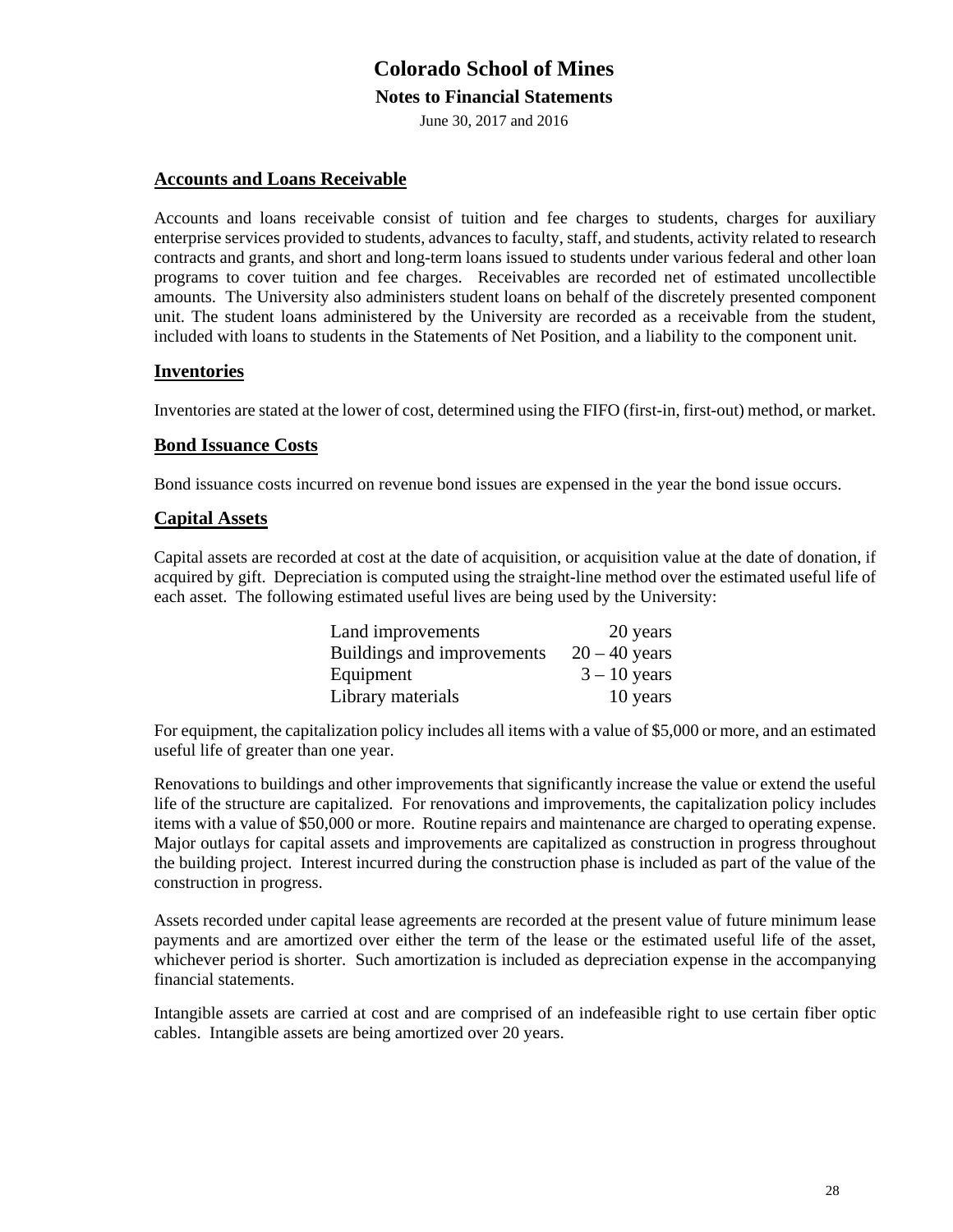### **Notes to Financial Statements**

June 30, 2017 and 2016

## **Compensated Absences**

University policies permit most employees to accumulate vacation and sick leave benefits that may be realized as paid time-off or, in limited circumstances, as a cash payment. Expense and the related liabilities that are recognized as vacation benefits are earned whether the employee is expected to realize the benefit as time-off or in cash. Expense and the related liability for sick leave benefits are recognized when earned to the extent the employee is expected to realize the benefit in cash determined using the termination payment method. Sick leave benefits expected to be realized as paid time-off are recognized as expense when the time-off occurs and no liability is accrued for such benefits employees have earned but not yet realized. Compensated absence liabilities are computed using the regular pay and termination pay rates in effect as of July 1 plus an additional amount for compensation-related payments such as Social Security and Medicare taxes computed using rates in effect at that date.

### **Unearned Revenue – Tuition, Fees and Grants**

Unearned revenue represents student tuition and fees, for which the University has not provided the associated services, and advances on grants and contract awards for which the University has not provided services or has not met all of the applicable eligibility requirements.

## **Bonds**

Bonds represent debt by borrowing or financing usually for the acquisition of land, buildings, equipment, or capital construction. The University has an International Swaps and Derivatives Association (ISDA) Master Swap Agreement in order to convert certain variable rate debt to a synthetic fixed rate, thereby economically hedging against changes in the cash flow requirements of the University's variable interest rate debt obligations (Note 9).

## **Deferred Outflows/Inflows of Resources**

Deferred outflows of resources represent losses on various bond refundings, the mark to market valuation of the University's SWAP agreement, and net pension liability related items. For current refundings and advance refundings resulting in defeasance of debt, the difference between the reacquisition price and the net carrying amount of the old debt is reported as a deferred outflow of resources on the Statement of Net Position and amortized as a component of interest expense over the remaining life of the old debt or the life of the new debt, whichever is shorter. For the net pension liability related items, the difference between expected and actual experiences, the difference between projected and actual earnings on pension plan investments, the impact on the net pension liability resulting from changes in plan related assumptions, the changes in the University's proportionate share of the net pension liability, and contributions paid to PERA subsequent to the plan's measurement date are all reported as either a deferred outflow or a deferred inflow of resources on the Statement of Net Position and are amortized as a component of pension expense over varying amounts of time.

### **Classification of Revenues**

The University has classified its revenues as either operating or nonoperating revenues according to the following criteria:

Operating revenues – Operating revenues include activities that have the characteristics of exchange or exchange like transactions, program-specific, or government-mandated non-exchange transactions, such as (1) student tuition and fees, (2) sales and services of auxiliary enterprises, (3) contracts and grants for research activities and (4) interest on student loans.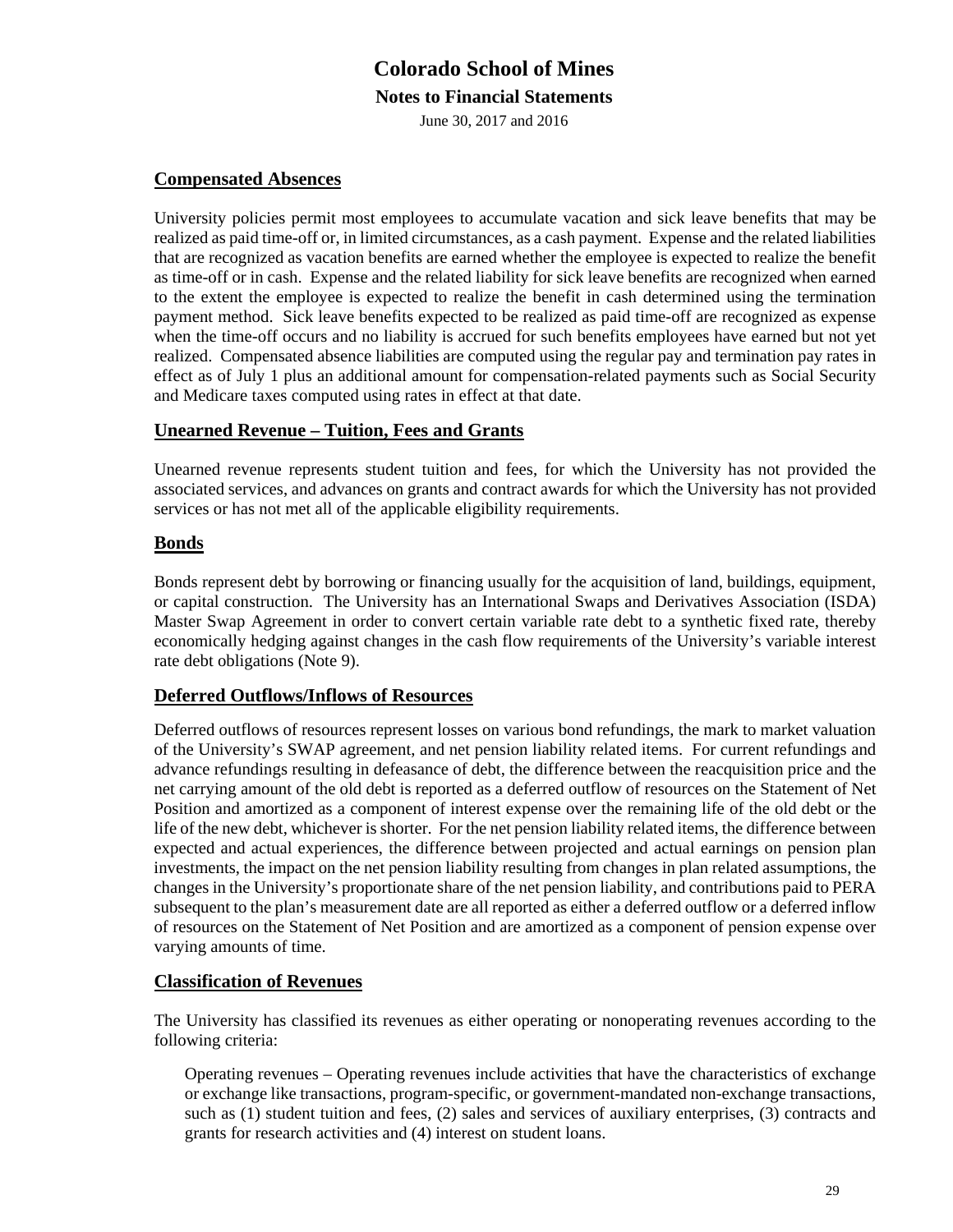June 30, 2017 and 2016

Nonoperating revenues – Nonoperating revenues include activities that have the characteristics of non-exchange transactions, such as gifts and contributions and other revenue sources that are not deemed operating revenues including Federal Pell revenue and interest subsidy payments associated with Build America Bonds.

### **Scholarship Discounts and Allowances**

Student tuition and fee revenues and certain other revenues from students are reported net of scholarship allowances in the Statements of Revenues, Expenses and Changes in Net Position. Scholarship allowances are the difference between the stated charge for goods and services provided by the University and the amount that is paid by students and/or third-parties making payments on the students' behalf. Certain governmental grants, such as Pell grants and other Federal, State or nongovernmental programs are recorded as either operating or nonoperating revenues in the University's financial statements. To the extent that revenues from such programs are used to satisfy tuition and fees and other student charges, the University has recorded a scholarship allowance.

## **Donor Restricted Endowments**

Disbursements of the net appreciation (realized and unrealized) of investments of endowment gifts are permitted by state law, except where a donor has specified otherwise. The amount of earnings and net appreciation available for spending by the University and the Foundation is based on a spending rate set by the Foundation board on an annual basis. For the years ended June 30, 2017 and 2016, the authorized spending rate was equal to the 4.5 percent of the rolling 36-month average market value of the endowment investments. Earnings in excess of the amount authorized for spending are available in future years and are included in the value of the related investment.

### **Application of Restricted and Unrestricted Resources**

The University first applies restricted resources when an expense or outlay is incurred for purposes for which both restricted and unrestricted resources are available.

### **Income Taxes**

As a state institution of higher education, the income of the University is generally exempt from federal and state income taxes under Section 115(a) of the Internal Revenue Code and a similar provision of state law. However, the University is subject to federal income tax on any unrelated business taxable income. There was no tax liability related to income generated from activities unrelated to the University's exempt purpose as of June 30, 2017 and 2016.

### **Use of Estimates**

The preparation of financial statements in conformity with accounting principles generally accepted in the United States of America requires management to make estimates and assumptions that affect the reported amounts of assets and liabilities and disclosure of contingent assets and liabilities at the date of the financial statements and the reported amounts of revenues and expenses during the reporting period. Actual results could differ from those estimates.

### **Reclassifications**

Certain prior year amounts have been reclassified to conform to the 2017 presentation.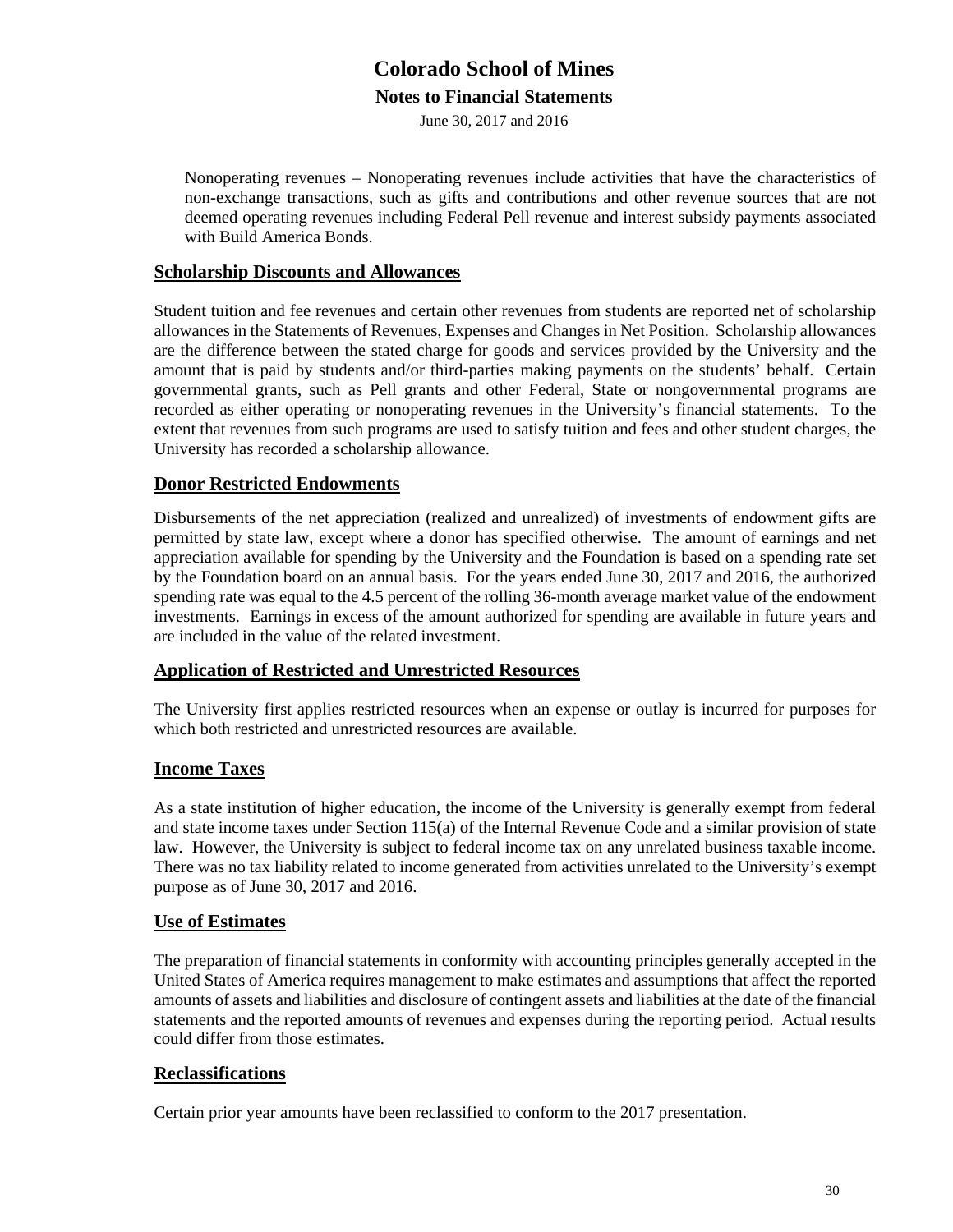#### **Notes to Financial Statements**

June 30, 2017 and 2016

## **Note 2: Cash and Cash Equivalents and Investments**

The University's and DPCU cash and cash equivalents as of June 30 are detailed in Table 2.1, Cash and Cash Equivalents.

| <b>TADLE 2.1 Cash and Cash Equivalents</b> ( <i>in thousands</i> ) |              |         |
|--------------------------------------------------------------------|--------------|---------|
| <b>Type</b>                                                        | 2017         | 2016    |
| <b>University</b>                                                  |              |         |
| Cash on hand                                                       | S<br>16      | 14      |
| Cash with U.S. financial institutions                              | 13,800       | 10,850  |
| <b>Cash with State Treasurer</b>                                   | 117,234      | 132,268 |
| <b>Total Cash and Cash Equivalents-University</b>                  | \$131,050    | 143,132 |
| <b>Discretely Presented Component Unit</b>                         |              |         |
| Cash with U.S. financial institutions                              | 10,656       | 11,562  |
| <b>Total Cash and Cash Equivalents-DPCU</b>                        | 10,656<br>\$ | 11,562  |

## **TABLE 2.1 Cash and Cash Equivalents** *(in thousands)*

#### **Deposits**

The University deposits the majority of its cash with the Colorado State Treasurer (Treasury) pursuant to Colorado Revised Statutes (C.R.S.). The State Treasurer pools these deposits and invests them in securities authorized by Section 24-75-601.1, C.R.S. The State Treasurer acts as a bank for all state agencies and many state supported institutions of higher education. Monies deposited in the Treasury are invested until the cash is needed. As of June 30, 2017, the University had cash on deposit with the Treasury of \$117,234,000 which represented approximately 1.7 percent of the total \$6,770.2 million fair value of deposits in the State Treasury Pool (Pool). As of June 30, 2016, the University had cash on deposit with the Treasury of \$132,268,000 which represented approximately 1.8 percent of the total \$7,408.5 million fair value of deposits in the Pool.

On the basis of the University's participation in the Pool, the University reports as an increase or decrease in cash for its share of the Treasurer's unrealized gains and losses on the Pool's underlying investments. The State Treasurer does not invest any of the Pool's resources in any external investment pool, and there is no assignment of income related to participation in the Pool. The unrealized gains/losses included in income reflect only the change in fair value for the fiscal year.

Additional information on investments of the State Treasurer's Pool may be obtained in the State's Comprehensive Annual Financial Report for the year ended June 30, 2017.

Deposits not with the Treasury are exposed to custodial credit risk (the risk that, in the event of the failure of a depository financial institution, the government would not be able to recover deposits or would not be able to recover collateral securities that are in the possession of an outside party), if they are not covered by depository insurance (FDIC) and the deposits are uncollateralized, collateralized with securities held by the pledging financial institution, except for deposits collateralized by certain types of collateral pools including a single financial institution collateral pool where the fair value of the pool is equal to or exceeds all uninsured public deposits held by the financial institution (the Public Deposit Protection Act) or collateralized with securities held by the pledging financial institution's trust department or agent but not in the depositor – government's name. Accordingly, none of the University's deposits as of June 30, 2017 and 2016 are deemed to be exposed to custodial credit risk. As of June 30, 2017 and 2016, the DPCU maintained balances in various operating accounts in excess of federally insured limits totaling approximately \$10,400,000, and \$11,100,000, respectively.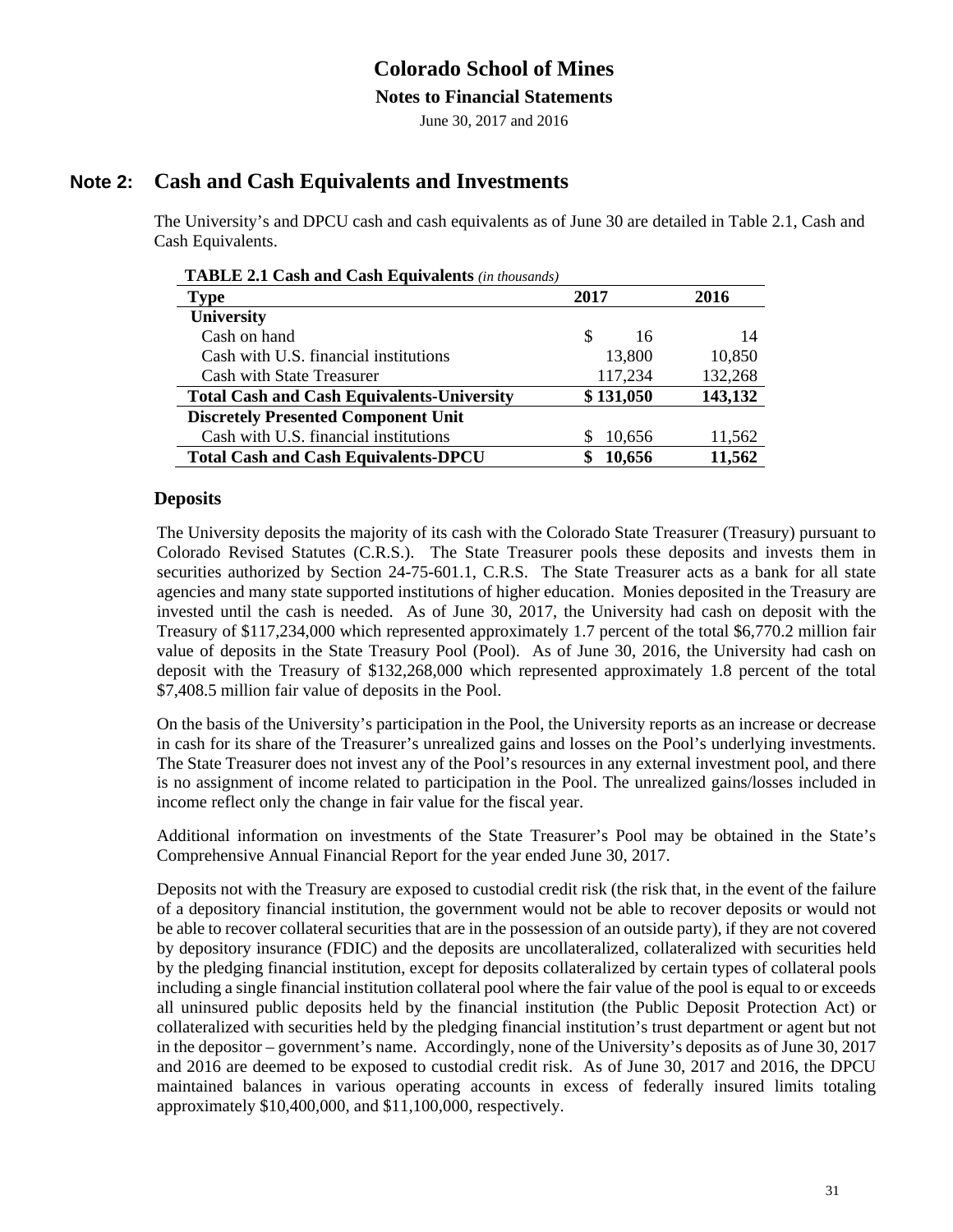June 30, 2017 and 2016

#### **Investments**

The University has authority to invest institutional funds in any investment deemed advisable by the governing board per section 15-1-1106, C.R.S. The University may legally invest in direct obligations of, and other obligations guaranteed as to principal by, the U.S. Treasury and U.S. agencies and instrumentalities and in bank repurchase agreements. It may also invest, to a limited extent, in equity securities.

Credit Quality Risk – Credit quality risk is the risk that an issuer of an investment will not fulfill its obligation to the holder of the investment. Credit risk only applies to debt investments. This is measured by the assignment of a rating by a nationally recognized statistical rating organization (NRSRO). The University has no investment policy that would further limit its investment choices beyond those allowed by State statute. The corporate bond funds are mutual funds and therefore are not rated.

Interest Rate Risk – Interest rate risk is the risk that changes in market interest rates will adversely affect the fair value of an investment. Interest rate risk only applies to debt investments. Generally, the longer the maturity of an investment, the greater the sensitivity of its fair value to changes in market interest rates. Interest rate risk inherent in the University's investments is measured by monitoring the modified duration of the overall investments portfolio. Modified duration estimates the sensitivity of the University's investments to changes in the interest rates. The University does not have a formal investment policy that limits investment maturities as a means of managing its exposure to fair value losses arising from increasing interest rates.

Concentration of Credit Risk – Concentration of credit risk is the risk of loss attributed to the magnitude of an entity's investment in a single issuer. At June 30, 2017 and 2016, no single investment of the University exceeded 5 percent of the total investments.

The University's investments are managed by the Foundation, on behalf of the University and are reflected in the Foundation's Long-term Investment Pool (LTIP). The University's investments represent a portionate share of the Foundation's LTIP and therefore, the University does not own any specific investments. As such the fair value measurement for the University's investments are reported as Level 3 as described below. The University investments are under the Foundation's LTIP policy. This policy requires funds to be managed in a diversified manner to reduce risks with the goal of providing a steady stream of funding for the University. The LTIP must be over a broad investment spectrum in order to create a mix of potential returns that, in the aggregate, would achieve the overall portfolio objectives. This diversification is to ensure that adverse or unexpected developments arising in one security or asset class will not have a significant detrimental impact on the entire portfolio. This policy minimizes concentration credit risk.

The Foundation categorizes fair value measurements of investments within the fair value hierarchy established by generally accepted accounting principles. The hierarchy is based on the valuation inputs used to measure the fair value of the asset. Level 1 inputs are quoted prices in active markets for identical assets at the measurement date; Level 2 inputs are significant other than quoted prices that are observable for the investment either directly or indirectly; Level 3 are significant unobservable inputs where little or no market data is available, which requires the entity to develop its own assumptions. The fair value measurement of investments as of June 30, 2017 and 2016 are shown in Table 2.3 Fair Value Measurements.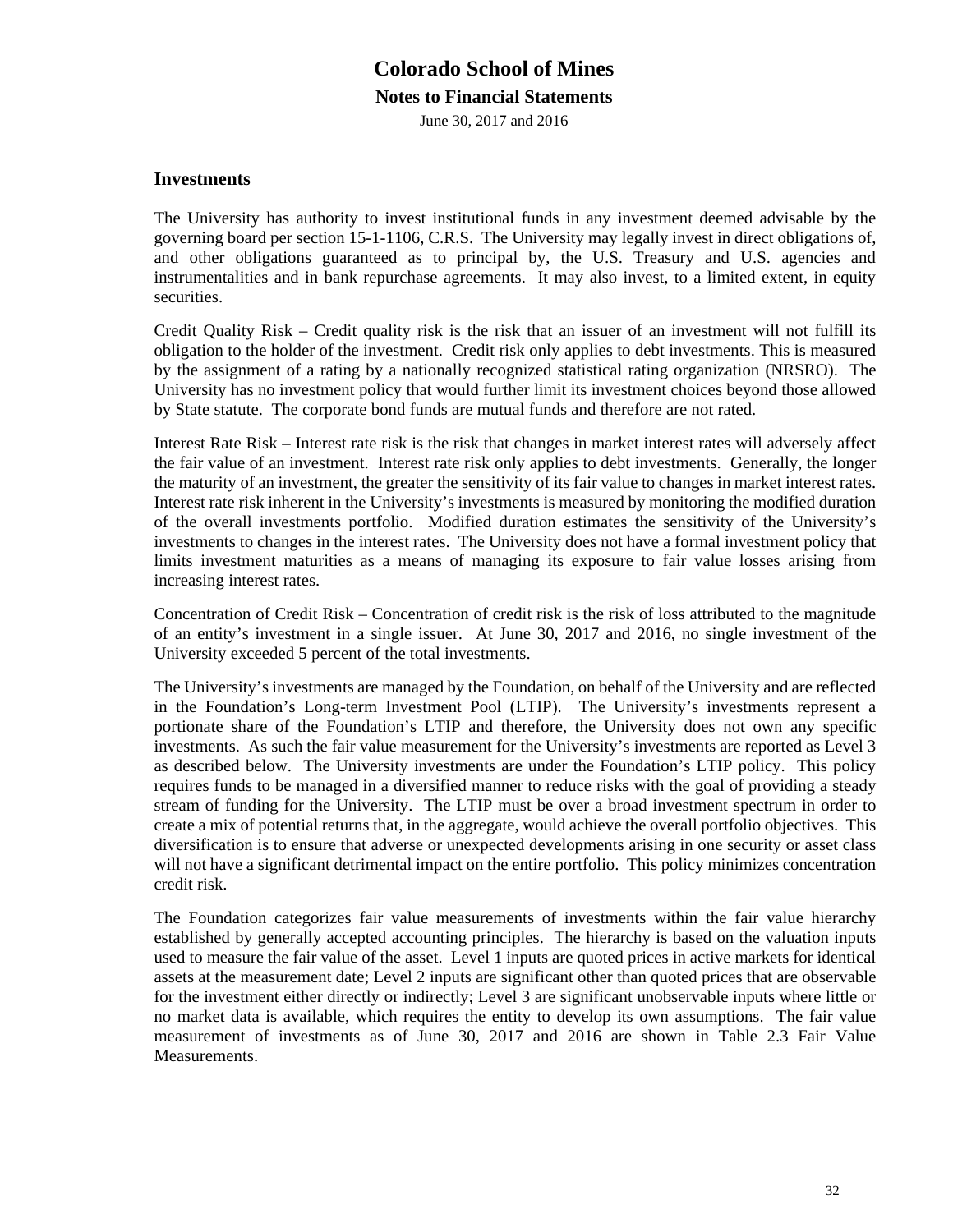## **Notes to Financial Statements**

June 30, 2017 and 2016

| Table 2.3 Fair Value Measurements (in thousands)     |                 |                 |         |                          |                 |
|------------------------------------------------------|-----------------|-----------------|---------|--------------------------|-----------------|
|                                                      |                 |                 | 2017    |                          |                 |
| <b>Investment Type</b>                               |                 | Level 1         | Level 2 | Level 3                  | Total           |
| <b>University</b>                                    |                 |                 |         |                          |                 |
| Corporate equity securities                          | \$              | 261             |         |                          | 261             |
| <b>Investments with Foundation</b>                   |                 |                 |         | 34,364                   | 34,364          |
| <b>Total Investments-University</b>                  | \$              | 261             |         | 34,364                   | 34,625          |
| <b>Liabilities</b>                                   |                 |                 |         |                          |                 |
| Interest rate swap agreement                         | \$              | $\Box$          | 9,251   | $\overline{\phantom{a}}$ | 9,251           |
| <b>Total Liabilities-University</b>                  | $\overline{\$}$ | $\overline{a}$  | 9,251   |                          | 9,251           |
| <b>Discretely Presented Component Unit</b>           |                 |                 |         |                          |                 |
| Cash equivalents                                     | \$              |                 | 8,531   |                          | 8,531           |
| Corporate equity securities                          |                 | 82,338          | 67,357  |                          | 149,695         |
| Hedge funds                                          |                 |                 | 48,461  | 13,975                   | 62,436          |
| Private equity                                       |                 |                 |         | 53,146                   | 53,146          |
| Corporate bond funds                                 |                 | 18,034          |         |                          | 18,034          |
| Split-interest agreements                            |                 | 13,703          |         | 100                      | 13,803          |
| Gift annuity agreements                              |                 | 4,001           |         |                          | 4,001           |
| Beneficial interest investments                      |                 | 11,270          | 449     | 15                       | 11,734          |
| <b>Total Investments-DPCU</b>                        |                 | \$129,346       | 124,798 | 67,236                   | 321,380         |
|                                                      |                 |                 |         |                          |                 |
|                                                      |                 |                 | 2016    |                          |                 |
| <b>Investment Type</b>                               |                 | Level 1         | Level 2 | Level 3                  | Total           |
| <b>University</b>                                    |                 |                 |         |                          |                 |
| Corporate equity securities                          | \$              | 267             |         |                          | 267             |
| <b>Investments with Foundation</b>                   |                 |                 |         | 30,808                   | 30,808          |
| <b>Total Investments-University</b>                  |                 | 267             | ۰       | 30,808                   | 31,075          |
| <b>Liabilities</b>                                   |                 |                 |         |                          |                 |
|                                                      |                 |                 |         |                          |                 |
| Interest rate swap agreement                         | \$              |                 | 13,222  |                          | 13,222          |
| <b>Total Liabilities-University</b>                  | $\overline{\$}$ |                 | 13,222  |                          | 13,222          |
|                                                      |                 |                 |         |                          |                 |
| <b>Discretely Presented Component Unit</b>           |                 |                 |         |                          |                 |
| Cash equivalents                                     |                 |                 | 3,555   |                          | 3,555           |
| Corporate equity securities                          |                 | 66,842          | 54,374  |                          | 121,216         |
| Hedge funds                                          |                 |                 | 35,708  | 23,447                   | 59,155          |
| Private equity                                       |                 |                 |         | 44,824                   | 44,824          |
| Corporate bond funds                                 |                 | 17,287          |         | 9,583<br>125             | 26,870          |
| Split-interest agreements<br>Gift annuity agreements |                 | 11,628<br>4,032 |         |                          | 11,753<br>4,032 |
| Beneficial interest investments                      |                 | 10,246          | 419     | 19                       | 10,684          |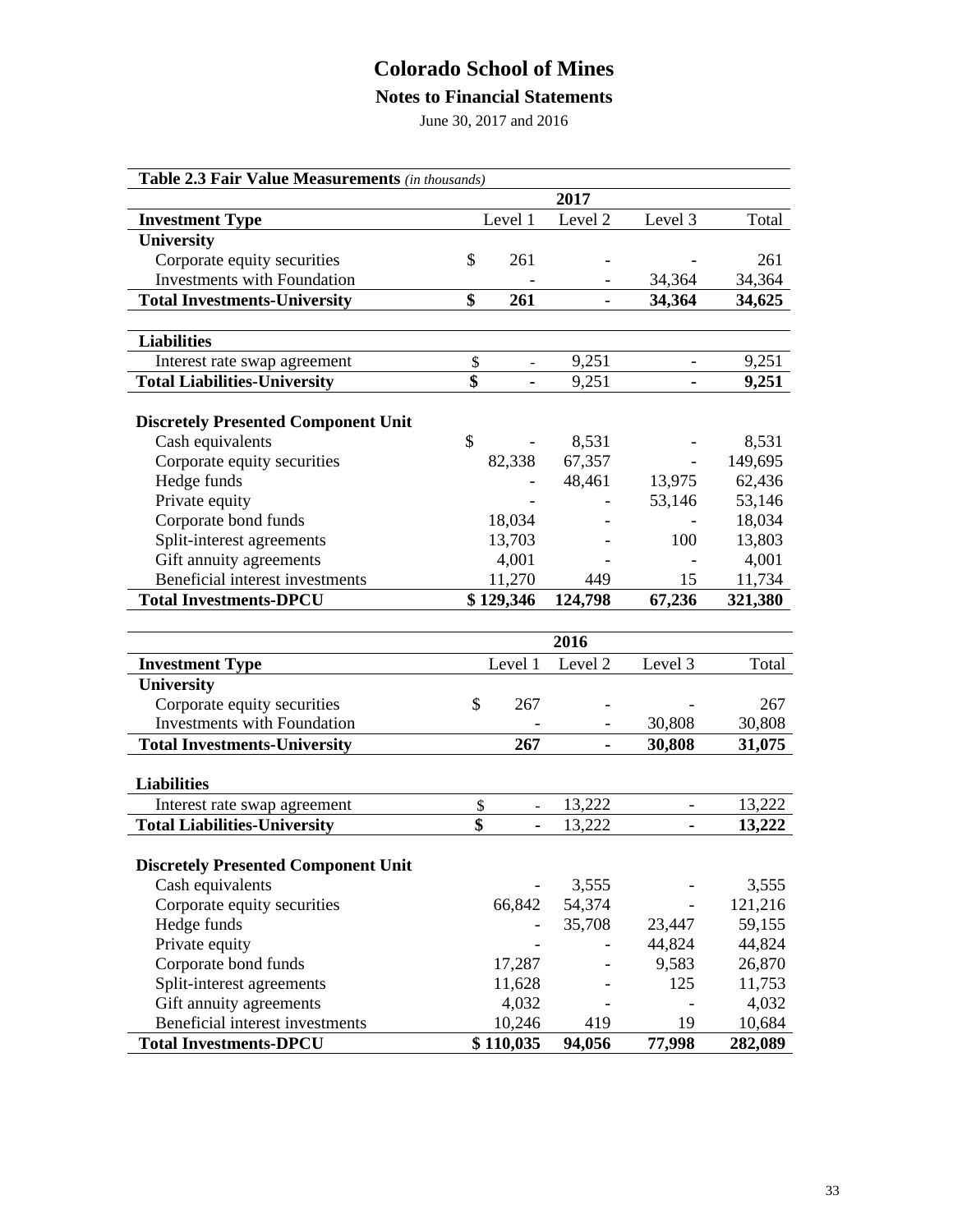#### **Notes to Financial Statements**

June 30, 2017 and 2016

# **Note 3: Accounts, Contributions and Loans Receivable**

Table 3.1, Accounts Receivable, segregates receivables as of June 30, 2017 and 2016, by type.

**TABLE 3.1 Accounts Receivable** *(in thousands)*

|                                            | 2017                    |                  |                       |                                      |  |  |
|--------------------------------------------|-------------------------|------------------|-----------------------|--------------------------------------|--|--|
| <b>Type of Receivable</b>                  | <b>Gross Receivable</b> | <b>Allowance</b> | <b>Net Receivable</b> | <b>Net Current</b><br><b>Portion</b> |  |  |
| <b>University</b>                          |                         |                  |                       |                                      |  |  |
| Student accounts                           | 4,262<br>S.             | 1,167            | 3,095                 | 3,095                                |  |  |
| Student loans                              | 5,533                   | 139              | 5,394                 | 509                                  |  |  |
| <b>Federal Government</b>                  | 11,031                  |                  | 11,031                | 11,031                               |  |  |
| Private sponsors                           | 2,987                   | 841              | 2,146                 | 2,146                                |  |  |
| <b>DPCU</b>                                | 2,681                   |                  | 2,681                 | 2,681                                |  |  |
| Other                                      | 2,646                   |                  | 2,646                 | 2,646                                |  |  |
| <b>Total Receivable-University</b>         | \$29,140                | 2,147            | 26,993                | 22,108                               |  |  |
| <b>Discretely Presented Component Unit</b> |                         |                  |                       |                                      |  |  |
| Contributions*                             | \$26,603                | 2,244            | 24,359                | 3,975                                |  |  |
| Due from University                        | 1,678                   |                  | 1,678                 |                                      |  |  |
| <b>Total Receivable-DPCU</b>               | \$28,281                | 2,244            | 26,037                | 3,975                                |  |  |

|                                            | 2016                    |                  |                       |                               |  |
|--------------------------------------------|-------------------------|------------------|-----------------------|-------------------------------|--|
| <b>Type of Receivable</b>                  | <b>Gross Receivable</b> | <b>Allowance</b> | <b>Net Receivable</b> | <b>Net Current</b><br>Portion |  |
| University                                 |                         |                  |                       |                               |  |
| Student accounts                           | \$<br>3,934             | 1,243            | 2,691                 | 2,691                         |  |
| Student loans                              | 5,538                   | 150              | 5,388                 | 520                           |  |
| <b>Federal Government</b>                  | 9,532                   |                  | 9,532                 | 9,532                         |  |
| Private sponsors                           | 6,727                   | 753              | 5,974                 | 5,974                         |  |
| <b>DPCU</b>                                | 2,858                   |                  | 2,858                 | 2,858                         |  |
| Other                                      | 3,502                   |                  | 3,502                 | 3,502                         |  |
| <b>Total Receivable-University</b>         | \$32,091                | 2,146            | 29,945                | 25,077                        |  |
| <b>Discretely Presented Component Unit</b> |                         |                  |                       |                               |  |
| Contributions*                             | \$35,667                | 3,205            | 32,462                | 6,230                         |  |
| Due from University                        | 1,631                   |                  | 1,631                 |                               |  |
| <b>Total Receivable-DPCU</b>               | \$37,298                | 3,205            | 34,093                | 6,230                         |  |

\*The allowance on the contributions receivable is comprised of uncollectible and unamortized discounts of \$1,077 and \$1,167, respectively, for June 30, 2017, and \$1,440 and \$1,765 respectively, as of June 30, 2016.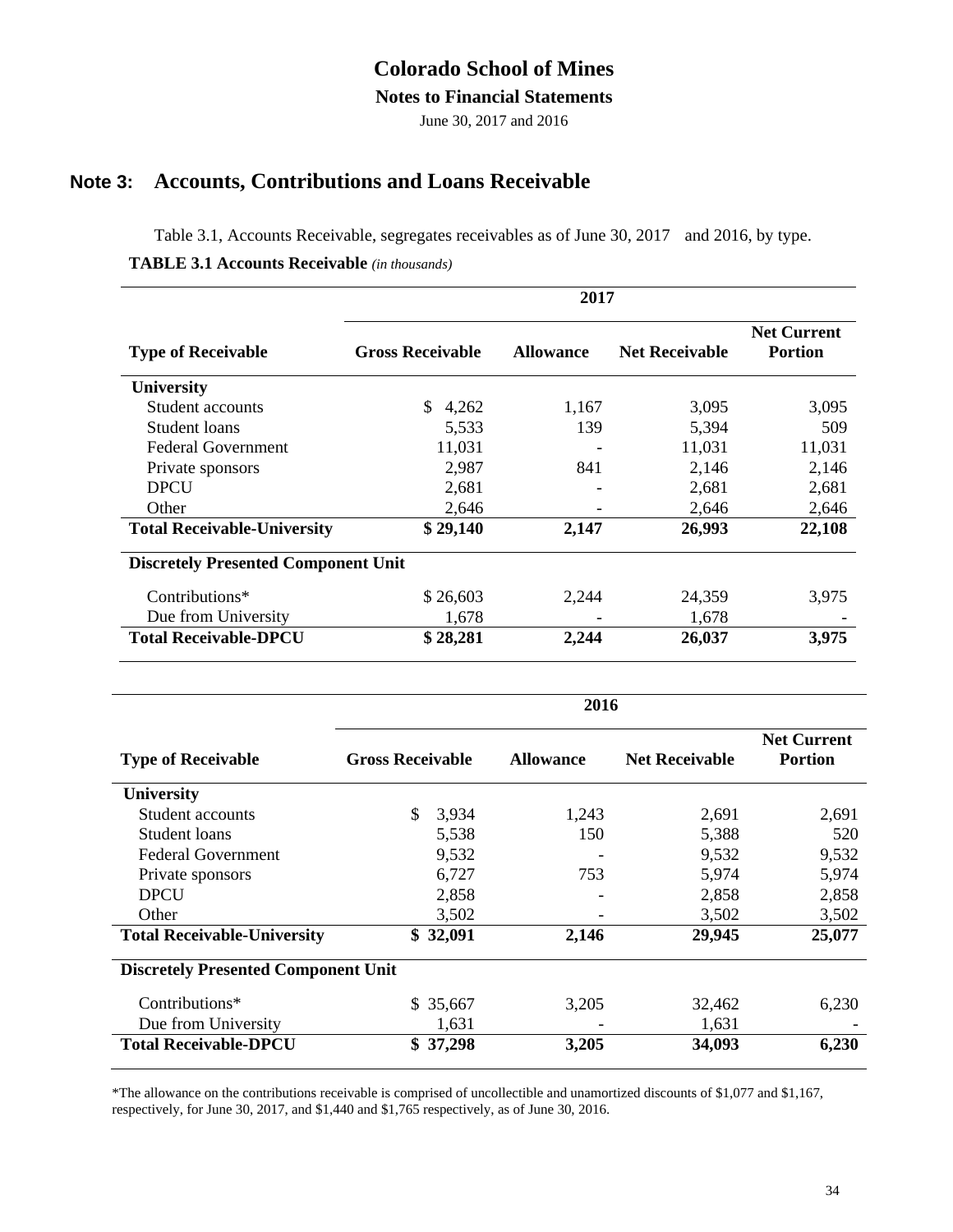## **Notes to Financial Statements**

June 30, 2017 and 2016

# **Note 4: Capital Assets**

Table 4.1, Capital Assets, presents the changes in capital assets and accumulated depreciation by major asset category for the years ended June 30, 2017 and 2016.

**TABLE 4.1 Capital Assets** *(in thousands)*

| Category                         | <b>Balance 2016</b> | <b>Additions</b> | <b>Deletions</b> | <b>Transfers</b> | <b>Balance 2017</b> |
|----------------------------------|---------------------|------------------|------------------|------------------|---------------------|
| Nondepreciable capital assets    |                     |                  |                  |                  |                     |
| Land                             | \$<br>7,652         | 1,159            |                  |                  | 8,811               |
| Works of art                     | 187                 | 15               |                  |                  | 202                 |
| Construction in progress         | 31,403              | 39,761           | 79               | (6, 414)         | 64,671              |
| Total nondepreciable assets      | 39,242              | 40,935           | 79               | (6, 414)         | 73,684              |
| Depreciable capital assets       |                     |                  |                  |                  |                     |
| Land improvements                | 20,153              | 706              |                  | 1,259            | 22,118              |
| Buildings and improvements       | 416,748             | 3,066            |                  | 4,656            | 424,470             |
| Software                         | 2,028               | 389              | 47               |                  | 2,370               |
| Equipment                        | 71,509              | 5,406            | 2,470            | 499              | 74,944              |
| Library materials                | 12,275              | 173              | 38               |                  | 12,410              |
| Intangible assets                | 600                 |                  |                  |                  | 600                 |
| Total depreciable capital assets | \$523,313           | 9,740            | 2,555            | 6,414            | 536,912             |
| Less accumulated depreciation    |                     |                  |                  |                  |                     |
| Land improvements                | 10,785<br>\$.       | 761              |                  |                  | 11,546              |
| <b>Buildings</b>                 | 140,640             | 11,711           |                  |                  | 152,351             |
| Software                         | 1,698               | 255              | 47               |                  | 1,906               |
| Equipment                        | 43,679              | 5,654            | 2,088            |                  | 47,245              |
| Library materials                | 11,502              | 167              | 38               |                  | 11,631              |
| Intangible assets                | 233                 | 34               |                  |                  | 267                 |
| Total accumulated depreciation   | 208,537             | 18,582           | 2,173            |                  | 224,946             |
| Net depreciable assets           | 314,776             | (8, 842)         | 382              | 6,414            | 311,966             |
| <b>Total Net Capital Assets</b>  | \$354,018           | 32,093           | 461              |                  | 385,650             |

| Category                         | <b>Balance 2015</b> | <b>Additions</b> | <b>Deletions</b> | <b>Transfers</b>         | <b>Balance 2016</b> |
|----------------------------------|---------------------|------------------|------------------|--------------------------|---------------------|
| Nondepreciable capital assets    |                     |                  |                  |                          |                     |
| Land                             | \$<br>7,652         |                  |                  |                          | 7,652               |
| Works of art                     |                     | 187              |                  |                          | 187                 |
| Construction in progress         | 45,352              | 32,602           | 58               | (46, 493)                | 31,403              |
| Total nondepreciable assets      | 53,004              | 32,789           | 58               | (46, 493)                | 39,242              |
| Depreciable capital assets       |                     |                  |                  |                          |                     |
| Land improvements                | 19,918              |                  |                  | 235                      | 20,153              |
| Buildings and improvements       | 373,618             |                  | 2,316            | 45,446                   | 416,748             |
| Software                         | 1,803               | 225              |                  |                          | 2,028               |
| Equipment                        | 65,191              | 6,816            | 1,310            | 812                      | 71,509              |
| Library materials                | 12,142              | 141              | 8                | $\overline{\phantom{0}}$ | 12,275              |
| Intangible assets                | 600                 |                  |                  |                          | 600                 |
| Total depreciable capital assets | \$473,272           | 7,182            | 3,634            | 46,493                   | 523,313             |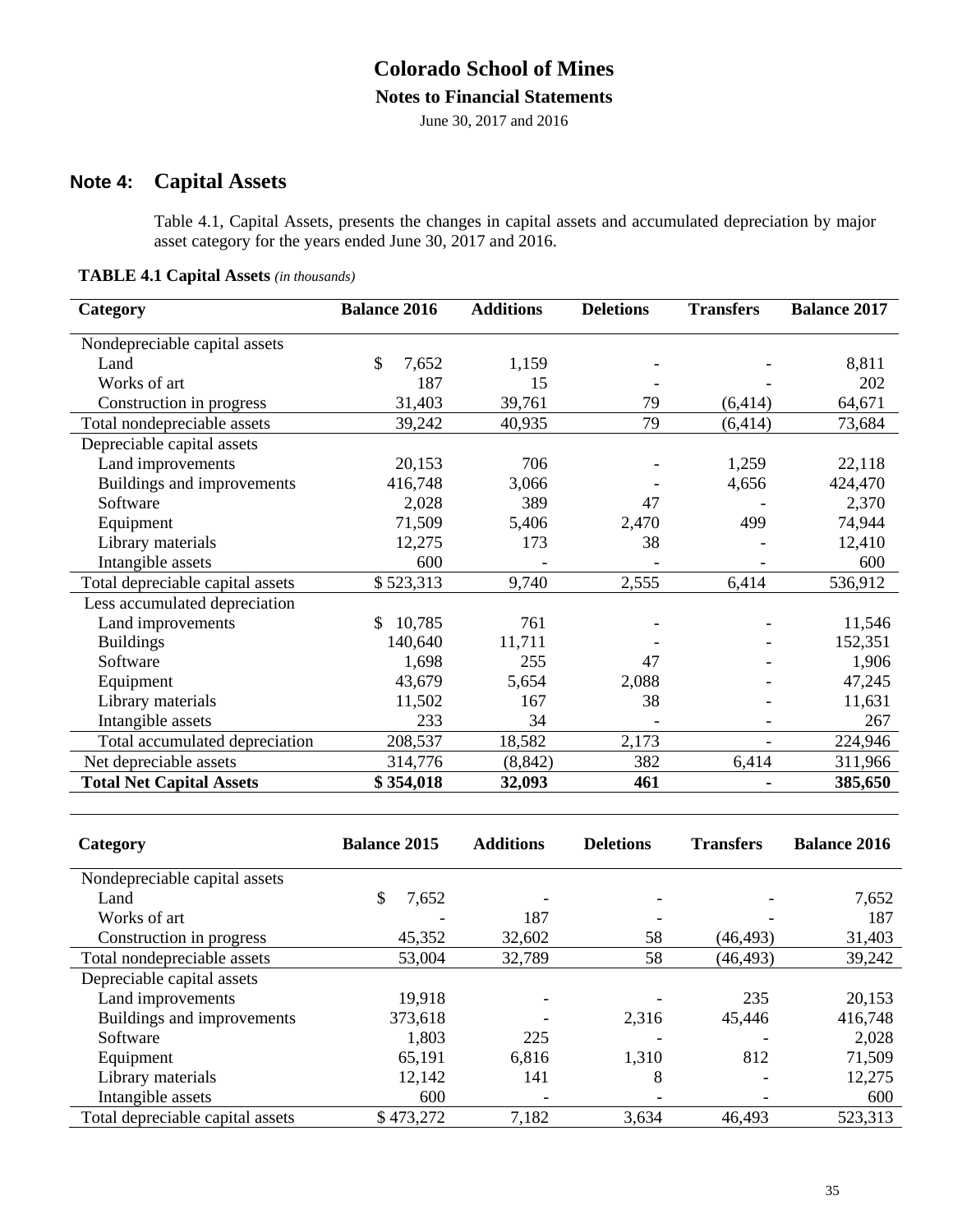#### **Notes to Financial Statements**

June 30, 2017 and 2016

| <b>TABLE 4.1 Capital Assets (continued)</b> (in thousands) |                     |                  |                  |                  |                     |
|------------------------------------------------------------|---------------------|------------------|------------------|------------------|---------------------|
| Category                                                   | <b>Balance 2015</b> | <b>Additions</b> | <b>Deletions</b> | <b>Transfers</b> | <b>Balance 2016</b> |
|                                                            |                     |                  |                  |                  |                     |
|                                                            |                     |                  |                  |                  |                     |
| Less accumulated depreciation                              |                     |                  |                  |                  |                     |
| Land improvements                                          | 10,046<br>S.        | 739              |                  |                  | 10,785              |
| <b>Buildings</b>                                           | 131,369             | 11,255           | 1,984            |                  | 140,640             |
| Software                                                   | 1,443               | 255              |                  |                  | 1,698               |
| Equipment                                                  | 39,053              | 5,714            | 1,088            |                  | 43,679              |
| Library materials                                          | 11,335              | 175              | 8                |                  | 11,502              |
| Intangible assets                                          | <b>200</b>          | 33               |                  |                  | 233                 |
| Total accumulated depreciation                             | 193,446             | 18,171           | 3,080            |                  | 208,537             |
| Net depreciable assets                                     | 279,826             | (10,989)         | 554              | 46,493           | 314,776             |
| <b>Total Net Capital Assets</b>                            | \$332,830           | 21,800           | 612              |                  | 354,018             |

The total interest costs related to capital asset debt incurred by the University during the years ended June 30, 2017 and 2016, was \$8,730,000 and \$8,100,000, respectively. The University capitalizes interest costs as a component of construction in progress during the period of construction, based on interest costs of borrowing specifically for the project, net of interest earned on investments acquired with the proceeds of the tax-exempt debt. The total amount of interest costs capitalized as part of construction in progress during the years ended June 30, 2017 and 2016 was \$343,000 and \$886,000, respectively.

# **Note 5: Deferred Outflows and Inflows of Resources**

Table 5.1, Deferred Outflows and Inflows of Resources details the types and amounts of deferred outflows and inflows of resources as of June 30, 2017 and 2016.

| <b>Tribull 3:1 Deteried Outlib</b> ws <b>and millo</b> ws of <b>incoduce</b> s ( <i>in mousumas</i> ) |        |  |  |  |
|-------------------------------------------------------------------------------------------------------|--------|--|--|--|
| 2017                                                                                                  | 2016   |  |  |  |
| 12,975<br>S                                                                                           | 14,012 |  |  |  |
| 173,191                                                                                               | 39,316 |  |  |  |
| 2,371                                                                                                 | 6,104  |  |  |  |
| \$188,537                                                                                             | 59,432 |  |  |  |
|                                                                                                       |        |  |  |  |
| 1,638<br>S                                                                                            | 3,516  |  |  |  |
| 1,638<br>\$                                                                                           | 3,516  |  |  |  |
|                                                                                                       |        |  |  |  |

| <b>TABLE 5.1 Deferred Outflows and Inflows of Resources</b> (in thousands) |  |
|----------------------------------------------------------------------------|--|
|                                                                            |  |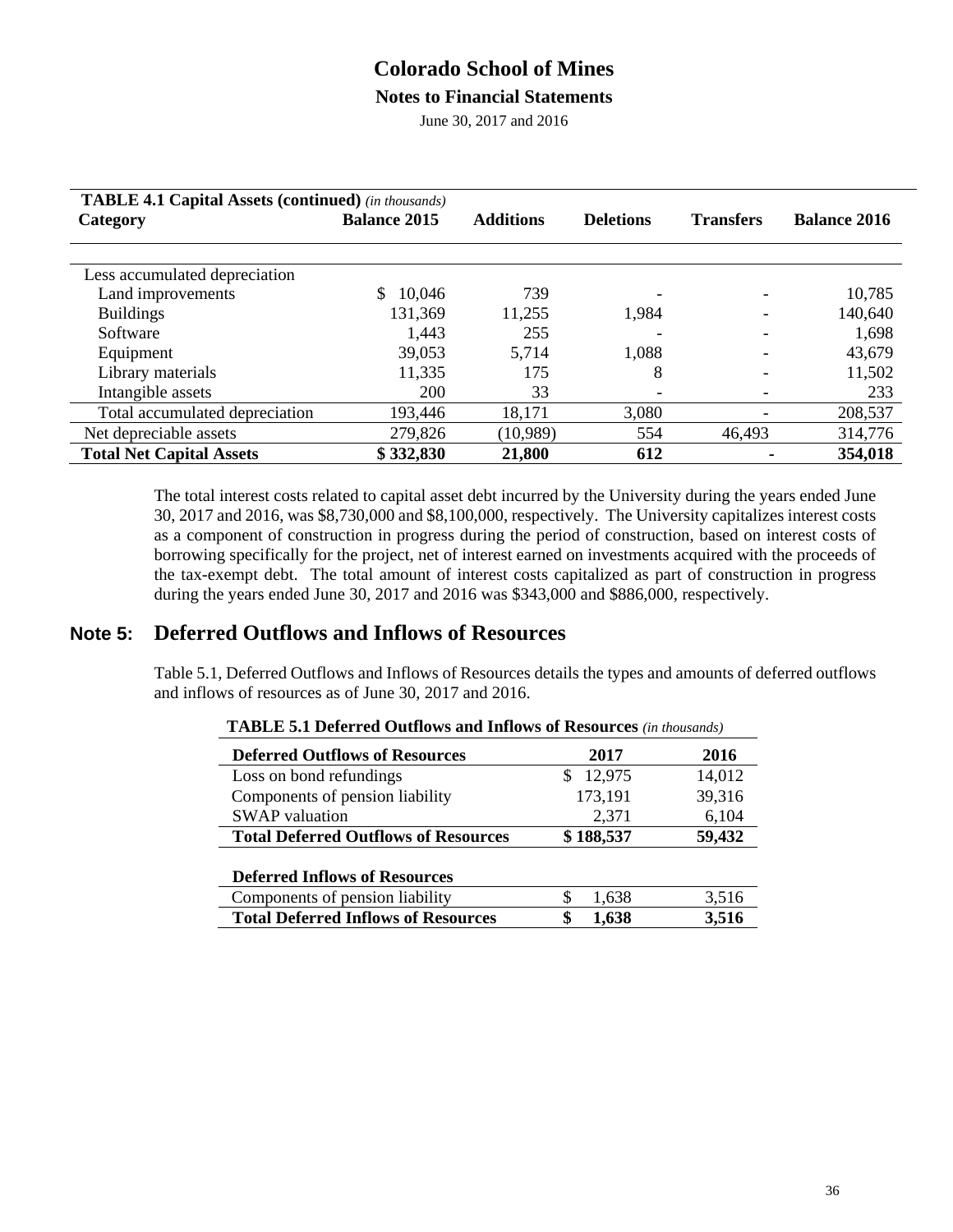#### **Notes to Financial Statements**

June 30, 2017 and 2016

## **Note 6: Accounts Payable and Accrued Liabilities**

Table 6.1, Accounts Payable and Accrued Liabilities, details the accounts payable and accrued expenses as of June 30, 2017 and 2016.

|  |  | <b>TABLE 6.1 Accounts Payable and Accrued Liabilities</b> (in thousands) |  |  |
|--|--|--------------------------------------------------------------------------|--|--|
|--|--|--------------------------------------------------------------------------|--|--|

| Type                                                  | 2017     | 2016   |
|-------------------------------------------------------|----------|--------|
| Accounts payable - vendors                            | \$10,962 | 9,690  |
| Accrued salaries and benefits                         | 12,738   | 8,978  |
| Accrued interest payable                              | 1.270    | 1.147  |
| <b>Total Accounts Payable and Accrued Liabilities</b> | \$24,970 | 19,815 |

The University leases various buildings and equipment under operating lease rental agreements. Operating leases do not give rise to property rights or meet other capital lease criteria, and therefore, the related assets and liabilities are not recorded in the accompanying financial statements. For Fiscal Years 2017 and 2016, total rent expense under these agreements was \$203,000 and \$341,000, respectively. Table 6.2, Future Minimum Operating Lease Payments, details the future minimum operating lease payments.

| (in thousands)                        | <b>Minimum</b>       |
|---------------------------------------|----------------------|
| <b>Years Ending June 30</b>           | <b>Lease Payment</b> |
| 2018                                  | \$ 32                |
| 2019                                  |                      |
| 2020                                  |                      |
| 2021                                  |                      |
| <b>Total Operating Lease Payments</b> |                      |

### **TABLE 6.2 Future Minimum Operating Lease Payments**

The University leases office space to several tenants in two buildings. The lease term for one single tenant is 10 years and expires in Fiscal Year 2018. The lease terms for the other tenants vary and extend through Fiscal Year 2021. The annual rent payments from these two buildings for Fiscal Year 2017 and 2016 was \$1,478,000 and \$1,321,000, respectively. Table 6.3, Future Tenant Rent Payments, presents the anticipated annual rent payments from tenants.

| <b>TABLE 6.3 Future Tenant Rent Payments</b> (in thousands) |                      |  |  |
|-------------------------------------------------------------|----------------------|--|--|
|                                                             | <b>Minimum</b>       |  |  |
| <b>Years Ending June 30</b>                                 | <b>Lease Payment</b> |  |  |
| 2018                                                        | \$309                |  |  |
| 2019                                                        | 207                  |  |  |
| 2020                                                        | 162                  |  |  |
| 2021                                                        | 147                  |  |  |
| <b>Total Tenant Rent Payments</b>                           | 825                  |  |  |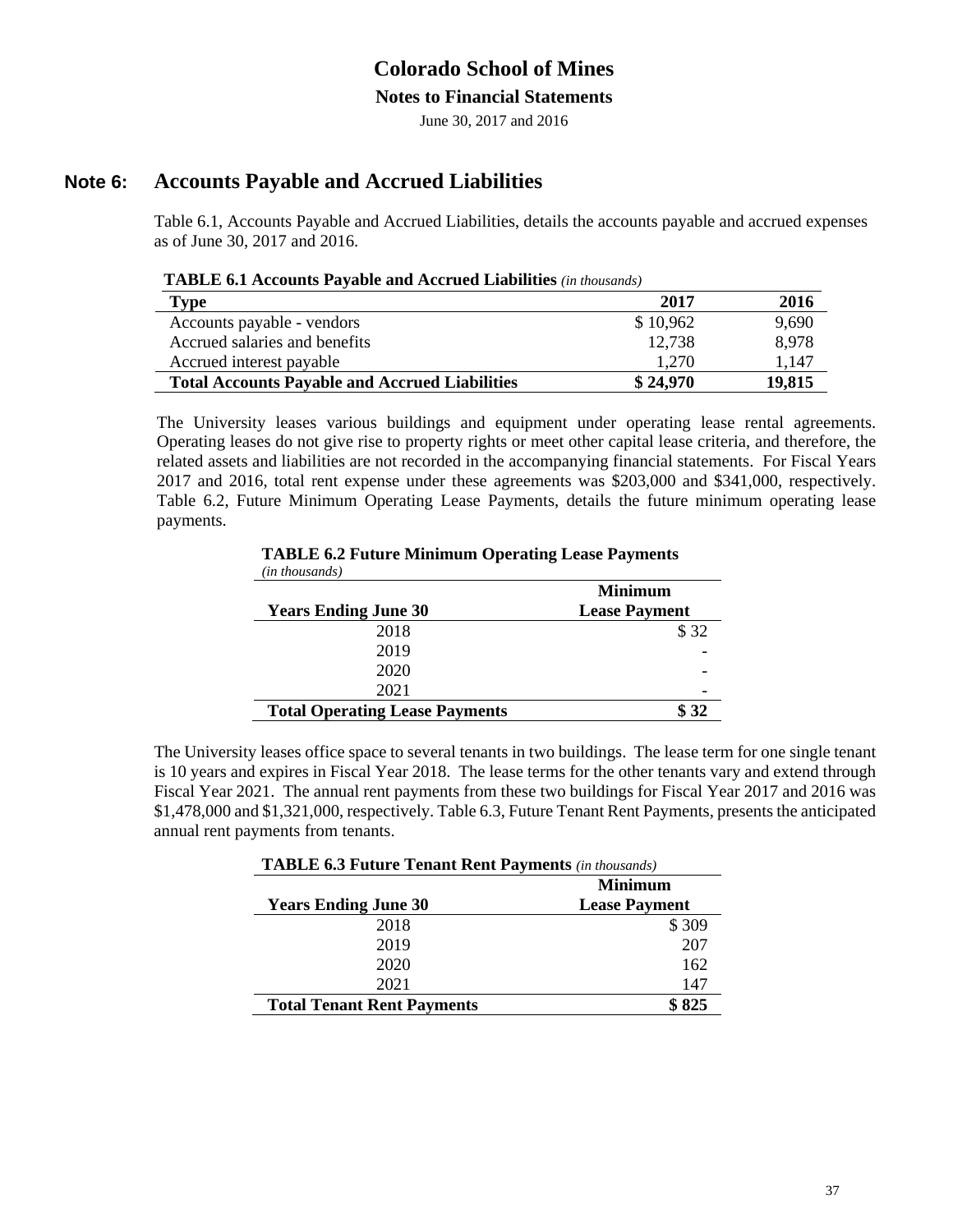#### **Notes to Financial Statements**

June 30, 2017 and 2016

## **Note 7: Unearned Revenue**

Table 7.1, Unearned Revenue, details the types and amounts of unearned revenue as of June 30, 2017 and 2016.

| <b>TADLE 1.1 UNCALICA Revenue</b> ( <i>in mousunas</i> ) |          |        |  |  |  |
|----------------------------------------------------------|----------|--------|--|--|--|
| Type                                                     | 2017     | 2016   |  |  |  |
| Tuition and fees                                         | 5,445    | 5,459  |  |  |  |
| Grants and contracts                                     | 9,324    | 10,338 |  |  |  |
| Miscellaneous                                            | 1.057    | 739    |  |  |  |
| <b>Total Unearned Revenue</b>                            | \$15,826 | 16,536 |  |  |  |
|                                                          |          |        |  |  |  |

**TABLE 7.1 Unearned Revenue** *(in thousands)*

## **Note 8: Compensated Absences**

Table 8.1, Compensated Absences, presents the changes in compensated absences for the years ended June 30, 2017 and 2016.

| <b>TABLE 8.1 Compensated Absences</b> (in thousands) |         |       |
|------------------------------------------------------|---------|-------|
|                                                      | 2017    | 2016  |
| Beginning of the year                                | \$6,583 | 6,123 |
| <b>Additions</b>                                     |         | 1,051 |
| Adjustments/reductions                               | (144)   | (591) |
| End of the year                                      | \$6,439 | 6,583 |
| <b>Current Portion</b>                               | 671     | 610   |

### **Note 9: Bonds and Leases**

As of June 30, 2017 and 2016, the categories of long-term obligations are detailed in Table 9.2, Bonds and Leases Payable. Table 9.3, Changes in Bonds and Leases Payable, presents the changes in bonds and capital leases payable for the years ended June 30, 2017 and 2016.

### **Revenue Bonds**

A general description of each revenue bond issue, original issuance amount, and the amount outstanding as of June 30, 2017 and 2016 is detailed in Table 9.4, Revenue Bond Detail.

The University's fixed rate revenue bonds are payable semi-annually, have serial maturities, contain sinking fund requirements and contain optional redemption provisions. The University's variable rate demand bonds are payable annually, contain sinking fund requirements and contain optional redemption provisions. The optional redemption provisions allow the University to redeem, at various dates, portions of the outstanding revenue bonds at varying prices. All University revenue bonds are special limited obligations of the University. The revenue bonds are secured only by certain pledged revenues and are not pledged by any encumbrance, mortgage, or other pledge of property, and the revenue bonds do not constitute general obligations of the University.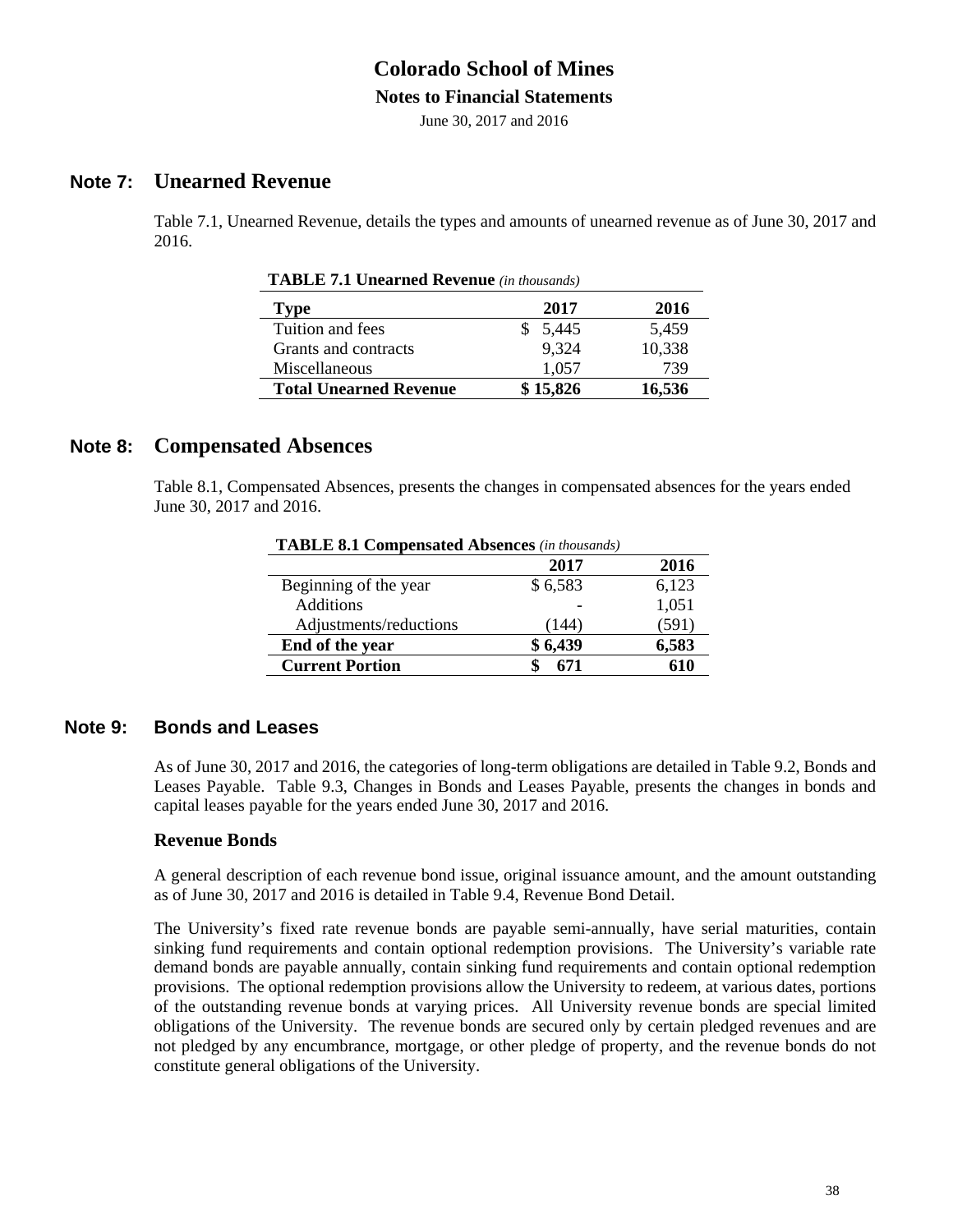June 30, 2017 and 2016

The revenue bonds are secured by a pledge of all net revenues as defined by the bond documents. As of June 30, 2017 and 2016, net auxiliary pledged revenues, total net pledged revenues, and the associated debt service coverage are shown in Table 9.1, Net Pledged Revenues. The University's net pledged revenues will continue to be pledged for the life of the associated revenue bonds as detailed in Table 9.2, Bonds, and Leases Payable. The outstanding principal and interest of the related pledged debt is detailed in Table 9.5, Revenue Bonds Future Minimum Payments. The University believes it is in compliance with all existing pledged revenue requirements of its outstanding bonds.

| <b>TABLE 9.1 Net Pledged Revenues</b> (in thousands) |           |        |
|------------------------------------------------------|-----------|--------|
| <b>Source of Net Pledged Revenue</b>                 | 2017      | 2016   |
| <b>Auxiliary Revenue Bonds</b>                       |           |        |
| Net auxiliary facilities                             | \$13,288  | 13,561 |
| Renewal and replacement fund                         | 640       | 569    |
| Net auxiliary pledged revenues                       | 13,928    | 14,130 |
| Prior obligation auxiliary debt service              | \$<br>770 | 770    |
| Prior obligation auxiliary debt service coverage     | 18.09     | 18.35  |
| <b>Parity Bond Obligations</b>                       |           |        |
| <b>Institutional Enterprise Revenue Bonds</b>        |           |        |
| Student tuition (10 percent)                         | \$15,651  | 15,163 |
| Student facility fees                                | 3,369     | 3,334  |
| Federal indirect cost recovery                       | 11,896    | 11,966 |
| Federal interest subsidy                             | 1,150     | 1,161  |
| Net Institutional Enterprise Pledged Revenues        | 32,066    | 31,624 |
| Net Pledged Revenues for Parity Debt                 | 45,224    | 44,983 |
| <b>Total Parity Debt Service</b>                     | \$14,519  | 12,422 |
| <b>Total Parity Debt Service Coverage</b>            | 3.11      | 3.62   |
| <b>Subordinate Bond Obligations</b>                  |           |        |
| Net Pledged Revenues for Subordinate Debt            | \$30,705  | 32,562 |
| <b>Subordinate Debt Service</b>                      | 1,231     | 1,260  |
| Subordinate Debt Service Coverage                    | 24.94     | 25.85  |
| Percent of Pledged Revenue to Total Revenue          | 79%       | 80%    |
| <b>Total Debt Service Coverage</b>                   | 2.78      | 3.17   |

The Auxiliary Facility Enterprise Revenue bonds specify debt service coverage requirements for the auxiliary facilities. The debt service coverage provisions require net pledged revenues to be equal to 110 percent of the combined principal and interest payments, excluding any reserves, on the Auxiliary Bonds and any additional bonds due during any subsequent fiscal year. The Auxiliary Facility Enterprise Revenue bonds are payable from net pledged revenues on parity with the other bonds and the note payable.

A master resolution adopted by the Board includes a covenant by the Board which provides, in summary, that, while the Bonds are outstanding, and subject to applicable law, the Board will continue to impose such fees and charges as are included within the gross revenues and will continue the present operation and use of the institutional enterprise and the facilities. The Board will continue to maintain such reasonable fees, rental rates and other charges for the use of all facilities and for services rendered by the Institutional Enterprise as will return annually gross revenue sufficient to pay the prior bond obligations, to pay operation and maintenance expenses, to pay the annual debt service requirements of the bonds and any parity obligations payable from the net revenues. In addition, the Board will make any deposits required to the reserve fund. The debt covenant includes provisions relating to other matters such as maintenance of insurance coverage for the facilities. The Master Resolution prohibits the Board from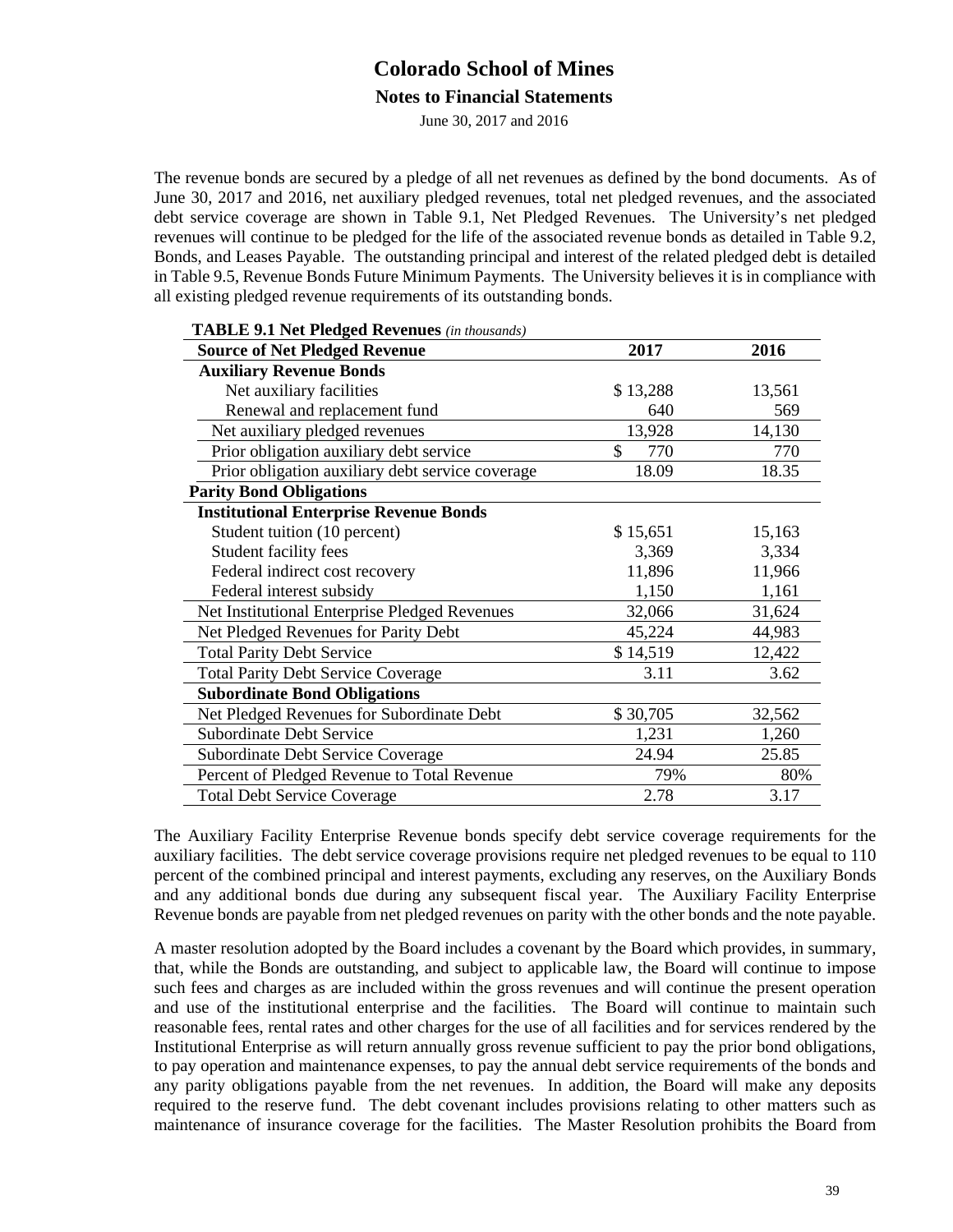June 30, 2017 and 2016

selling, destroying, abandoning, otherwise disposing of or altering at any time the property comprising a part of the facilities until all bonds payable out of net revenues have been paid or provision has been made to pay all such bonds. The University believes it is in compliance with these covenants.

The Series 2009B, 2010B, and 2011 bonds qualify as Build America Bonds for purposes of the American Recovery and Reinvestment Act of 2009 (ARRA) signed into law on February 17, 2009. Pursuant to ARRA, for the Series 2009B and 2010B bonds, the University expects to receive a cash subsidy payment from the United States Treasury, referred to as Federal Direct Payments, equal to 35 percent of the interest payable on the bonds on or around each interest payment date. For the Series 2011 bonds, the University expects to receive Federal Direct Payments equal to 70 percent of the interest payable on the bonds on or around each interest payment date. Due to federal budget cuts that occurred during Fiscal Year 2013, the University received approximately 8.75 percent less in payments under this program. Pursuant to the Colorado Recovery Act, the Board may pledge any Federal Direct Payments received to the payments of the bonds. The Board has pledged such payments to the payment of the Series 2009B, 2010B, 2011, and 2012B bonds. In Fiscal Years 2017 and 2016, the University received \$1,150,000 and \$1,161,000, respectively, in Federal Direct Payments.

The Series 2009A, 2009B, 2009C, 2009D, 2012B, 2016A and 2016B revenue bonds qualify for the State Intercept Program established pursuant to Section 23-5-139 CRS. The State Intercept Program provides for the institutions of higher education to utilize the State of Colorado's credit rating. The State Treasurer is obligated to make principal and interest payments when due with respect to the revenue bonds issued by state supported institutions of higher education if such institution will not make the payment by the due date.

The following table provides a summary of the University's long-term debt obligations as of June 30, 2017 and 2016 (in thousands):

|                                                    |                       | Final           | <b>Balance</b>         | <b>Balance</b> |
|----------------------------------------------------|-----------------------|-----------------|------------------------|----------------|
| <b>Type</b>                                        | <b>Interest Rates</b> | <b>Maturity</b> | 2017                   | 2016           |
| Auxiliary Facilities Enterprise Revenue Bonds      | $2.5\% - 5.4\%$       | 2028            | 10,386<br><sup>S</sup> | 10,651         |
| <b>Institutional Enterprise Revenue Bonds</b>      |                       |                 |                        |                |
| Variable Rate Demand Bonds                         | $0.820\%*$            | 2038            | 38,860                 | 39,535         |
| <b>Fixed Rate Bonds</b>                            | $3\% - 6.29\%$        | 2043            | 144,522                | 151,023        |
| Subordinate Institutional Enterprise Revenue Bonds | 3.00%                 | 2027            | 9,240                  | 10,180         |
| <b>Total Bonds Payable</b>                         |                       |                 | 203,008                | 211,389        |
| <b>Capital Leases Payable</b>                      | 7.8%                  | 2020            | 54                     | 97             |
| <b>Total Bonds and Leases Payable</b>              |                       |                 | \$203,062              | 211,486        |

#### **TABLE 9.2 Bonds and Leases Payable** *(in thousands)*

\* Variable rate demand bonds are set at an adjustable rate as discussed below. The rates reflected in the table are as of June 30, 2017.

The demand feature of the Series 2010A variable rate demand bonds applies at the end of an interest rate mode period. This period can range from weekly to long-term. In June 2015, the University renewed the direct purchase agreement with Wells Fargo to extend the demand feature to June 2018. In addition, the University negotiated a new lower support fee of 0.40 percent compared to the prior support fee of 0.65 percent. The interest rate on the Series 2010A variable rate demand bonds is calculated weekly based on 67 percent of the one month London interbank offered rate (LIBOR). The interest rate on the Series 2010A as of June 30, 2017 and 2016 was 0.820 percent and 0.312 percent, respectively.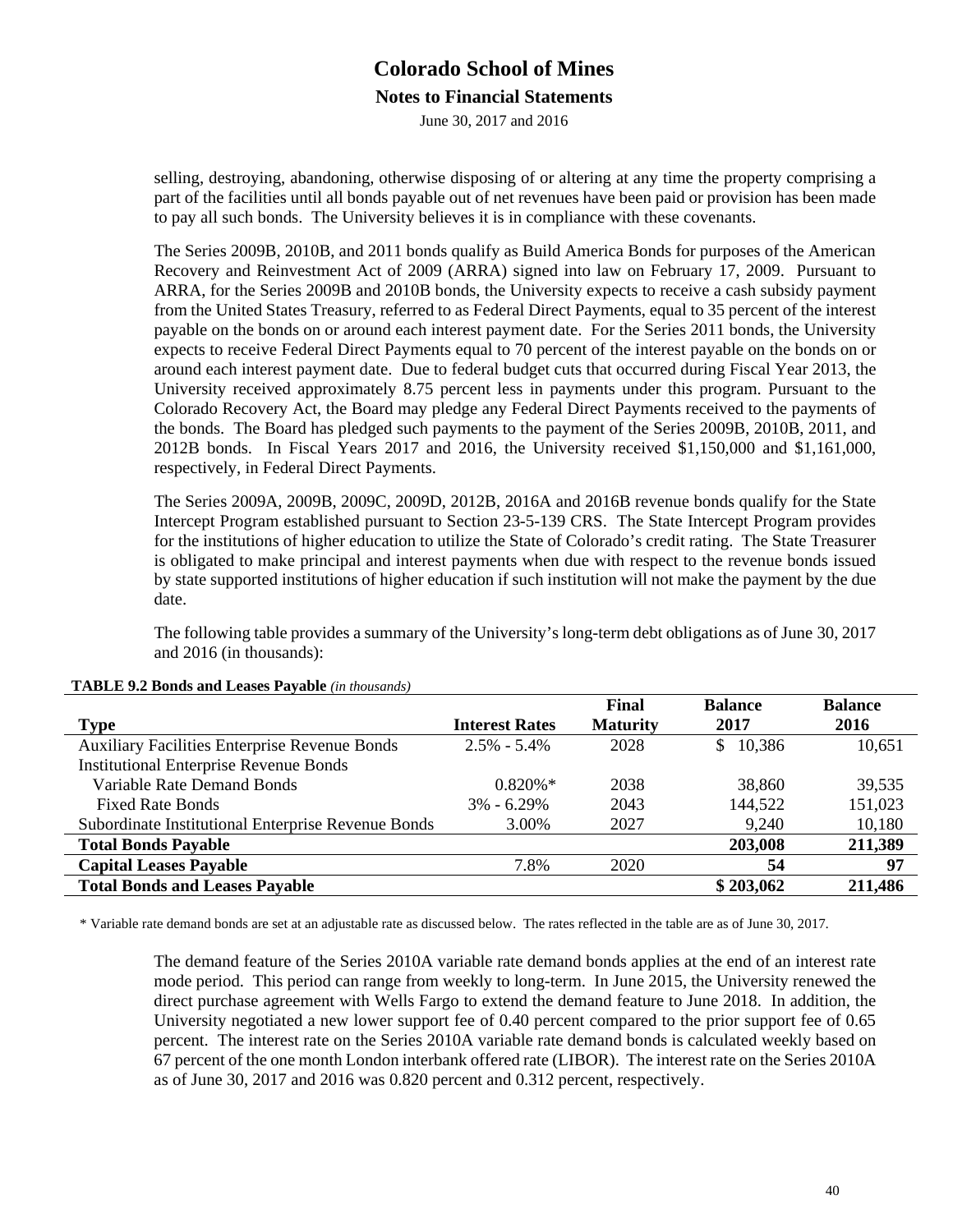## **Notes to Financial Statements**

June 30, 2017 and 2016

Table 9.3, Changes in Bonds and Leases Payable presents the changes in bonds, and leases for the years ended June 30, 2017 and 2016.

#### **TABLE 9.3 Changes in Bonds and Leases Payable** *(in thousands)*

| <b>Type</b>                           | <b>Balance</b><br>2016 | <b>Additions</b> | <b>Deductions</b> | <b>Balance</b><br>2017 | <b>Current</b><br><b>Portion</b> |
|---------------------------------------|------------------------|------------------|-------------------|------------------------|----------------------------------|
| Revenue bonds payable                 | \$200,702              | 545              | 7,758             | 193,489                | 8.445                            |
| Plus unamortized premiums             | 10,711                 |                  | 1,173             | 9,538                  |                                  |
| Less unamortized discounts            | 24                     | -                |                   | 19                     | -                                |
| <b>Total Bonds Payable</b>            | 211,389                | 545              | 8,926             | 203,008                | 8,445                            |
| Capital Leases                        | Q7                     |                  | 46                | 54                     | 46                               |
| <b>Total Bonds and Leases Payable</b> | \$211,486              | 548              | 8,972             | 203,062                | 8,491                            |

|                                       | <b>Balance</b> |                  |                   | <b>Balance</b> | <b>Current</b> |
|---------------------------------------|----------------|------------------|-------------------|----------------|----------------|
| <b>Type</b>                           | 2015           | <b>Additions</b> | <b>Deductions</b> | 2016           | <b>Portion</b> |
| Revenue bonds payable                 | \$194,032      | 35,250           | 28,580            | 200,702        | 7.715          |
| Plus unamortized premiums             | 6,405          | 4,961            | 655               | 10,711         |                |
| Less unamortized discounts            | 42             |                  | 21                | 24             | -              |
| <b>Total Bonds Payable</b>            | 200,395        | 40,208           | 29,214            | 211,389        | \$7,715        |
| <b>Capital Leases</b>                 |                | 131              | 34                | 97             | 43             |
| <b>Total Bonds and Leases Payable</b> | \$200,395      | 40,339           | 29,248            | 211,486        | \$7,758        |

Table 9.4, Revenue Bond Detail presents a summary description of the University's outstanding revenue bonds for the years ended June 30, 2017 and 2016.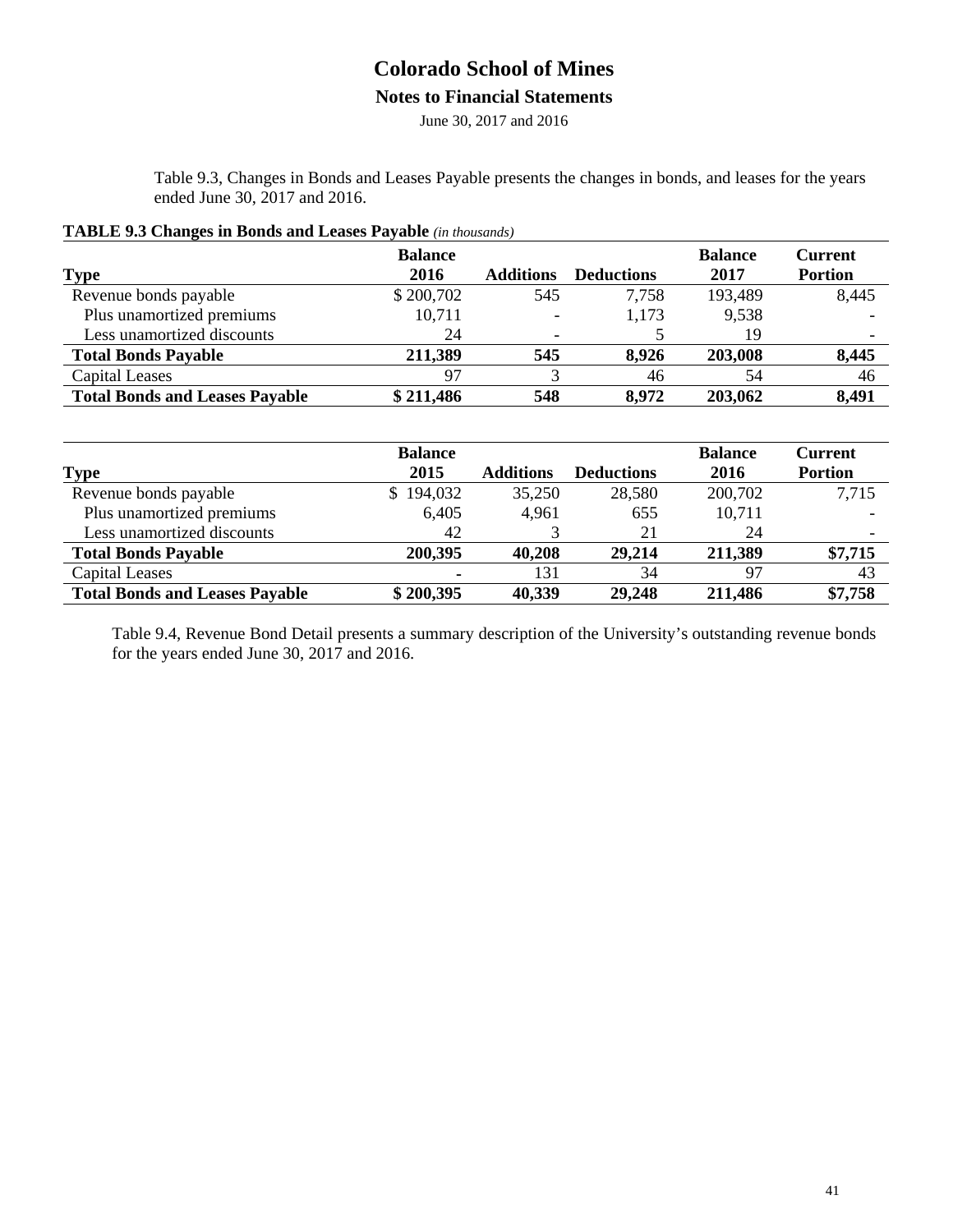## **Notes to Financial Statements**

June 30, 2017 and 2016

## **TABLE 9.4 Revenue Bond Detail** *(in thousands)*

|                                                                                                                 | Original<br><b>Issuance</b> | Outstanding<br><b>Balance</b> | Outstanding<br><b>Balance</b> |  |
|-----------------------------------------------------------------------------------------------------------------|-----------------------------|-------------------------------|-------------------------------|--|
| <b>Issuance Description</b>                                                                                     | <b>Amount</b>               | 2017                          | 2016                          |  |
| <b>Auxiliary Facilities Enterprise Revenue Bonds:</b>                                                           |                             |                               |                               |  |
| Capital Appreciation, Series 1999 -                                                                             |                             |                               |                               |  |
| Used to fund capital improvements for residence halls,                                                          |                             |                               |                               |  |
| residential housing, student center and fraternity housing                                                      |                             |                               |                               |  |
| facilities                                                                                                      | \$<br>7,794                 | 10,404                        | 10,672                        |  |
| <b>Total Auxiliary Facilities Enterprise Revenue Bonds</b>                                                      | 7,794                       | 10,404                        | 10,672                        |  |
| <b>Institutional Enterprise Revenue Bonds:</b>                                                                  |                             |                               |                               |  |
| Refunding and Improvement Series 2009A -                                                                        |                             |                               |                               |  |
| Used to refund the Colorado School of Mines Development                                                         |                             |                               |                               |  |
| Corporation Refunding Variable Rate Demand Bonds, Series                                                        |                             |                               |                               |  |
| 2005, refund a portion of the Variable Rate Demand                                                              |                             |                               |                               |  |
| Improvement Series 2008B, make a payment in connection with                                                     |                             |                               |                               |  |
| modifying a portion of an existing swap agreement for the                                                       |                             |                               |                               |  |
| Series 2008B Bonds, and acquire certain real properties                                                         | 28,720                      | 2,205                         | 3,240                         |  |
| Series 2009B -                                                                                                  |                             |                               |                               |  |
| Used to fund construction or renovation of certain campus                                                       |                             |                               |                               |  |
| capital projects including a new residence hall, Weaver Towers,                                                 |                             |                               |                               |  |
| wellness center and other capital improvements                                                                  | 42,860                      | 42,860                        | 42,860                        |  |
| Refunding Series 2009C -                                                                                        |                             |                               |                               |  |
| Used to refund a portion of the Series 2008B and terminate an                                                   |                             |                               |                               |  |
| existing swap agreement for the Series 2008B bonds                                                              | 16,745                      | 1,855                         | 2,425                         |  |
| Variable Rate Demand Refunding Series 2010A -                                                                   |                             |                               |                               |  |
| Used to current refund the Refunding Series 2008A                                                               | 42,860                      | 38,860                        | 39,535                        |  |
| Series 2010B - Taxable Direct Payment Build America Bonds.                                                      |                             |                               |                               |  |
| Used to construct, improve, renovate and equip new academic                                                     |                             |                               |                               |  |
| Marquez Hall Wing and provide additional facilities                                                             | 11,195                      | 11,195                        | 11,195                        |  |
| Series 2011 - Taxable Qualified Energy Conservation Bonds.                                                      |                             |                               |                               |  |
| Used to finance qualified conservation improvement projects                                                     | 2,800                       | 1,375                         | 1,675                         |  |
| Series 2012B - Used to fund construction of a new residence hall                                                |                             |                               |                               |  |
| and dining facility, renovate the Student Center, provide bridge                                                |                             |                               |                               |  |
| funding for construction for a new welcome center, and refund                                                   |                             |                               |                               |  |
| all of the Series 2002 and a portion of the Series 2004                                                         | 47,345                      | 42,895                        | 44,230                        |  |
| Series 2016A and B - Used to fund construction, improvements,                                                   |                             |                               |                               |  |
| and equipping of CoorsTek Center; advance refunding portion<br>of the Series 2009A bonds and Series 2009C bonds | 34,690                      | 32,600                        | 34,690                        |  |
| <b>Total Institutional Enterprise Revenue Bonds</b>                                                             | 227,215                     | 173,845                       | 179,850                       |  |
| <b>Subordinate Institutional Enterprise Revenue Bonds:</b>                                                      |                             |                               |                               |  |
| Series 2012A -                                                                                                  |                             |                               |                               |  |
| Used to fund construction of new athletic facilities                                                            | 13,000                      | 9,240                         | 10,180                        |  |
| <b>Total Subordinate Institutional Enterprise Revenue Bonds</b>                                                 | 13,000                      | 9,240                         | 10,180                        |  |
| <b>Total Revenue Bonds</b>                                                                                      | \$248,009                   | 193,489                       | 200,702                       |  |
| <b>Plus Premiums</b>                                                                                            |                             | 9,538                         | 10,711                        |  |
| <b>Less Discounts</b>                                                                                           |                             | 19                            | 24                            |  |
| <b>Total Revenue Bonds</b>                                                                                      |                             | \$203,008                     | 211,389                       |  |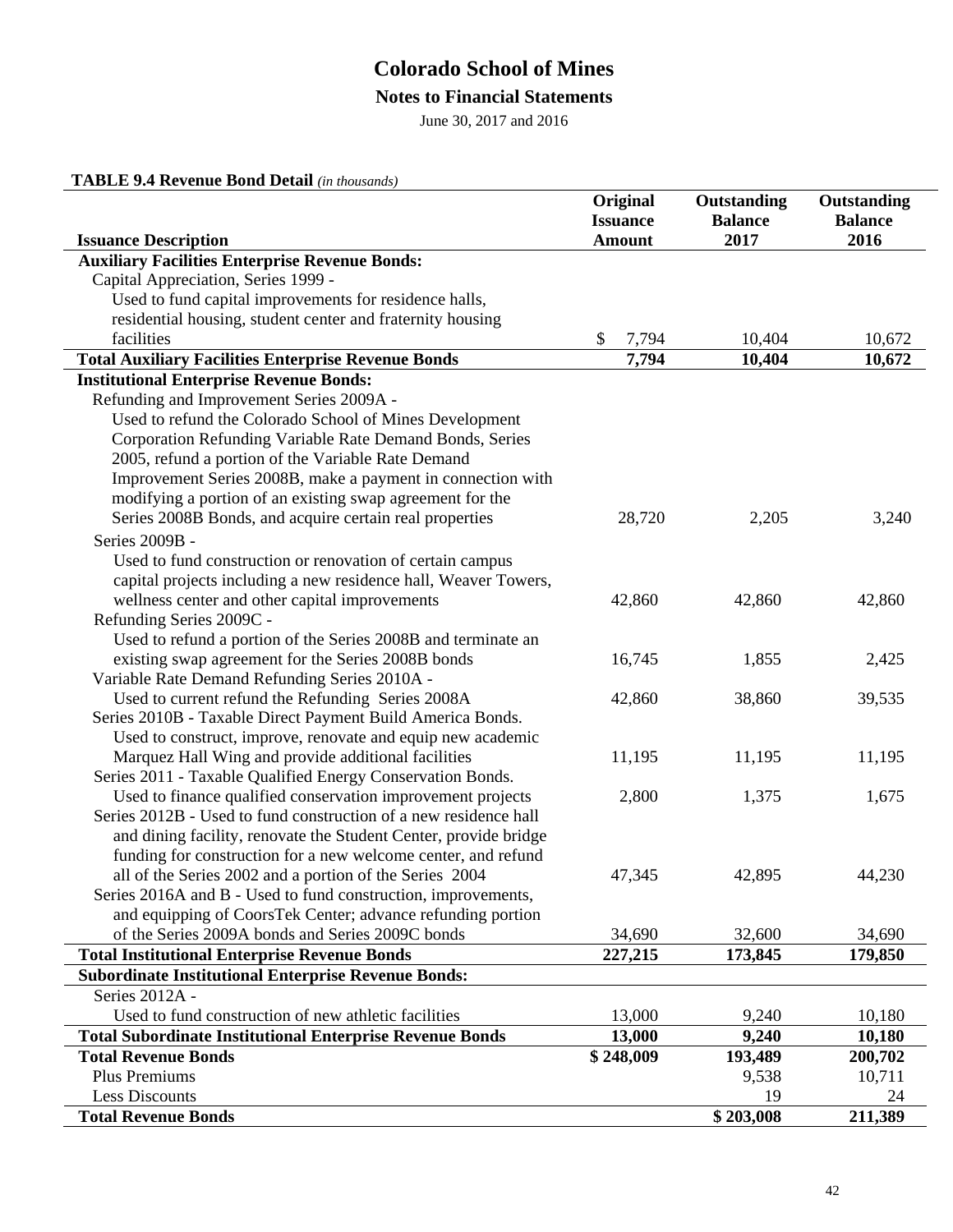#### **Notes to Financial Statements**

June 30, 2017 and 2016

## **Revenue and Refunding Bond Activity**

In February 2016, the University issued \$34,690,000 in Institutional Enterprise Revenue and Refunding Bonds, Series 2016. \$13,090,000 of the Series 2016 bonds will be used to finance the construction of the CoorsTek Center for Applied Science and Engineering building. The University placed \$25,623,471 from the Series 2016 bonds into an escrow account to in-substance defease \$11,860,000 of the Series 2009A bonds and \$11,260,000 of the Series 2009C bonds. This resulted in a combined economic gain of \$2,222,000, a combined decrease in the debt service cash flows to service the remaining debt of \$2,672,000 and a combined deferred loss on refunding of \$2,504,000 that is being amortized over the life of Series 2009A bonds for the 2009A refunding and the Series 2016 bonds for the 2009C refunding.

### **Debt Service Requirements on Revenue Bonds**

The future minimum revenue bonds debt service requirements as of June 30, 2017, are shown in Table 9.5, Revenue Bonds Future Minimum Payments.

| <b>Years Ending June 30</b>     | <b>Principal</b> | <b>Interest</b> | <b>Total</b> |
|---------------------------------|------------------|-----------------|--------------|
| 2018                            | \$<br>8,445      | 8,623           | 17,068       |
| 2019                            | 8,635            | 8,339           | 16,974       |
| 2020                            | 8,730            | 8,026           | 16,756       |
| 2021                            | 8,845            | 7,692           | 16,537       |
| 2022                            | 7,095            | 7,451           | 14,546       |
| $2023 - 2027$                   | 33,335           | 34,412          | 67,747       |
| $2028 - 2032$                   | 32,720           | 27,776          | 60,496       |
| $2033 - 2037$                   | 43,510           | 18,691          | 62,201       |
| $2038 - 2042$                   | 42,860           | 5,310           | 48,170       |
| $2043 - 2047$                   | 2,385            | 60              | 2,445        |
| Subtotal                        | 196,560          | 126,380         | 322,940      |
| Unaccreted interest -1999 Bonds | (3,071)          |                 |              |
| <b>Total Debt Service</b>       | \$193,489        |                 |              |

#### **TABLE 9.5 Revenue Bonds Future Minimum Payments** *(in thousands)*

#### **Interest Rate SWAP Agreements**

In Fiscal Year 2008, the University entered into a floating to fixed interest rate swap agreement (Swap Agreement) in connection with the 2008A issuance. The Swap Agreement was entered into with the objective of protecting against the potential of rising interest rates. With the issuance of the Series 2010A Refunding Bonds, the Swap Agreement was not terminated and was associated with the Series 2010A Refunding Bonds. The Swap Agreement has a notional amount of \$38,860,000 and \$39,535,000 and a fair value of (\$9,251,000) and (\$13,222,000) at June 30, 2017 and 2016, respectively. The Swap Agreement provides for certain payments to or from Morgan Stanley equal to the difference between the fixed rate of 3.59 percent payable by the University and 67 percent of one month USD-LIBOR-BBA, 0.82 percent and 0.312 percent at June 30, 2017 and 2016, respectively, payable by Morgan Stanley. The fair value of the swap is classified as a noncurrent liability and the change in fair value of the swap is classified as a deferred outflow at June 30, 2017 and 2016. On the date of the refunding of the Series 2008A Bonds, the fair market value of the swap was (\$8,301,000) and was included in the calculation of deferred loss on refunding and is being amortized over the life of the Series 2010A Refunding Bonds. Accumulated amortization of the deferred loss as of June 30, 2017 and 2016 was \$1,421,000 and \$1,183,000, respectively. Morgan Stanley, counterparty to the Swap Agreement, determined the fair value as of June 30, 2017 and 2016, using a discounted forecasted cash flows; however, the actual method and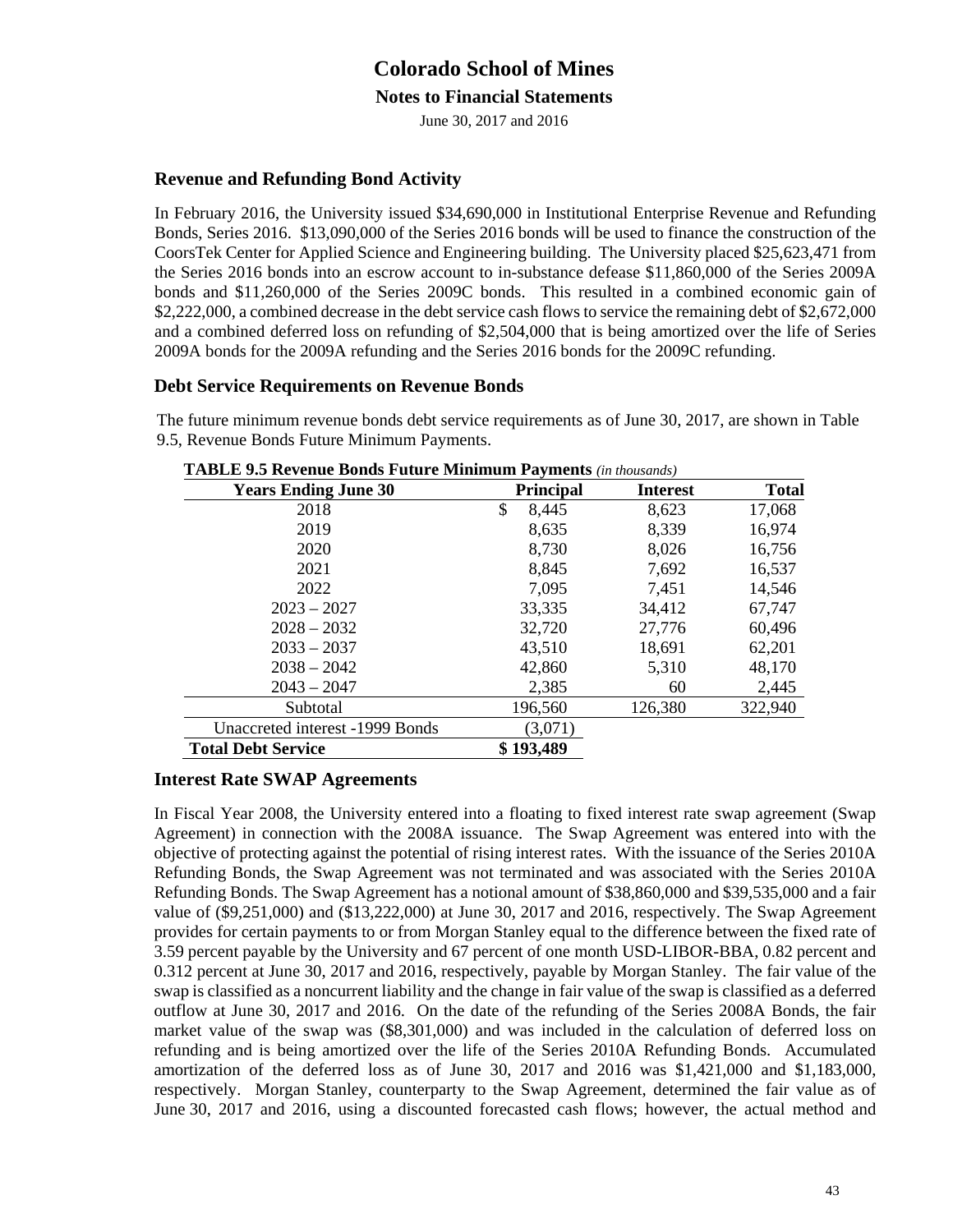# **Notes to Financial Statements**

June 30, 2017 and 2016

significant assumptions used are proprietary. The Swap Agreement has an effective date of March 5, 2008 and a termination date of December 1, 2037.

There can be risks inherent to interest rate swaps that the University addresses and monitors pursuant to entering into interest rate swap agreements:

Termination Risk – The need to terminate the transaction in a market that dictates a termination payment by the University. It is possible that a termination payment is required in the event of termination of a swap agreement due to a counterparty default or following a decrease in credit rating. In general, exercising the right to optionally terminate an agreement should produce a benefit to the University, either through receipt of a payment from a termination, or if a termination payment is made by the University, a conversion to a more beneficial debt instrument or credit relationship.

Credit Risk – The risk that the counterparty will not fulfill its obligations. The University considers the Swap Agreement counterparty's (Morgan Stanley) credit quality rating and whether the counterparty can withstand continuing credit market turmoil. As of June 30, 2017, Morgan Stanley's credit rating is A3 by Moody's, BBB+ by Standards & Poor's.

For the outstanding Swap Agreement the University has a maximum possible loss equivalent to the swaps' fair market value at June 30, 2017 and 2016 related to the credit risk. However, the University was not exposed to this loss because of the negative fair market value of the swaps as of June 30, 2017 and 2016. In addition, these agreements required no collateral and no initial net cash receipt or payment by the University.

Basis Index Risk – Basis risk arises as a result of movement in the underlying variable rate indices that may not be in tandem, creating a cost differential that could result in a net cash outflow from the University. Basis risk can also result from the use of floating, but different, indices. To mitigate basis risk, it is the University's policy that any index used as part of an interest rate swap agreement shall be a recognized market index, including, but not limited to, the Securities Industry and Financial Markets Association (SIFMA) or the London Interbank Offered Rate (LIBOR).

As of June 30, 2017, the aggregate debt service payments and net swap cash payments, assuming current interest rates remain the same, for their term are reflected in Table 9.6, Future Revenue Bonds and Net Swap Minimum Payments.

|                             |                  | <b>Bond</b>     | <b>SWAP</b>    | <b>Total Debt Support</b> |            |
|-----------------------------|------------------|-----------------|----------------|---------------------------|------------|
| <b>Years Ending June 30</b> | <b>Principal</b> | <b>Interest</b> | Interest (net) | <b>Service</b>            | Fee        |
| 2018                        | 975              | 314             | 1,061          | 2,350                     | 153        |
| 2019                        | 550              | 308             | 1,040          | 1,898                     | 150        |
| 2020                        | 575              | 303             | 1,025          | 1,903                     | 148        |
| 2021                        | 575              | 299             | 1,009          | 1,883                     | 146        |
| 2022                        | 850              | 293             | 988            | 2,131                     | 143        |
| $2023 - 2027$               | 5,025            | 1,345           | 4,545          | 10,915                    | 656        |
| $2028 - 2032$               | 12,900           | 975             | 3,293          | 17,168                    | 476        |
| $2033 - 2037$               | 14,335           | 410             | 1,385          | 16,130                    | <b>200</b> |
| $2038 - 2042$               | 3,075            | 11              | 35             | 3,121                     |            |
| <b>Total Debt Service</b>   | \$38,860         | 4,258           | 14,381         | 57,499                    | 2,077      |

#### **TABLE 9.6 Future Revenue Bonds and Net Swap Minimum Payments** *(in thousands)*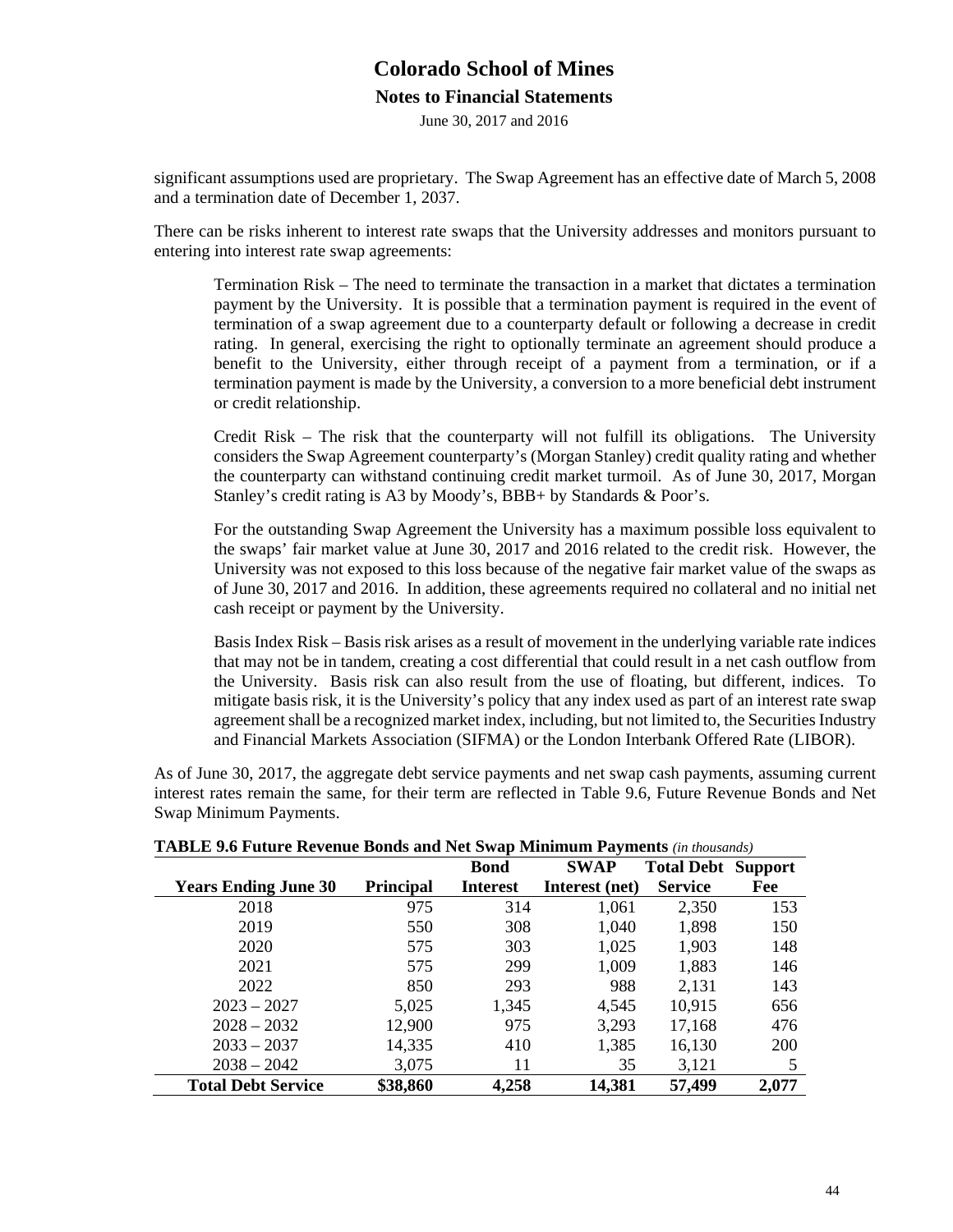#### **Notes to Financial Statements**

June 30, 2017 and 2016

## **Extinguishment of Debt**

Previous revenue bond issues considered to be extinguished through in-substance defeasance under generally accepted accounting principles are not included in the accompanying financial statements. The amount of debt in this category, covered by assets placed in trust to be used solely for future payments, amounted to \$31,160,000 and \$31,160,000 as of June 30, 2017 and 2016, respectively.

## **Capital Leases**

As of June 30, 2017 and 2016, the University had an outstanding liability for capital leases approximating \$54,000 and \$97,000, respectively, with underlying gross capitalized asset cost approximating \$131,000 and \$131,000, respectively. Accumulated amortization as of June 30, 2017 and 2016 is \$6,000 and \$7,000, respectively.

Future minimum payments on the capital leases are shown in Table 9.7, Future Minimum Capital Lease Payments.

| <b>Table 7.7 Futule Minimum Capital Lease 1 ayments</b> ( <i>in mousunas</i> ) |                  |          |       |  |  |
|--------------------------------------------------------------------------------|------------------|----------|-------|--|--|
| <b>Year Ending June 30,</b>                                                    | <b>Principal</b> | Interest | Total |  |  |
| 2018                                                                           | \$ 46            |          | 49    |  |  |
| 2019                                                                           |                  |          |       |  |  |
| <b>Total Capital Lease Payments</b>                                            | 1 54 گ           |          |       |  |  |

**Table 9.7 Future Minimum Capital Lease Payments** *(in thousands)*

#### **State of Colorado Certificates of Participation**

In Fiscal Year 2008, State of Colorado Senate Bill 08-218 made Federal Mineral Leasing (FML) monies available for capital construction at institutions of higher education. FML money is derived from ongoing leasing and production activities on federal lands within Colorado and approximately half of these payments go to the State of Colorado. The State used part of this money on November 6, 2008 and issued Certificates of Participation (COP) to support some higher education construction and maintenance projects. The University received \$6,748,000 for a portion of the support in the construction of an addition to the Brown Hall building. The State of Colorado is responsible for making the principal and interest payments on the COP.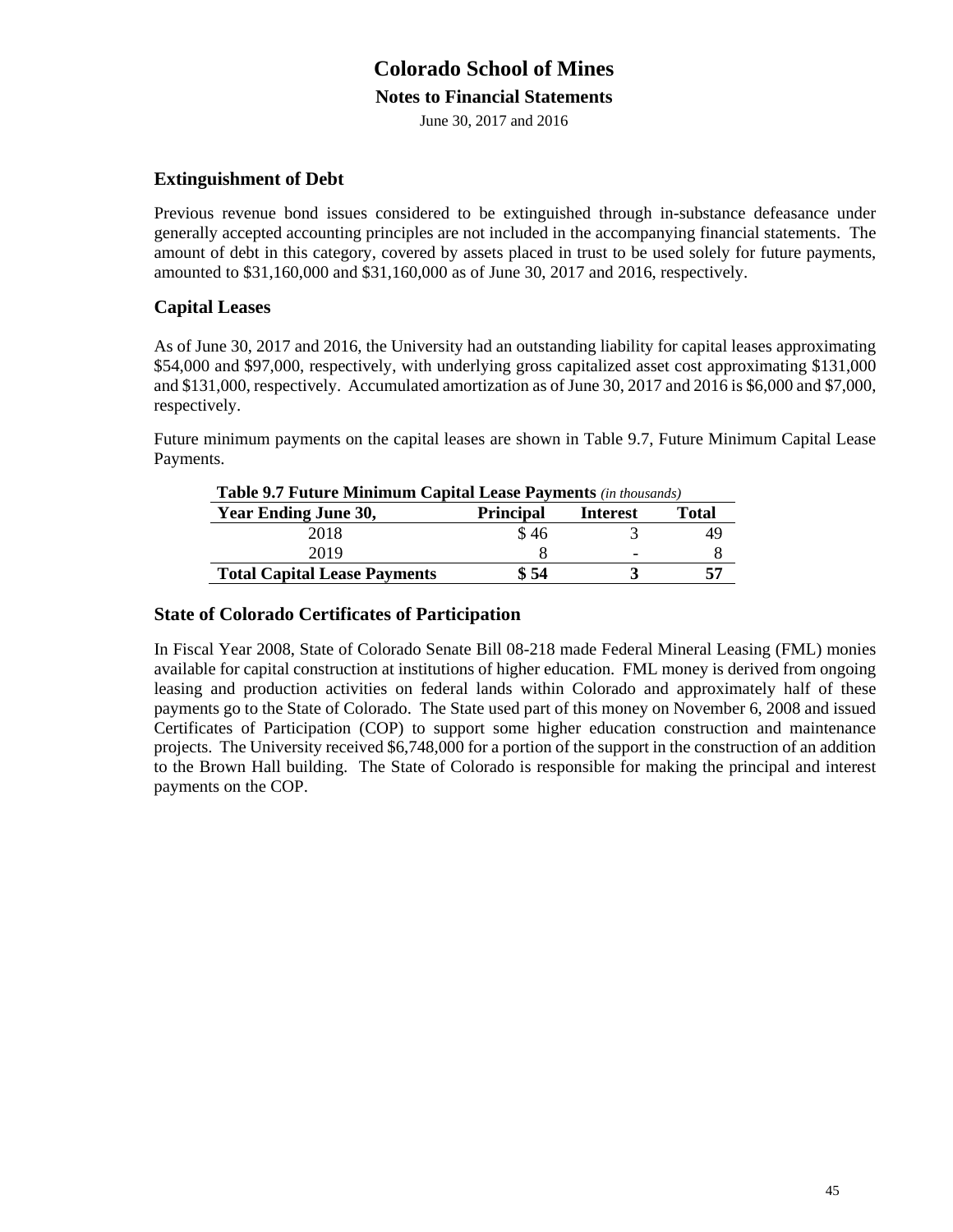#### **Notes to Financial Statements**

June 30, 2017 and 2016

## **Note 10: Other Liabilities**

Table 10.1, Other Liabilities, details other liabilities as of June 30, 2017 and 2016.

|                                             | 2017        |                | 2016   |                |
|---------------------------------------------|-------------|----------------|--------|----------------|
|                                             |             | <b>Current</b> |        | Current        |
| <b>Type</b>                                 | Total       | <b>Portion</b> | Total  | <b>Portion</b> |
| <b>University</b>                           |             |                |        |                |
| Amounts due to the Foundation               | \$<br>1,885 | 207            | 1,684  | 53             |
| Funds held for others                       | 137         | 137            | 136    | 136            |
| Student deposits                            | 308         | 308            | 250    | 250            |
| Miscellaneous                               | 576         | 575            | 532    | 532            |
| <b>Total Other Liabilities - University</b> | 2,906<br>\$ | 1,227          | 2,602  | 971            |
| <b>Discretely Presented Component Unit</b>  |             |                |        |                |
| Colorado School of Mines                    | \$34,364    |                | 30,808 |                |
| Other trust funds                           | 1,139       |                | 1,115  |                |
| Obligations under split-interest agreements | 4,319       |                | 4,756  |                |
| Obligations under gift annuity agreements   | 4,351       |                | 4,628  |                |
| Refunded advances                           | 30          |                | 59     |                |
| Other liabilities                           | 348         |                | 360    |                |
| <b>Total Other Liabilities - DPCU</b>       | \$44,551    |                | 41,726 |                |

**TABLE 10.1 Other Liabilities** *(in thousands)*

### **Direct Lending**

The University began participation in the Direct Student Loan program operated by the Federal Government in the spring of Fiscal Year 2010. This program enables eligible students or parents to obtain a loan to pay for the student's cost of attendance directly through the University rather than through a private lender. The University is responsible for handling the complete loan process, including funds management, as well as promissory note functions. The University is not responsible for collection of these loans or for defaults by borrowers, and therefore these loans are not recognized as receivables in the accompanying financial statements. Lending activity during the years ended June 30, 2017 and 2016 under these programs were \$29,601,000 and \$29,265,000, respectively.

## **Note 11: Changes in Accounting Principles**

The Governmental Accounting Standards Board (GASB) issued Statement No. 75 *Accounting and Financial Reporting for Postemployment Benefits Other Than Pensions (Statement No. 75), which revises* and establishes new accounting and financial reporting requirements for most governments that provide their employees with post employment benefits other than pension benefits (OPEB). The University provides its employees with OPEB through the State's multiple employer cost-sharing Defined Benefit Other Postemployment Benefit Plan (Health Care Trust Fund or HCTF) administered by the Colorado Public Employees' Retirement Association (PERA). Statement No. 75 is effective for Fiscal Year 2018 and has accounting and financial reporting requirements similar to GASB Statement No. 68, *Accounting and Financial Reporting for Pensions*. At this time, management is unable to estimate the magnitude of this impact. Information regarding PERA's current funding status can be found in their Comprehensive Annual Financial Report.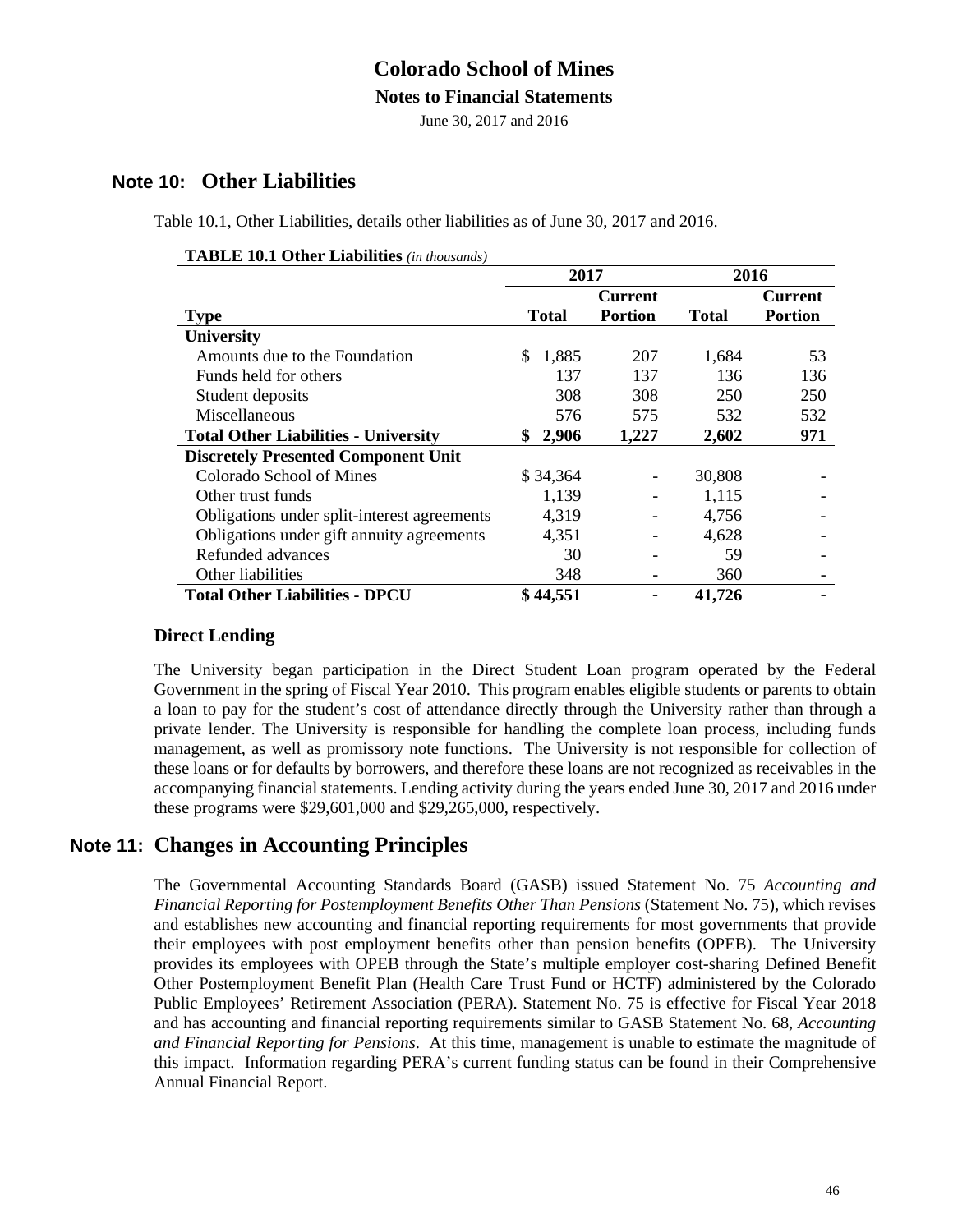June 30, 2017 and 2016

Statement No. 75 requires cost-sharing employers participating in the PERA program to record their proportionate share, as defined in Statement No. 75, of PERA's unfunded OPEB liability. The University has no legal obligation to fund this shortfall nor does it have any ability to affect funding, benefit, or annual required contribution decisions made by PERA and the State Legislature. The requirement of Statement No. 75 to record the University's proportionate share of the HCTF's net OPEB liability will negatively impact the School's future unrestricted net position.

## **Note 12: Retirement Plans**

## **Pension Plan**

## **Summary of Significant Accounting Policies**

The University participates in the State Division Trust Fund (SDTF), a cost-sharing multiple-employer defined benefit pension fund administered by the Public Employees' Retirement Association of Colorado (PERA). The net pension liability (NPL), deferred outflows of resources and deferred inflows of resources related to pensions, pension expense, information about the fiduciary net position and additions to/deductions from the fiduciary net position of the SDTF have been determined using the economic resources measurement focus and the accrual basis of accounting. For this purpose, benefit payments (including refunds of employee contributions) are recognized when due and payable in accordance with the benefit terms. Investments are reported at fair value.

## **Plan Description**

All eligible employees of the University are provided with pensions through the SDTF, a cost-sharing multiple-employer defined benefit pension plan administered by PERA. Plan benefits are specified in Title 24, Article 51 of the Colorado Revised Statutes (C.R.S.), administrative rules set forth at 8 C.C.R. 1502- 1, and applicable provisions of the federal Internal Revenue Code. Colorado State law provisions may be amended from time to time by the Colorado General Assembly. PERA issues a publicly available comprehensive annual financial report that can be obtained at www.copera.org/investments/pera-financialreports.

### **Benefits Provided**

PERA provides retirement, disability, and survivor benefits. Retirement benefits are determined by the amount of service credit earned and/or purchased, highest average salary, the benefit structure(s) under which the member retires, the benefit option selected at retirement, and age at retirement. Retirement eligibility is specified in tables set forth at C.R.S. § 24-51-602, 604, 1713, and 1714.

The lifetime retirement benefit for all eligible retiring employees under the PERA Benefit Structure is the greater of the:

- Highest average salary multiplied by 2.5 percent and then multiplied by years of service credit.
- The value of the retiring employee's member contribution account plus a 100 percent match on eligible amounts as of the retirement date. This amount is then annuitized into a monthly benefit based on life expectancy and other actuarial factors.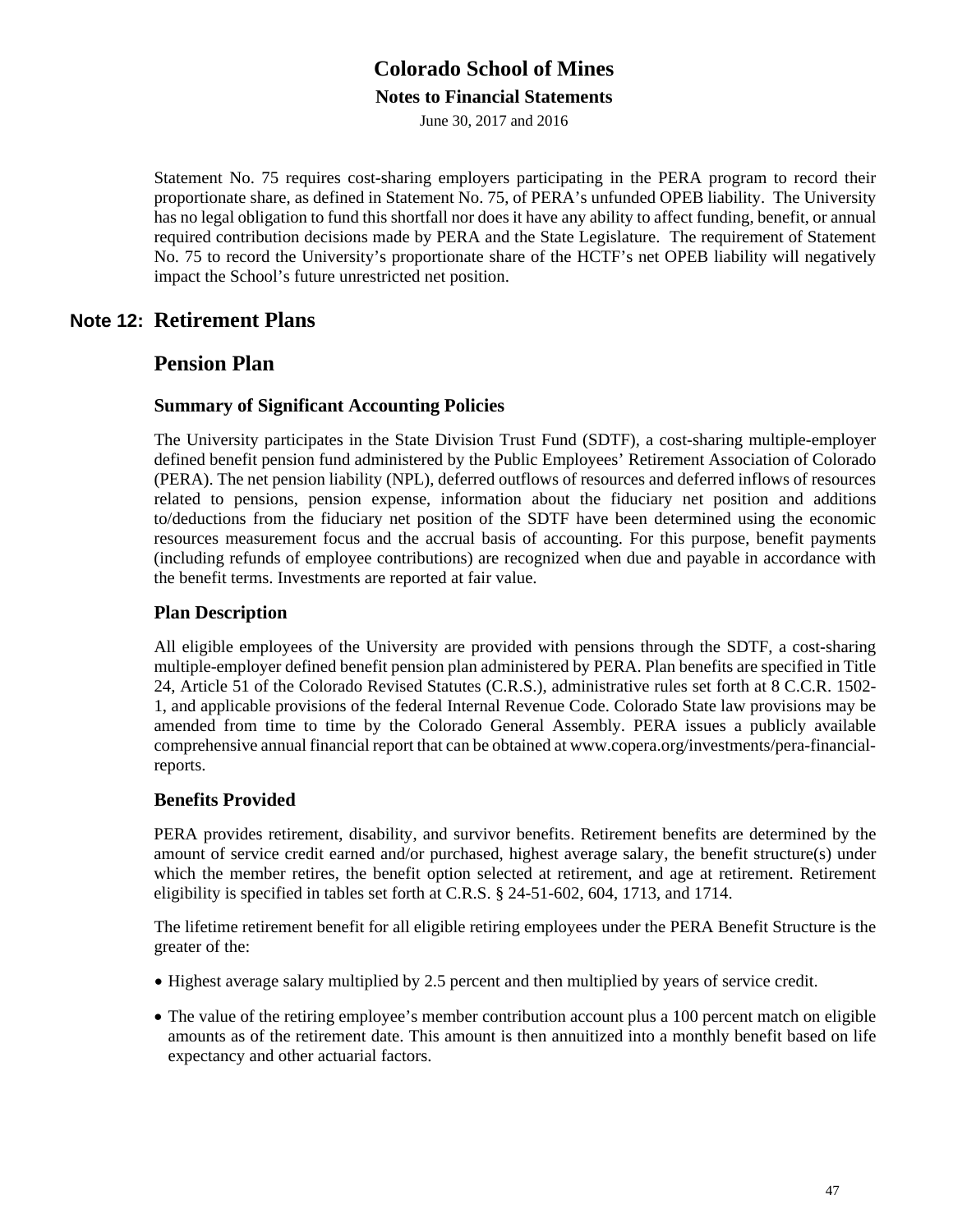June 30, 2017 and 2016

In all cases the service retirement benefit is limited to 100 percent of highest average salary and also cannot exceed the maximum benefit allowed by federal Internal Revenue Code.

Members may elect to withdraw their member contribution accounts upon termination of employment with all PERA employers; waiving rights to any lifetime retirement benefits earned. If eligible, the member may receive a match of either 50 percent or 100 percent on eligible amounts depending on when contributions were remitted to PERA, the date employment was terminated, whether five years of service credit has been obtained and the benefit structure under which contributions were made.

Benefit recipients who elect to receive a lifetime retirement benefit are generally eligible to receive postretirement cost-of-living adjustments, referred to as annual increases in the C.R.S.. Benefit recipients under the PERA benefit structure who began eligible employment before January 1, 2007 receive an annual increase of 2 percent, unless PERA has a negative investment year, in which case the annual increase for the next three years is the lesser of 2 percent or the average of the Consumer Price Index for Urban Wage Earners and Clerical Workers (CPI-W) for the prior calendar year. Benefit recipients under the PERA benefit structure who began eligible employment after January 1, 2007 receive an annual increase of the lesser of 2 percent or the average CPI-W for the prior calendar year, not to exceed 10 percent of PERA's Annual Increase Reserve for the SDTF.

Disability benefits are available for eligible employees once they reach five years of earned service credit and are determined to meet the definition of disability. The disability benefit amount is based on the retirement benefit formula shown above considering a minimum 20 years of service credit, if deemed disabled.

Survivor benefits are determined by several factors, which include the amount of earned service credit, highest average salary of the deceased, the benefit structure(s) under which service credit was obtained, and the qualified survivor(s) who will receive the benefits.

### **Contributions**

Eligible employees and the University are required to contribute to the SDTF at a rate set by Colorado statute. The contribution requirements are established under C.R.S. § 24-51-401, et seq. Eligible employees are required to contribute 8 percent of their PERA-includable salary. The employer contribution requirements for all employees are summarized in Table 12.1, Employer Contribution Requirements.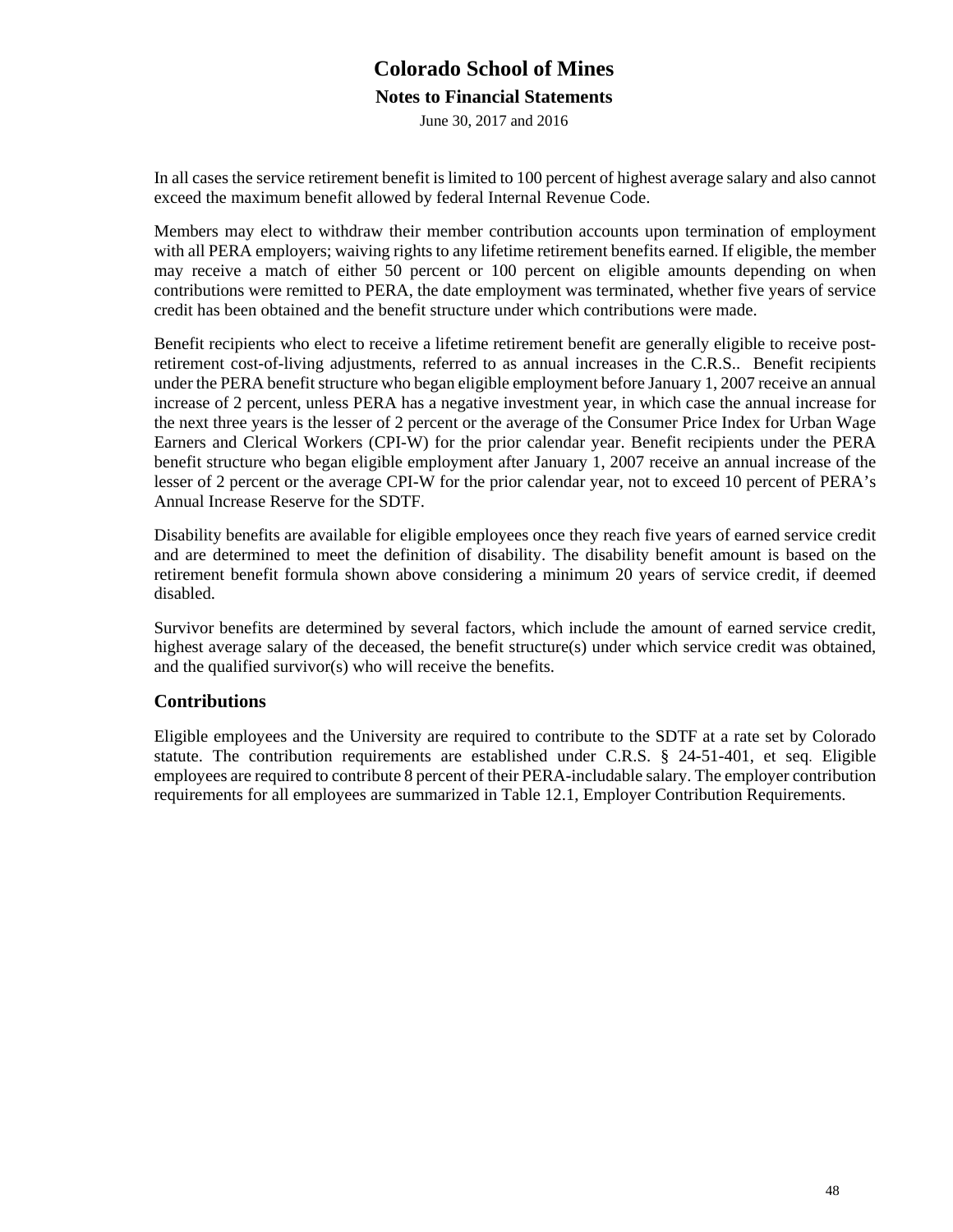### **Notes to Financial Statements**

June 30, 2017 and 2016

#### **TABLE 12.1 Employer Contribution Requirements**

|                                                                                                | 2017                      |                       | 2016                      |                       |  |  |
|------------------------------------------------------------------------------------------------|---------------------------|-----------------------|---------------------------|-----------------------|--|--|
|                                                                                                | July $1 -$<br>December 31 | January 1-<br>June 30 | July $1 -$<br>December 31 | January 1-<br>June 30 |  |  |
| Employer Contribution Rate <sup>1</sup>                                                        | 10.15%                    | 10.15                 | 10.15                     | 10.15                 |  |  |
| <b>Amount of Employer Contribution</b>                                                         |                           |                       |                           |                       |  |  |
| apportioned to the Health Care                                                                 |                           |                       |                           |                       |  |  |
| Trust Fund as specified in C.R.S.                                                              |                           |                       |                           |                       |  |  |
| $\S$ 24-51-208(1)(f) <sup>1</sup>                                                              | (1.02)                    | (1.02)                | (1.02)                    | (1.02)                |  |  |
| Amount Apportioned to the SDTF <sup>1</sup>                                                    | 9.13                      | 9.13                  | 9.13                      | 9.13                  |  |  |
| <b>Amortization Equalization</b>                                                               |                           |                       |                           |                       |  |  |
| Disbursement as specified in                                                                   |                           |                       |                           |                       |  |  |
| C.R.S. § 24-51-411 <sup>1</sup>                                                                | 4.60                      | 5.00                  | 4.20                      | 4.60                  |  |  |
| Supplemental Amortization                                                                      |                           |                       |                           |                       |  |  |
| <b>Equalization Disbursement as</b>                                                            |                           |                       |                           |                       |  |  |
| specified in C.R.S. § 24-51-411 <sup><math>1</math></sup>                                      | 4.50                      | 5.00                  | 4.00                      | 4.50                  |  |  |
| <b>Total Employer Contribution Rate to</b>                                                     |                           |                       |                           |                       |  |  |
| the SDTF <sup>1</sup>                                                                          | 18.23%                    | 19.13                 | 17.33                     | 18.23                 |  |  |
| $^{1}$ Dates are expressed as a percentage of salary as defined in C D S $\beta$ 24.51.101(42) |                           |                       |                           |                       |  |  |

Rates are expressed as a percentage of salary as defined in C.R.S. § 24-51-101(42).

Employer contributions are recognized by the SDTF in the period in which the compensation becomes payable to the member and the University is statutorily committed to pay the contributions to the SDTF. Employer contributions recognized by the SDTF from the University were \$15,370,000 and \$14,249,000 for the years ended June 30, 2017 and 2016, respectively.

### **Pension Liabilities, Pension Expense, and Deferred Outflows of Resources and Deferred Inflows of Resources Related to Pensions**

At June 30, 2017 and 2016, the University reported a NPL of \$532,215,000 and \$296,275,000, respectively, for its proportionate share of the SDTF NPL. The NPL was measured as of December 31, 2016 and 2015, respectively, and the total pension liability used to calculate the NPL was determined by an actuarial valuation as of December 31, 2015. Standard update procedures were used to roll forward the total pension liability to December 31, 2016. The University's proportion of the NPL was based on University contributions to the SDTF for the calendar years 2016 and 2015 relative to the total contributions of participating employers to the SDTF. At December 31, 2016 and 2015, the University's proportion of the NPL was 2.8974930745 percent and 2.8133496393 percent, respectively, or a change from the prior year of 0.0841434352.

For the years ended June 30, 2017 and 2016, the University recognized pension expense of \$100,188,000 and \$27,508,000, respectively. At June 30, 2017 and 2016, the University reported deferred outflows of resources and deferred inflows of resources related to pensions from the sources shown in Table 12.2, Deferred Outflows and Inflows.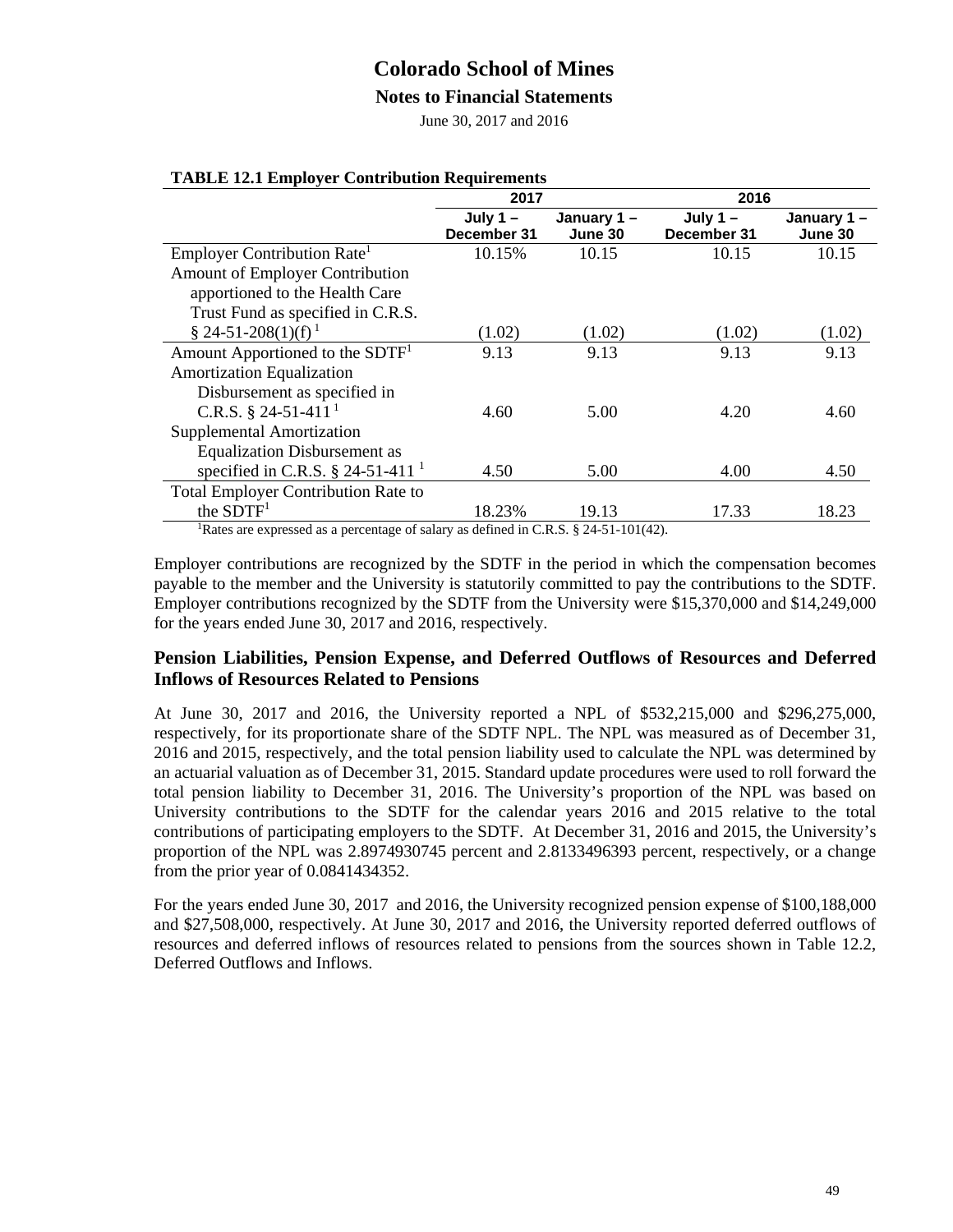#### **Notes to Financial Statements**

June 30, 2017 and 2016

|                                       | <b>Deferred Outflows of</b> |        | Deferred Inflows of |       |  |
|---------------------------------------|-----------------------------|--------|---------------------|-------|--|
| <b>Type</b>                           | <b>Resources</b>            |        | <b>Resources</b>    |       |  |
|                                       | 2017                        | 2016   | 2017                | 2016  |  |
| Difference between expected and       |                             |        |                     |       |  |
| actual experience                     | \$<br>5,290                 | 4,314  |                     | 9     |  |
| Net difference between projected and  |                             |        |                     |       |  |
| actual earnings on pension plan       |                             |        |                     |       |  |
| investments                           | 17,643                      | 22,230 |                     |       |  |
| Changes in proportion and differences |                             |        |                     |       |  |
| between contributions recognized      |                             |        |                     |       |  |
| and proportionate share of            |                             |        |                     |       |  |
| contributions                         | 6,992                       | 5,239  |                     |       |  |
| Changes in assumptions and other      |                             |        |                     |       |  |
| inputs                                | 135,399                     |        | 1,638               | 3,507 |  |
| Contributions subsequent to the       |                             |        |                     |       |  |
| measurement date                      | 7,867                       | 7,533  |                     |       |  |
| <b>Total</b>                          | \$173,191                   | 39,316 | 1,638               | 3,516 |  |

**Total \$ 173,191 39,316 1,638 3,516** Deferred outflows of resources related to pensions, resulting from contributions subsequent to the measurement date totaling \$7,867,000 will be recognized as a reduction of the NPL in the year ended June 30, 2018. Deferred outflows of resources related to pensions, resulting from contributions subsequent to the measurement date totaling \$7,533,000 were recognized as a reduction of the NPL in the year ended June 30, 2017. Other amounts reported as deferred outflows of resources and deferred inflows of resources related to pensions will be amortized to pension expense as shown in Table 12.3, Amortization of Deferred Outflows and Inflows.

| <b>TABLE 12.3 Amortization of</b><br><b>Deferred Outflows and Inflows</b><br>( <i>in thousands</i> ) |          |  |  |
|------------------------------------------------------------------------------------------------------|----------|--|--|
| <b>Fiscal Year</b>                                                                                   | Amount   |  |  |
| 2018                                                                                                 | \$89,727 |  |  |
| 2019                                                                                                 | 68,880   |  |  |
| 2020                                                                                                 | 4,893    |  |  |
| 2021                                                                                                 | 186      |  |  |
|                                                                                                      |          |  |  |

### **Actuarial Assumptions**

The total pension liability in the December 31, 2015 actuarial valuation was determined using the actuarial assumptions shown in Table 12.4, Actuarial Assumptions.

#### **TABLE 12.2 Deferred Outflows and Inflows** *(in thousands)*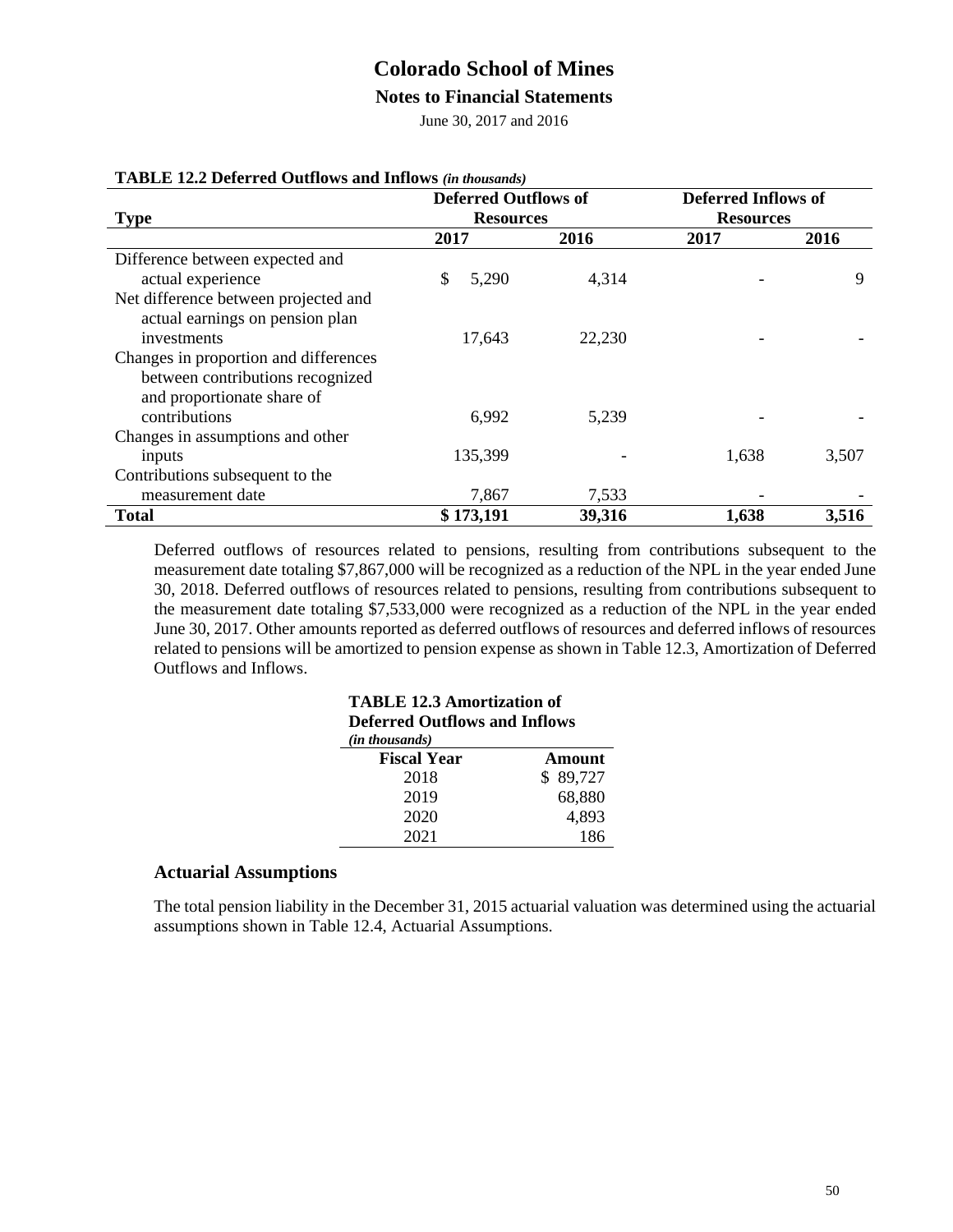### **Notes to Financial Statements**

June 30, 2017 and 2016

| <b>TABLE 12.4 Actuarial Assumptions</b>      |                                               |
|----------------------------------------------|-----------------------------------------------|
| <b>Actuarial Cost Method</b>                 | Entry Age                                     |
| Price inflation                              | 2.80%                                         |
| Real wage growth                             | 1.10%                                         |
| Wage inflation                               | 3.90%                                         |
| Salary increases, including wage inflation   | $3.90 - 9.57\%$                               |
| Long-term investment Rate of Return, net of  |                                               |
| pension plan investment expenses, including  |                                               |
| price inflation                              | 7.50%                                         |
| Discount rate                                | 7.50%                                         |
| Post-retirement benefit increases:           |                                               |
| PERA Benefit Structure hired prior to 1/1/07 | 2.00%                                         |
| PERA Benefit Structure hired after 12/31/06  |                                               |
| (ad hoc, substantively automatic)            | Financed by the Annual Increase Reserve (AIR) |

Based on the 2016 experience analysis and the October 28, 2016 actuarial assumptions workshop, revised economic and demographic assumptions were adopted by PERA's Board on November 18, 2016 and effective as of December 31, 2016. These revised assumptions shown below in Table 12.5, Actuarial Revised Assumptions were reflected in the roll-forward calculation of the total pension liability from December 31, 2015 to December 31, 2016:

| 11111111 1280 лессиитци которой творишрегоцо |                                               |
|----------------------------------------------|-----------------------------------------------|
| <b>Actuarial Cost Method</b>                 | Entry Age                                     |
| Price inflation                              | 2.40%                                         |
| Real wage growth                             | 1.10%                                         |
| Wage inflation                               | 3.50%                                         |
| Salary increases, including wage inflation   | $3.50 - 9.17\%$                               |
| Long-term investment Rate of Return, net of  |                                               |
| pension plan investment expenses, including  |                                               |
| price inflation                              | 7.25%                                         |
| Discount rate                                | 5.26%                                         |
| Post-retirement benefit increases:           |                                               |
| PERA Benefit Structure hired prior to 1/1/07 | 2.00%                                         |
| PERA Benefit Structure hired after 12/31/06  |                                               |
| (ad hoc, substantively automatic)            | Financed by the Annual Increase Reserve (AIR) |

# **TABLE 12.5 Actuarial Revised Assumptions**

Mortality rates used in the December 31, 2015 valuation were based on the RP-2000 Combined Mortality Table for Males or Females, as appropriate, with adjustments for mortality improvements based on a projection of Scale AA to 2020 with Males set back one year, and Females set back two years. Active member mortality was based upon the same mortality rates but adjusted to 55 percent of the base rate for males and 40 percent of the base rate for females. For disabled retirees, the RP-2000 Disabled Mortality Table (set back two years for males and set back two years for females) was assumed.

The actuarial assumptions used in the December 31, 2015 valuation were based on the results of an actuarial experience study for the period January 1, 2008 through December 31, 2011, adopted by PERA's Board on November 13, 2012, and an economic assumption study, adopted by PERA's Board on November 15, 2013 and January 17, 2014.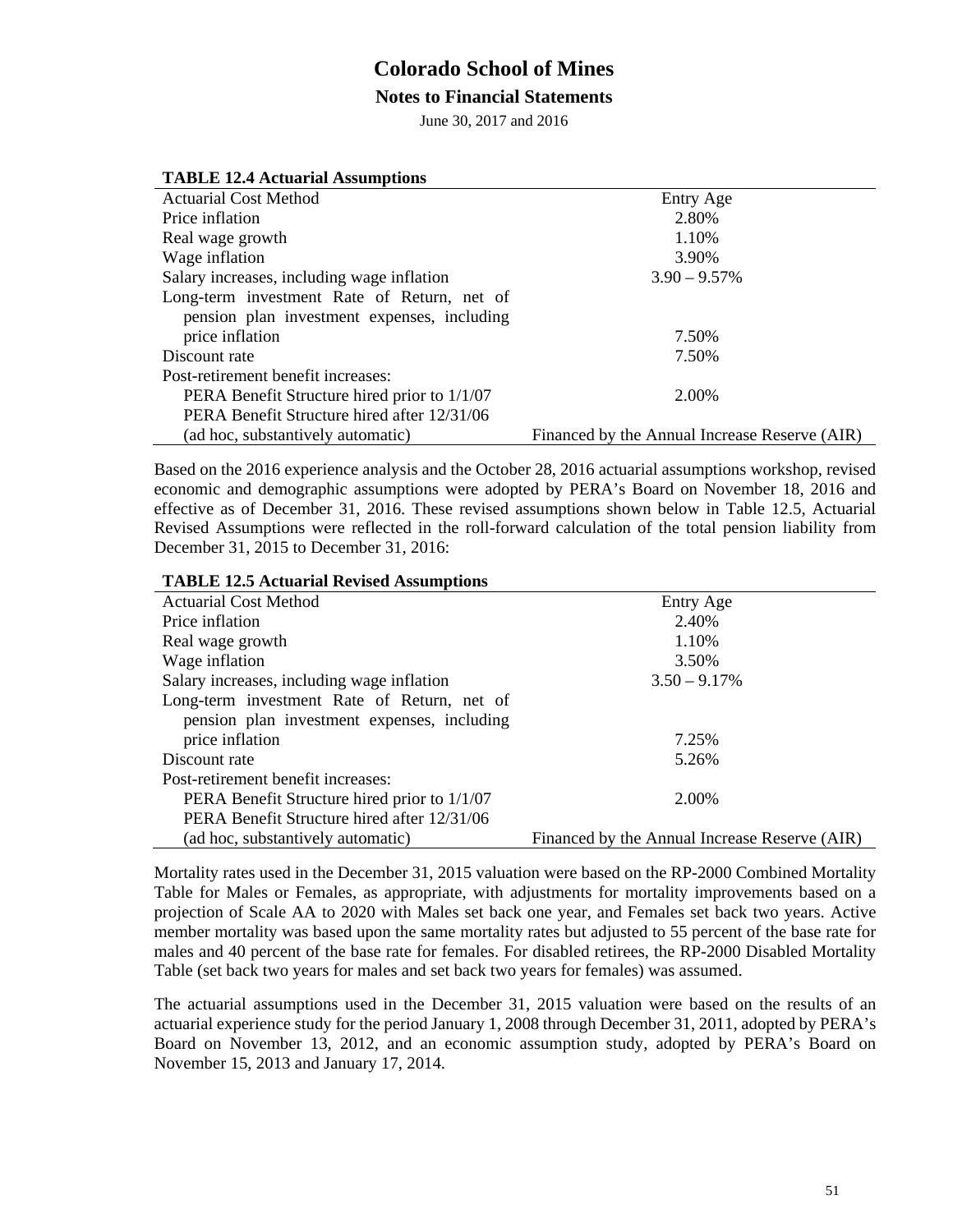June 30, 2017 and 2016

As a result of the 2016 experience analysis and the October 28, 2016 actuarial assumptions workshop, revised economic and demographic actuarial assumptions including withdrawal rates, retirement rates for early reduced and unreduced retirement, disability rates, administrative expense load, and pre- and postretirement and disability mortality rates were adopted by PERA's Board on November 18, 2016 to more closely reflect PERA's actual experience. As the revised economic and demographic assumptions are effective as of the measurement date, December 31, 2016, these revised assumptions were reflected in the total pension liability roll-forward procedures.

Healthy mortality assumptions for active members reflect the RP-2014 White Collar Employee Mortality Table, a table specifically developed for actively working people. To allow for an appropriate margin of improved mortality prospectively, the mortality rates incorporate a 70 percent factor applied to male rates and a 55 percent factor applied to female rates.

Healthy, post-retirement mortality assumptions reflect the RP-2014 Healthy Annuitant Mortality Table, adjusted as follows:

- **Males**: Mortality improvement projected to 2018 using the MP-2015 projection scale, a 73 percent factor applied to rates for ages less than 80, a 108 percent factor applied to rates for ages 80 and above, and further adjustments for credibility.
- **Females**: Mortality improvement projected to 2020 using the MP-2015 projection scale, a 78 percent factor applied to rates for ages less than 80, a 109 percent factor applied to rates for ages 80 and above, and further adjustments for credibility.

For disabled retirees, the mortality assumption was changed to reflect 90 percent of the RP-2014 Disabled Retiree Mortality Table.

The long-term expected return on plan assets is reviewed as part of regular experience studies prepared every four or five years for PERA. Recently, this assumption has been reviewed more frequently. The most recent analyses were outlined in presentations to PERA's Board on October 28, 2016. As a result of the October 28, 2016 actuarial assumptions workshop and the November 18, 2016 PERA Board meeting, the economic assumptions changed, effective December 31, 2016, as follows:

- Investment rate of return assumption decreased from 7.50 percent per year, compounded annually, net of investment expenses to 7.25 percent per year, compounded annually, net of investment expenses.
- Price inflation assumption decreased from 2.80 percent per year to 2.40 percent per year.
- Real rate of investment return assumption increased from 4.70 percent per year, net of investment expenses, to 4.85 percent per year, net of investment expenses.
- Wage inflation assumption decreased from 3.90 percent per year to 3.50 percent per year.

Several factors were considered in evaluating the long-term rate of return assumption for the SDTF, including long-term historical data, estimates inherent in current market data, and a log-normal distribution analysis in which best-estimate ranges of expected future real rates of return (expected return, net of investment expense and inflation) were developed by the investment consultant for each major asset class. These ranges were combined to produce the long-term expected rate of return by weighting the expected future real rates of return by the target asset allocation percentage and then adding expected inflation.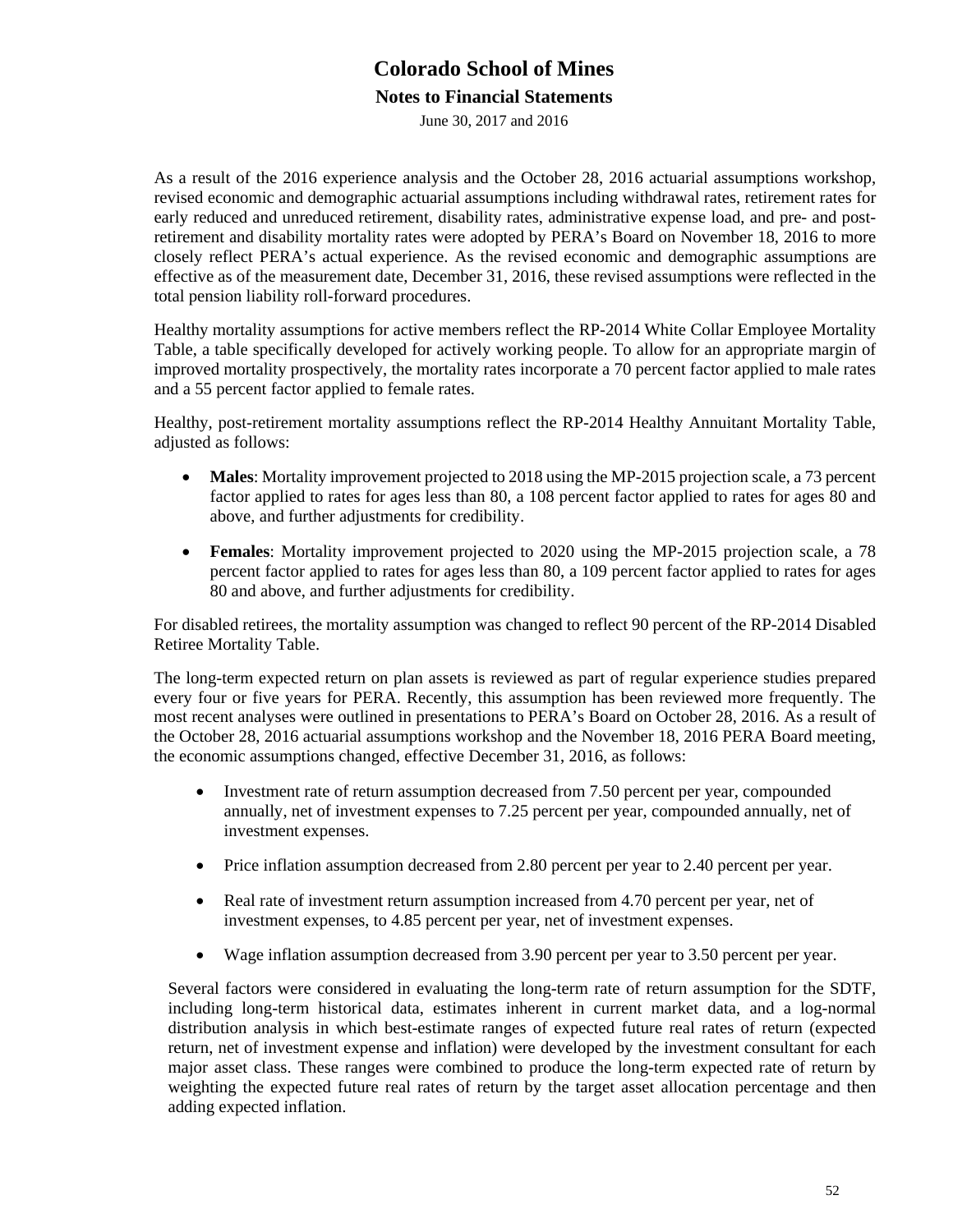June 30, 2017 and 2016

As of the November 18, 2016 adoption of the current long-term expected rate of return by the PERA Board, the target allocation and best estimates of geometric real rates of return for each major asset class are summarized in Table 12.6, Target Allocations and Geometric Real Rate of Returns:

#### **Table 12.6 Target Allocations and Geometric Real Rate of Returns**

|                                   |                   | <b>10 Year Expected</b> |
|-----------------------------------|-------------------|-------------------------|
|                                   | <b>Target</b>     | <b>Geometric Real</b>   |
| <b>Asset Class</b>                | <b>Allocation</b> | Rate of Return*         |
| U.S. Equity $-$ Large Cap         | 21.20%            | 4.30                    |
| U.S. Equity - Small Cap           | 7.42              | 4.80                    |
| Non U.S. Equity – Developed       | 18.55             | 5.20                    |
| Non U.S. Equity – Emerging        | 5.83              | 5.40                    |
| Core Fixed Income                 | 19.32             | 1.20                    |
| High Yield                        | 1.38              | 4.30                    |
| Non U.S. Fixed Income – Developed | 1.84              | 0.60                    |
| <b>Emerging Market Debt</b>       | 0.46              | 3.90                    |
| Core Real Estate                  | 8.50              | 4.90                    |
| <b>Opportunity Fund</b>           | 6.00              | 3.80                    |
| Private Equity                    | 8.50              | 6.60                    |
| Cash                              | 1.00              | 0.20                    |
| <b>Total</b>                      | 100.00%           |                         |

\*In setting the long-term expected rate of return, projections employed to model future returns provide a range of expected long-term returns that, including expected inflation, ultimately support a long-term expected rate of return assumption of 7.25%.

### **Discount Rate**

The discount rate used to measure the total pension liability was 5.26 percent. The projection of cash flows used to determine the discount rate applied the actuarial cost method and assumptions shown above. In addition, the following methods and assumptions were used in the projection of cash flows:

- Updated economic and demographic actuarial assumptions adopted by PERA's Board on November 18, 2016.
- Total covered payroll for the initial projection year consists of the covered payroll of the active membership present on the valuation date and the covered payroll of future plan members assumed to be hired during the year. In subsequent projection years, total covered payroll was assumed to increase annually at a rate of 3.50%.
- Employee contributions were assumed to be made at the current member contribution rate. Employee contributions for future plan members were used to reduce the estimated amount of total service costs for future plan members.
- Employer contributions were assumed to be made at rates equal to the fixed statutory rates specified in law and effective as of the measurement date, including current and estimated future AED and SAED, until the Actuarial Value Funding Ratio reaches 103%, at which point, the AED and SAED will each drop 0.50% every year until they are zero. Additionally, estimated employer contributions included reductions for the funding of the AIR and retiree health care benefits. For future plan members, employer contributions were further reduced by the estimated amount of total service costs for future plan members not financed by their member contributions.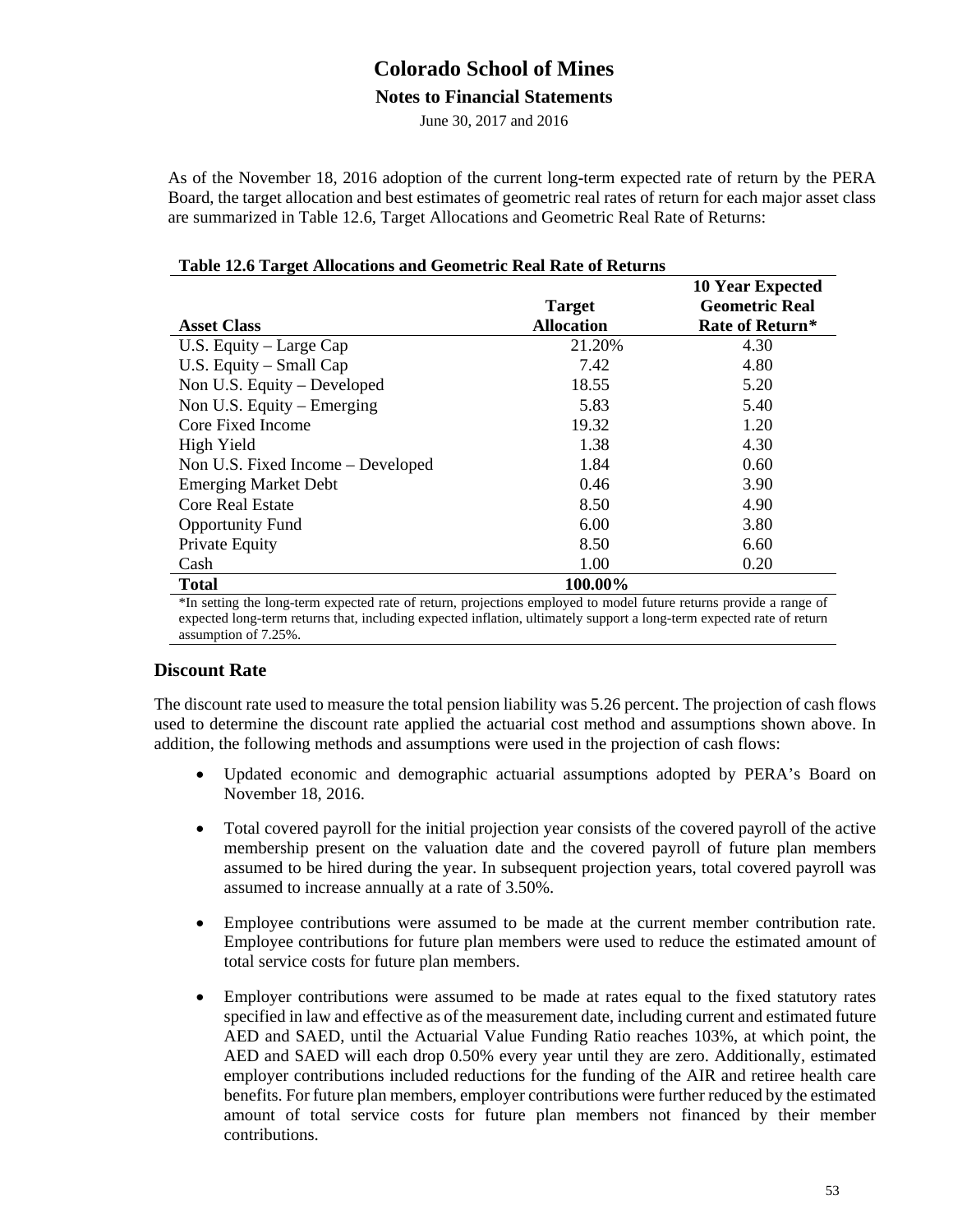June 30, 2017 and 2016

- Employer contributions and the amount of total service costs for future plan members were based upon a process used by the plan to estimate future actuarially determined contributions assuming an analogous future plan member growth rate.
- The AIR balance was excluded from the initial fiduciary net position, as, per statute, AIR amounts cannot be used to pay benefits until transferred to either the retirement benefits reserve or the survivor benefits reserve, as appropriate. As the ad hoc post-retirement benefit increases financed by the AIR are defined to have a present value at the long-term expected rate of return on plan investments equal to the amount transferred for their future payment, AIR transfers to the fiduciary net position and the subsequent AIR benefit payments have no impact on the Single Equivalent Interest Rate (SEIR) determination process when the timing of AIR cash flows is not a factor (i.e., the plan's fiduciary net position is not projected to be depleted). When AIR cash flow timing is a factor in the SEIR determination process (i.e., the plan's fiduciary net position is projected to be depleted), AIR transfers to the fiduciary net position and the subsequent AIR benefit payments were estimated and included in the projections.
- Benefit payments and contributions were assumed to be made at the end of the month.

Based on the above assumptions and methods, the projection test indicates the SDTF's fiduciary net position was projected to be depleted in 2039 and, as a result, the municipal bond index rate was used in the determination of the discount rate. The long-term expected rate of return of 7.25 percent on pension plan investments was applied to periods through 2039 and the municipal bond index rate, the December average of the Bond Buyer General Obligation 20-year Municipal Bond Index published weekly by the Board of Governors of the Federal Reserve System, was applied to periods on and after 2039 to develop the discount rate. For the measurement date, the municipal bond index rate was 3.86 percent, resulting in a blended discount rate of 5.26 percent.

As of the prior measurement date, the projection test indicated the SDTF's fiduciary net position was projected to be available to make all projected future benefit payments of current plan members. Therefore, the long-term expected rate of return on plan investments of 7.50 percent was applied to all periods of projected benefit payments to determine the total pension liability. The discount rate determination did not use a municipal bond index rate and the discount rate was 7.50 percent, 2.24 percent higher compared to the current measurement date.

## **Sensitivity of the University's Proportionate Share of the NPL to Changes in the Discount Rate**

Table 12.7, Discount Rate Sensitivity presents the proportionate share of the NPL calculated using the discount rate of 5.26 percent, as well as what the proportionate share of the NPL would be if it were calculated using a discount rate that is 1-percentage-point lower (4.26 percent) or 1-percentage-point higher (6.26 percent) than the current rate.

| Table 12.7 Discount Nate Sensitivity  |             |                         |             |
|---------------------------------------|-------------|-------------------------|-------------|
| 2017                                  | 1% Decrease | <b>Current Discount</b> | 1% Increase |
|                                       | $(4.26\%)$  | Rate $(5.26\%)$         | $(6.26\%)$  |
| <b>Proportionate share of the NPL</b> | 659.182     | 532.215                 | 427,903     |
| 2016                                  | 1% Decrease | <b>Current Discount</b> | 1% Increase |
|                                       | $(6.50\%)$  | Rate (7.50%)            | $(8.50\%)$  |
| Proportionate share of the NPL        | 374,302     | 296,275                 | 231,008     |

#### **Table 12.7 Discount Rate Sensitivity**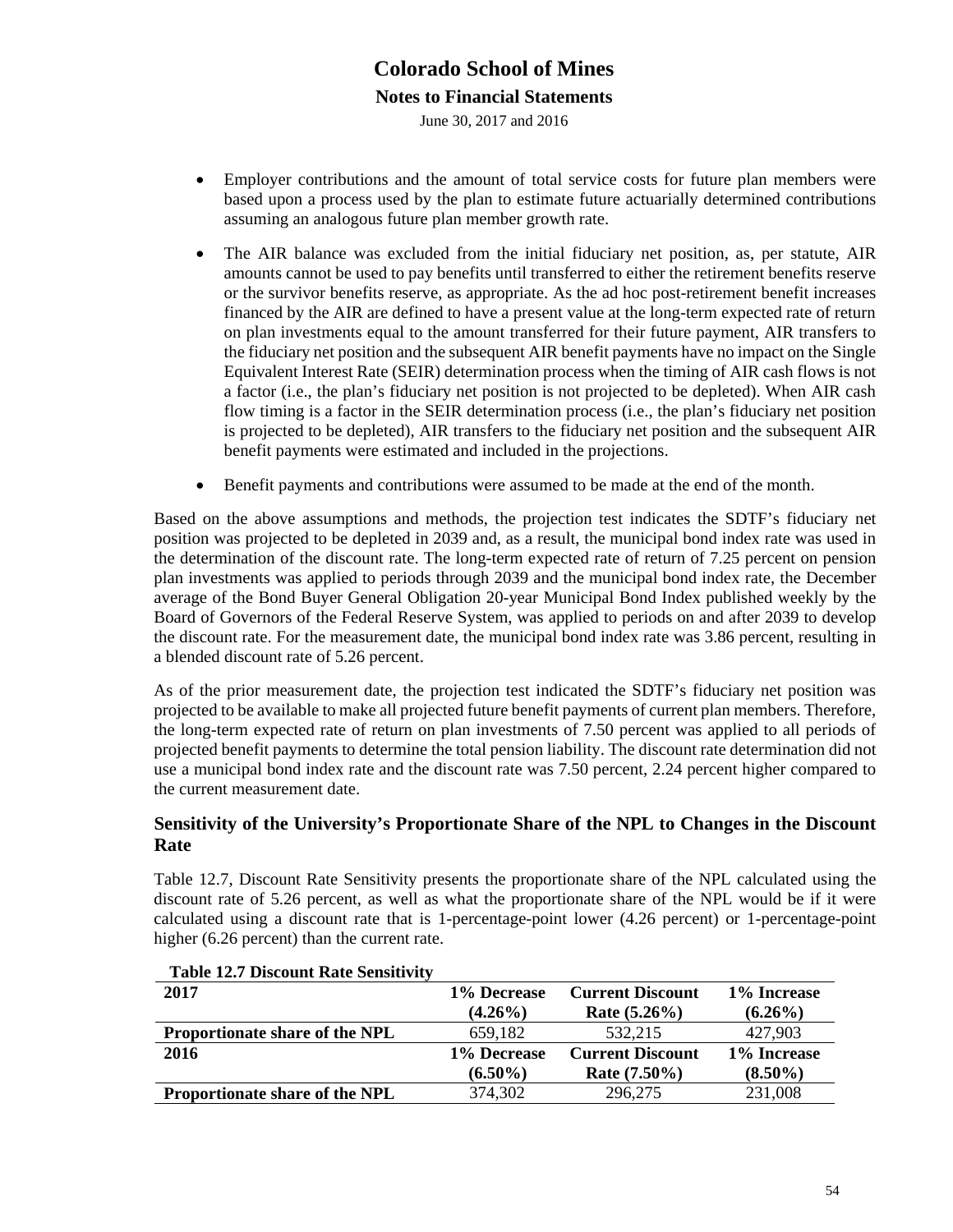### **Notes to Financial Statements**

June 30, 2017 and 2016

## **Pension plan fiduciary net position**

Detailed information about the SDTF's fiduciary net position is available in PERA's comprehensive annual financial report which can be obtained at www.copera.org/investments/pera-financial-reports.

# **Mines Defined Contribution Plan**

The Colorado School of Mines Board of Trustees approved the establishment of the Mines Defined Contribution Plan (MDCP) for all newly hired administrative and academic faculty hired on or after January 1, 2017. In addition, all current administrative and academic faculty hired prior to January 1, 2017 with at least one year of PERA service credit were given the opportunity to participate in the MDCP with an one-time irrevocable election period between January 1, 2017 and March 1, 2017. The contribution requirements of the plan members and the University are established and may be amended by the Board. The vesting period for the MDCP is three years.

For the year ended June 30, 2017, the University's contribution to the MDCP was equal to 12 percent of pre-tax covered payroll and the employee contribution was equal to 8 percent of pre-tax covered payroll. The University's contribution under the MDCP approximated \$426,000 for the year ended June 30, 2017.

Participants in the MDCP choose to invest all contributions with the designated vendor.

# **CSM Foundation Retirement Plan**

The Foundation participates in a defined contribution pension plan covering substantially all of its employees. Contributions and costs are based on the number of years of service and a percentage of regular salary. Pension expense was \$194,000 and \$180,000 for Fiscal Years 2017 and 2016, respectively.

## **Note 13: Other Postemployment Benefits and Life Insurance**

### **Health Care Plan**

## **Plan Description**

The University contributes to the Health Care Trust Fund ("HCTF"), a cost-sharing multiple-employer healthcare trust administered by PERA. The HCTF benefit provides a health care premium subsidy and health care programs (known as PERACare) to PERA participating benefit recipients and their eligible beneficiaries. Title 24, Article 51, Part 12 of the C.R.S., as amended, establishes the HCTF and sets forth a framework that grants authority to the PERA Board to contract, self-insure and authorize disbursements necessary in order to carry out the purposes of the PERACare program, including the administration of health care subsidies. PERA issues a publicly available comprehensive annual financial report that includes financial statements and required supplementary information for the HCTF. That report can be obtained at www.copera.org/investments/pera-financial-reports.

## **Funding Policy**

The University is required to contribute at a rate of 1.02 percent of PERA-includable salary for all PERA members as set by statute. No member contributions are required. The contribution requirements for the University are established under Title 24, Article 51, Part 4 of the C.R.S., as amended. The apportionment of the contributions to the HCTF is established under Title 24, Article 51, Section 208(1)(f) of the C.R.S., as amended. For the years ending June 30, 2017, June 30, 2016, and June 30, 2015, the University contributions to the HCTF were \$839,000, \$818,000 and \$778,000, respectively, equal to their required contributions for each year.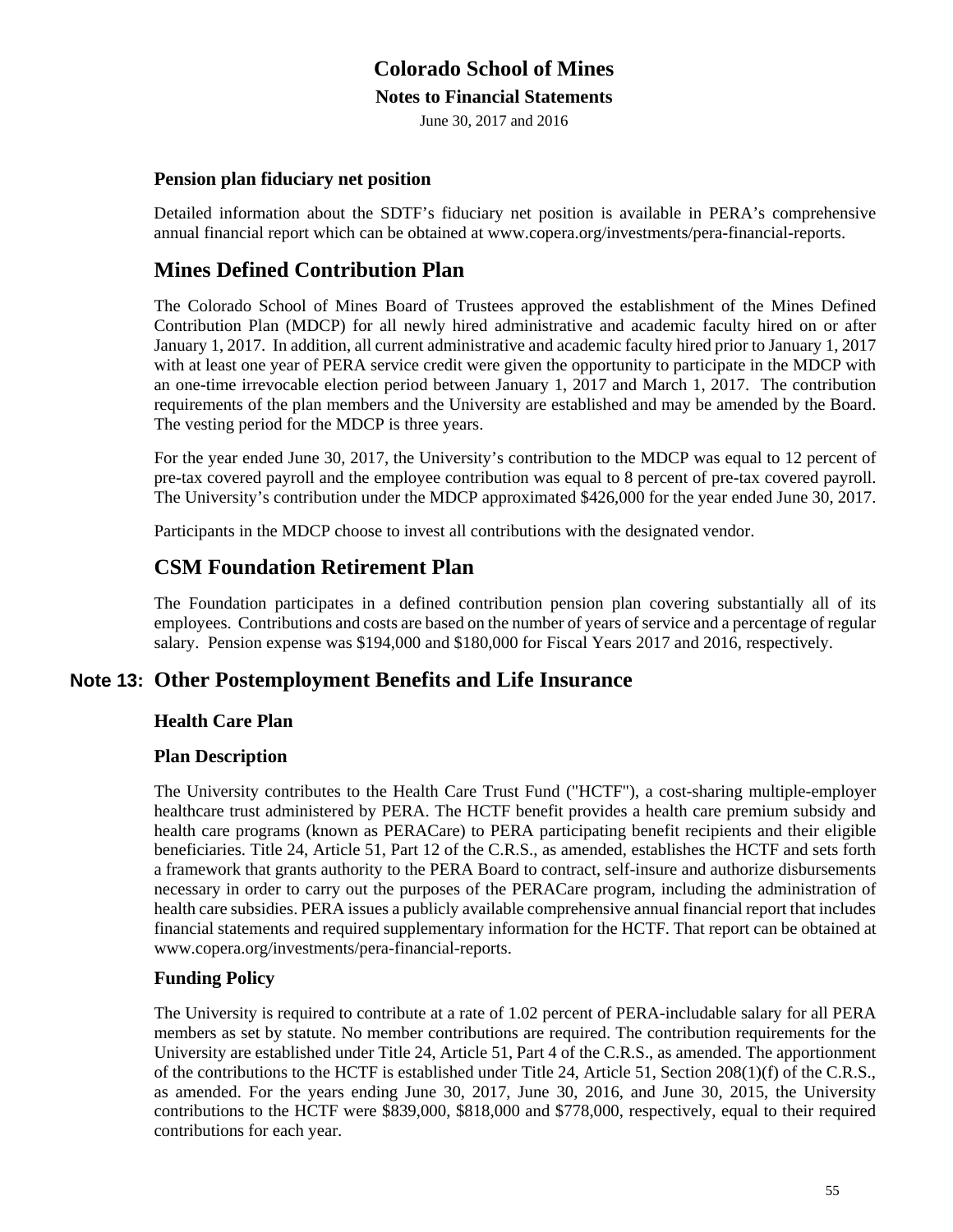#### **Notes to Financial Statements**

June 30, 2017 and 2016

## **Colorado Higher Education Insurance Benefits Alliance Trust (CHEIBA)**

Retired faculty and exempt-administrative staff are eligible to participate in the Colorado Higher Education Insurance Benefits Alliance Trust (CHEIBA). CHEIBA is a cost-sharing multiple-employer insurance purchasing pool, which allows for post-employment health coverage until the retiree is eligible for Medicare.

CHEIBA financial statements are prepared under accounting principles generally accepted in the United States using the accrual basis of accounting following governmental accounting standards for a businesstype activity. The financial statements can be obtained by contacting the CHEIBA Trust. Contributions are recognized in the period due. Benefits and refunds are recognized and paid when due according to the participating plans. The fair value of the Trust's investments is based on quoted market prices from national securities exchanges.

There are no long-term contracts for contributions to the plan. Participating Universities can withdraw their participation in the plan with at least one year's notice to the CHEIBA board.

# **Note 14: Discretely Presented Component Unit**

## **Colorado School of Mines Foundation**

Distributions made by the Foundation to the University during the years ended June 30, 2017 and 2016 were approximately \$23,993,000 and \$21,271,000, respectively. These amounts have been recorded as contributions from the Foundation and as capital grants and gifts in the accompanying financial statements. As of June 30, 2017 and 2016, the University has recorded an accounts receivable from the Foundation of \$2,681,000 and \$2,858,000, respectively. As of June 30, 2017 and 2016, the University has recorded a liability to the Foundation of \$1,885,000 and \$1,684,000, respectively.

The University is the ultimate beneficiary of substantially all restricted and trust funds held by the Foundation and is the income beneficiary of the majority of endowment funds held by the Foundation. The Foundation also manages a portion of the University's endowments. The University has endowments and other assets held by the Foundation approximating \$34,364,000 and \$30,808,000 as of June 30, 2017 and 2016, respectively.

## **Note 15: Commitments and Contingencies**

### **Commitments**

Contracts have been entered into for the purpose of planning, acquiring, constructing and equipping certain building additions and other projects, with outstanding amounts totaling approximately \$20,119,000 as of June 30, 2017. These commitments will be funded or financed by donor contributions, state appropriations, existing revenue bonds, and other campus resources.

In the normal course of its operations, the University is involved in various litigation matters. The University is a defendant in two litigation matters including an employment matter and a student conduct matter. Management believes that any future liability that it may incur as a result of these matters will not have a material effect on the University's financial statements.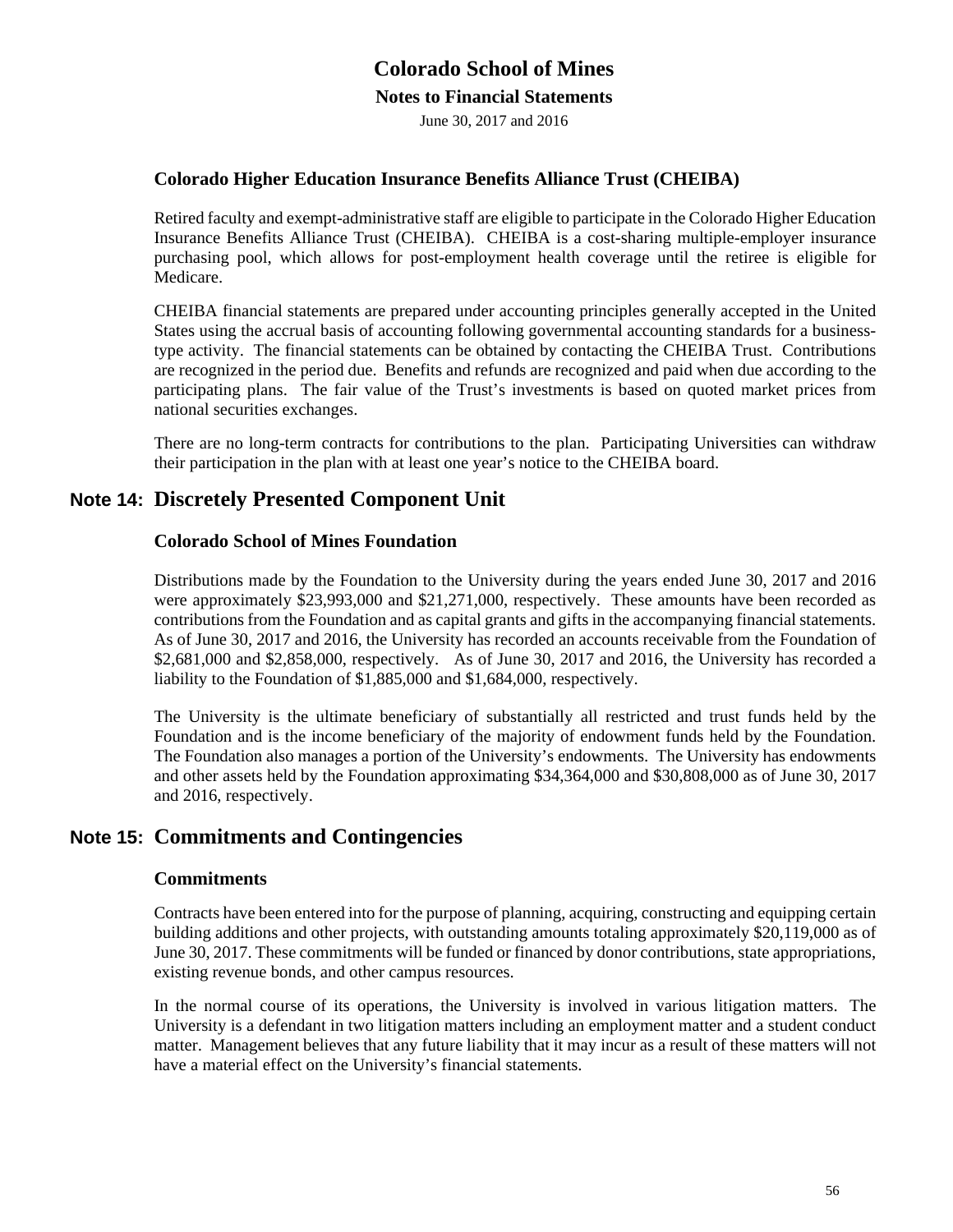June 30, 2017 and 2016

## **Government Grants**

The University is currently participating in numerous grants from various departments and agencies of the Federal and State Governments. The expenditures of grant proceeds must be for allowable and eligible purposes. Single audits and audits by the granting department or agency may result in requests for reimbursement of unused grant proceeds or disallowed expenditures. Upon notification of final approval by the granting department or agency, the grants are considered closed. Management believes that any future liability that it may incur as a result of audits by the granting department or agency will not have a material effect on the University's financial statements.

## **Note 16: Risk Management**

The University is subject to risks of loss from liability for accident, property damage and personal injury. These risks are managed by the State Division of Risk Management, an agency formed by statute and funded by the Long Appropriations Bill. Therefore, the University is not required to purchase third party insurance for such risk of loss. Commercial insurance coverage is purchased for employee health benefits. There has been no reduction in coverage nor have any settlements exceeded coverage in any of the three preceding years. The University does not retain risk of loss except for damage incurred to property belonging to the State, limited to a \$5,000 deductible per incident.

The State Division of Risk Management is deemed to be a public entity risk pool; therefore, under the Governmental Immunity Act, the University is protected from suit by the Doctrine of Sovereign Immunity except under certain circumstances in which immunity is waived.

## **Note 17: Legislative Appropriations**

The Colorado State Legislature establishes spending authority to the University in its annual Long Appropriations Bill.

For the years ended June 30, 2017 and 2016, appropriated expenses were within the authorized spending authority. For the years ended June 30, 2017 and 2016, the University had a total appropriation of \$24,126,000 and \$22,659,000, respectively. For years ended June 30, 2017 and 2016, the University's appropriated funds consisted of \$5,933,000 and \$6,157,000, respectively, received from students that qualified for stipends from the College Opportunity Fund, \$14,706,000 and \$14,390,000, respectively, as fee-for-service contract revenue and \$3,487,000 and \$2,112,000, respectively, for the operations of the Colorado Geological Survey. All other revenues and expenses reported by the University represent nonappropriated funds. Non-appropriated funds include tuition and fees, grants and contracts, gifts, indirect cost recoveries, auxiliary revenues and other revenue sources.

## **Note 18: Subsequent Event**

In August 2017, the University issued \$27,675,000 of Institutional Enterprise Revenue Bonds, Series 2017A (Series 2017A). Proceeds are being used for the purpose of constructing, improving, renovating, and equipping of new and existing campus facilities and paying costs of issuance of the 2017A bonds. Principal payments range from \$705,000 to \$1,345,000 with final maturity in December 2037. Interest is payable semiannually with coupon rates ranging from 2.0 to 5.0 percent.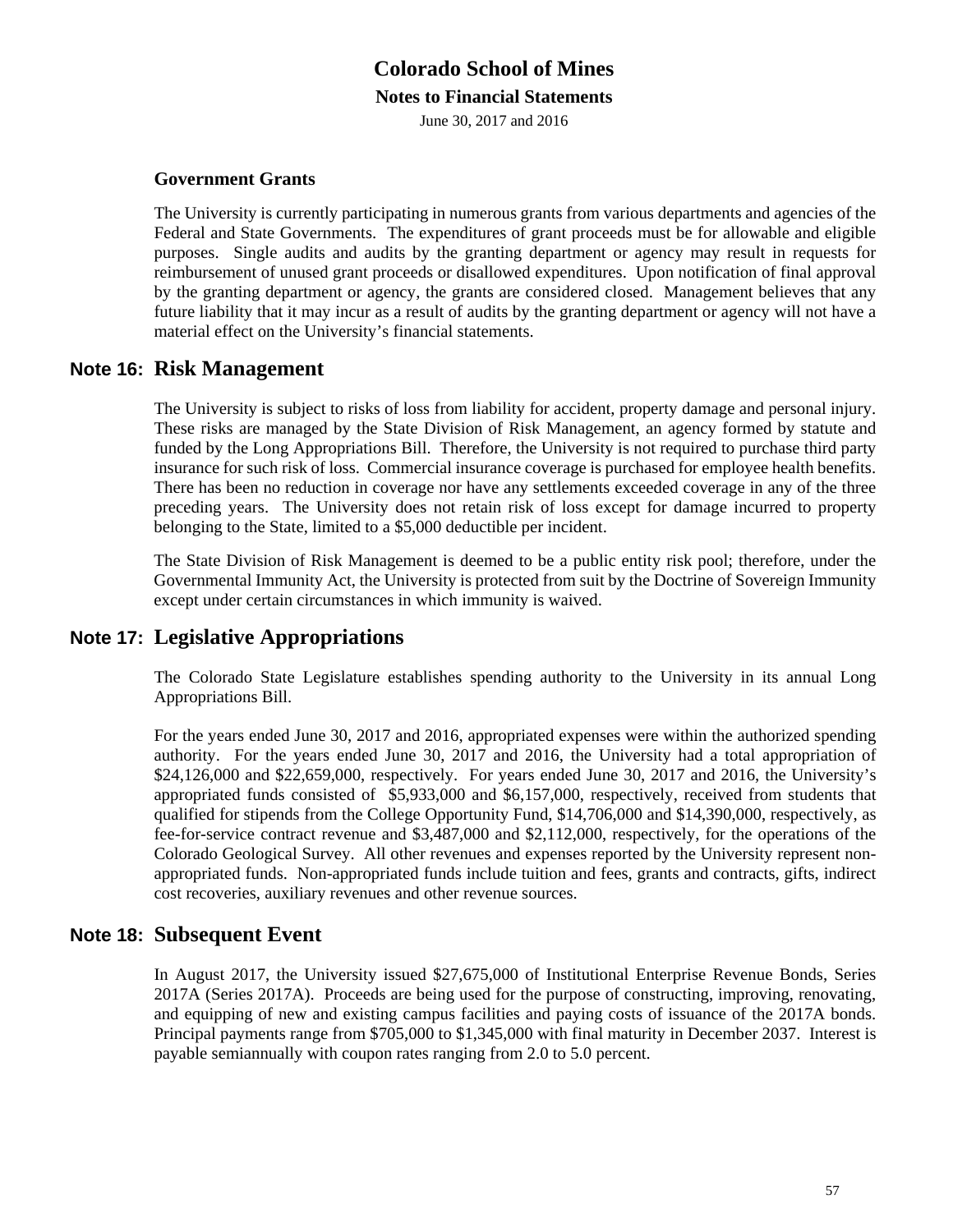# **Colorado School of Mines Required Supplementary Information**

June 30, 2017 and 2016

**Required Supplementary Information**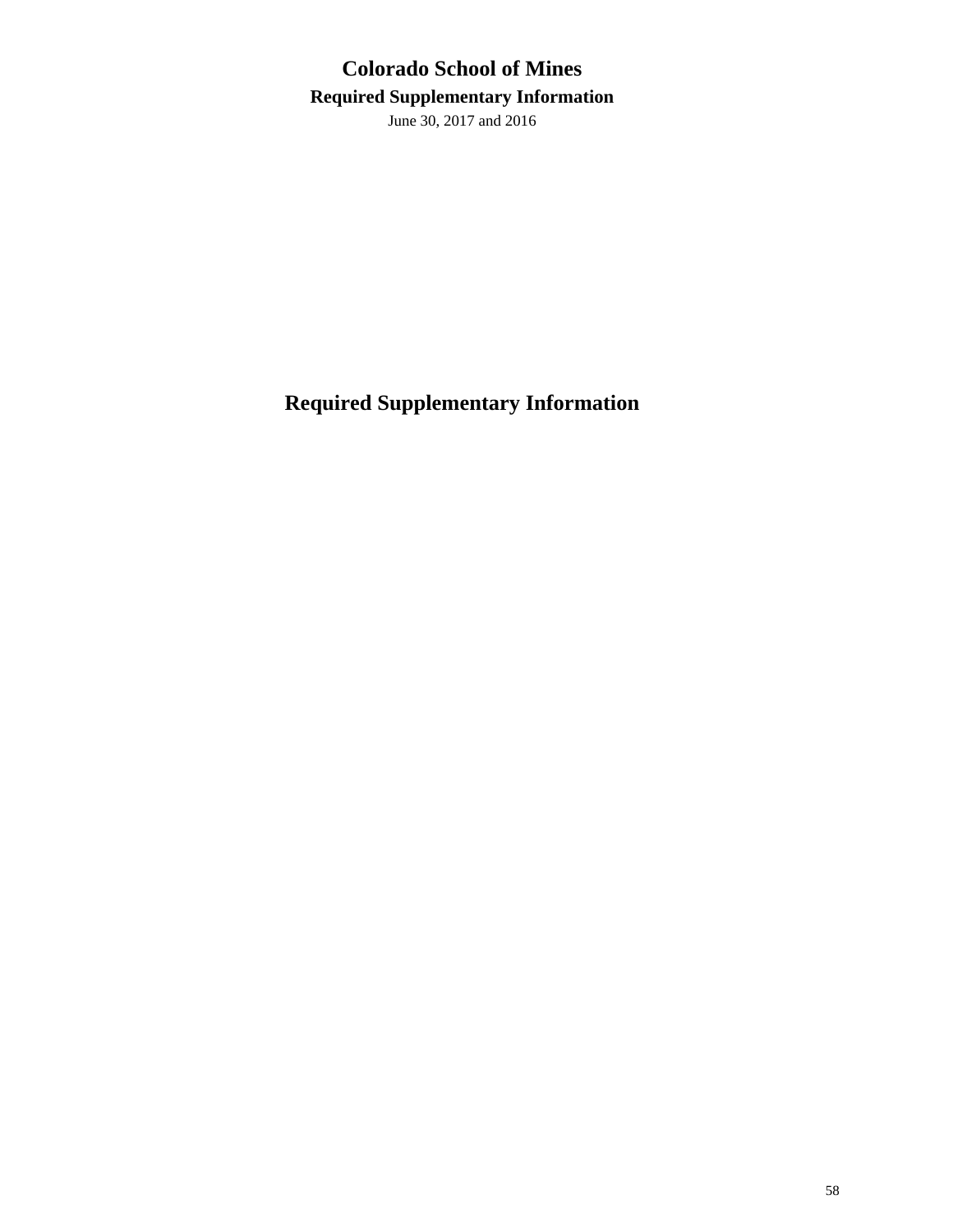# **Colorado School of Mines Required Supplementary Information**

June 30, 2017 and 2016

| <b>Calendar</b><br>Year | Proportionate<br>(percentage) of the<br><b>Collective NPL</b> | <b>Proportionate</b><br><b>Share of the</b><br><b>Collective</b><br><b>Pension Liability</b> | Covered<br><b>Payroll</b> | <b>Proportionate</b><br><b>Share of the NPL</b><br>as a Percentage of<br><b>Covered Payroll</b> | <b>Plan Fiduciary</b><br><b>Net Pension as a</b><br>Percentage of<br>the Total<br><b>Pension Liability</b> |
|-------------------------|---------------------------------------------------------------|----------------------------------------------------------------------------------------------|---------------------------|-------------------------------------------------------------------------------------------------|------------------------------------------------------------------------------------------------------------|
| 2016                    | 2.8974930745%                                                 | \$532,215                                                                                    | \$82,557                  | 644.66%                                                                                         | 42.60%                                                                                                     |
| 2015                    | 2.8133496393                                                  | 296,275                                                                                      | 78,055                    | 379.57                                                                                          | 56.11                                                                                                      |
| 2014                    | 2.7478159772                                                  | 258,474                                                                                      | 74,014                    | 349.21                                                                                          | 59.84                                                                                                      |

**Schedule of Proportionate Share of NPL** *(\$ in thousands)*

## **Schedule of Contributions and Related Ratios** *(\$ in thousands)*

| <b>Fiscal Year</b> | <b>Statutorily</b><br><b>Required</b><br><b>Contributions</b> | <b>Contributions</b><br><b>Related to the</b><br><b>Statutorily</b><br><b>Required</b><br>Contribution | <b>Contribution</b><br>deficiency<br>(excess) | Covered<br><b>Payroll</b> | <b>Contribution as a</b><br>Percentage of<br><b>Covered Payroll</b> |
|--------------------|---------------------------------------------------------------|--------------------------------------------------------------------------------------------------------|-----------------------------------------------|---------------------------|---------------------------------------------------------------------|
| 2017               | \$15,370                                                      | 15,370                                                                                                 |                                               | 82,283                    | 18.68%                                                              |
| 2016               | 14,254                                                        | 14,254                                                                                                 |                                               | 80,103                    | 17.80                                                               |
| 2015               | 12,885                                                        | 12,885                                                                                                 |                                               | 76,271                    | 16.89                                                               |
| 2014               | 10,463                                                        | 10,463                                                                                                 |                                               | 65,576                    | 15.96                                                               |
| 2013               | 10,055                                                        | 10,055                                                                                                 |                                               | 66,255                    | 15.18                                                               |
| 2012               | 7,107                                                         | 7,107                                                                                                  |                                               | 61,185                    | 11.62                                                               |
| 2011               | 6,515                                                         | 6,515                                                                                                  |                                               | 60,837                    | 10.71                                                               |
| 2010               | 7,266                                                         | 7,266                                                                                                  |                                               | 61,351                    | 11.84                                                               |
| 2009               | 6,640                                                         | 6,640                                                                                                  |                                               | 62,027                    | 10.71                                                               |
| 2008               | 5,562                                                         | 5,562                                                                                                  |                                               | 53,953                    | 10.31                                                               |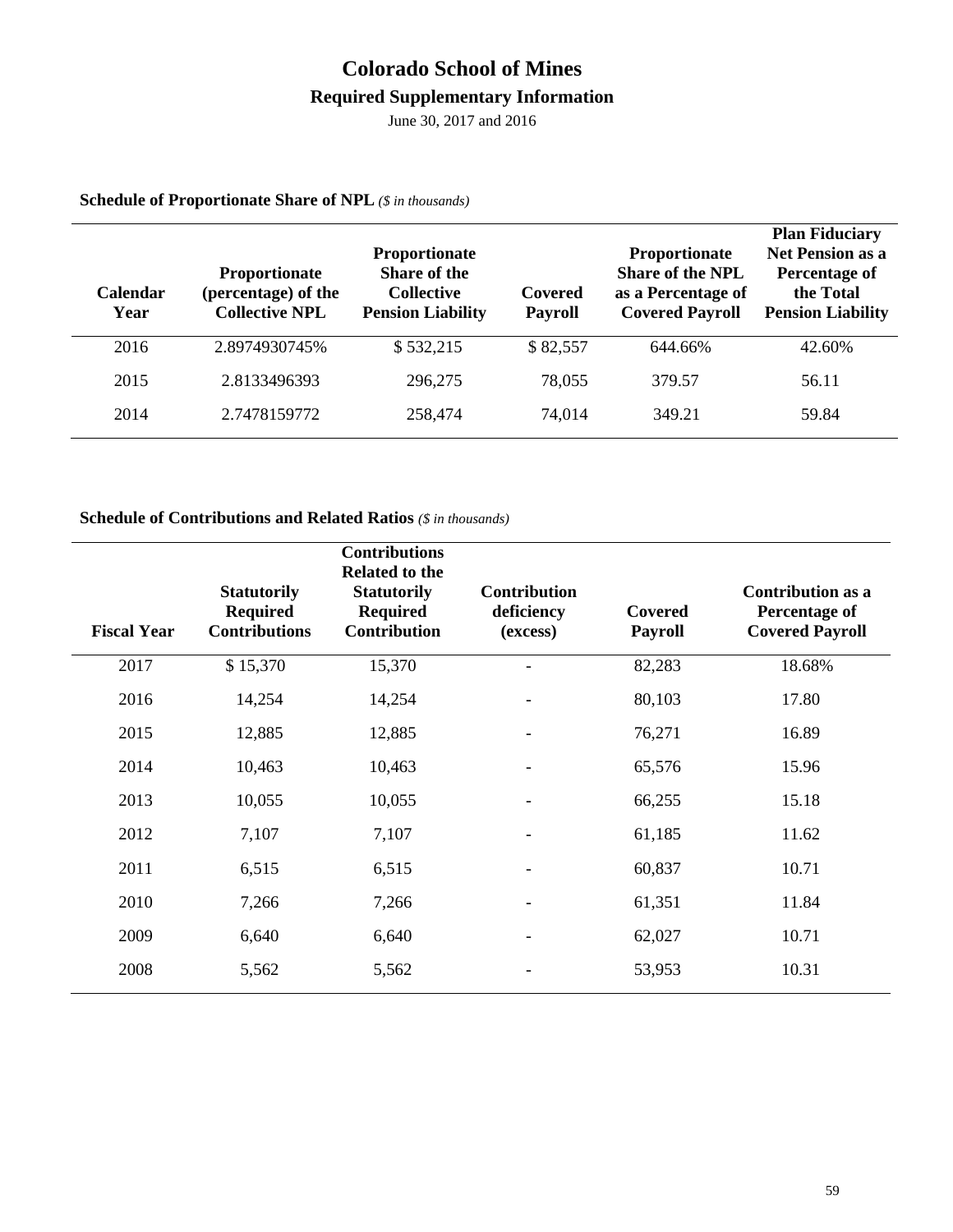

#### **Independent Auditors' Report on Internal Control over Financial Reporting and on Compliance and Other Matters Based on an Audit of Financial Statements Performed in Accordance with** *Government Auditing Standards*

Members of the Legislative Audit Committee:

We have audited, in accordance with the auditing standards generally accepted in the United States of America and the standards applicable to financial audits contained in *Government Auditing Standards* issued by the Comptroller General of the United States, the financial statements of the business-type activities and the discretely presented component unit of Colorado School of Mines (the University), an institution of higher education of the State of Colorado, as of and for the years ended June 30, 2017 and 2016, and the related notes to the financial statements, which collectively comprise the University's basic financial statements, and have issued our report thereon dated November 20, 2017. Our report includes a reference to other auditors who audited the financial statements of the Colorado School of Mines Foundation, Inc., as described in our report on the University's financial statements. The financial statements of the Colorado School of Mines Foundation, Inc. were not audited in accordance with *Government Auditing Standards*. This report does not include the results of the other auditors' testing of internal control over financial reporting or compliance and other matters that are reported on separately by those auditors.

#### **Internal Control over Financial Reporting**

In planning and performing our audits of the financial statements, we considered the University's internal control over financial reporting (internal control) to determine the audit procedures that are appropriate in the circumstances for the purpose of expressing our opinions on the financial statements, but not for the purpose of expressing an opinion on the effectiveness of the University's internal control. Accordingly, we do not express an opinion on the effectiveness of the University's internal control.

A deficiency in internal control exists when the design or operation of a control does not allow management or employees, in the normal course of performing their assigned functions, to prevent, or detect and correct, misstatements on a timely basis. A material weakness is a deficiency, or combination of deficiencies, in internal control, such that there is a reasonable possibility that a material misstatement of the entity's financial statements will not be prevented, or detected and corrected, on a timely basis. A significant deficiency is a deficiency, or a combination of deficiencies, in internal control that is less severe than a material weakness, yet important enough to merit attention by those charged with governance.

Our consideration of internal control was for the limited purpose described in the first paragraph of this section and was not designed to identify all deficiencies in internal control that might be material weaknesses or significant deficiencies and therefore, material weaknesses or significant deficiencies may exist that were not identified. Given these limitations, during our audit we did not identify any deficiencies in internal control that we consider to be material weaknesses. However, material weaknesses may exist that have not been identified.

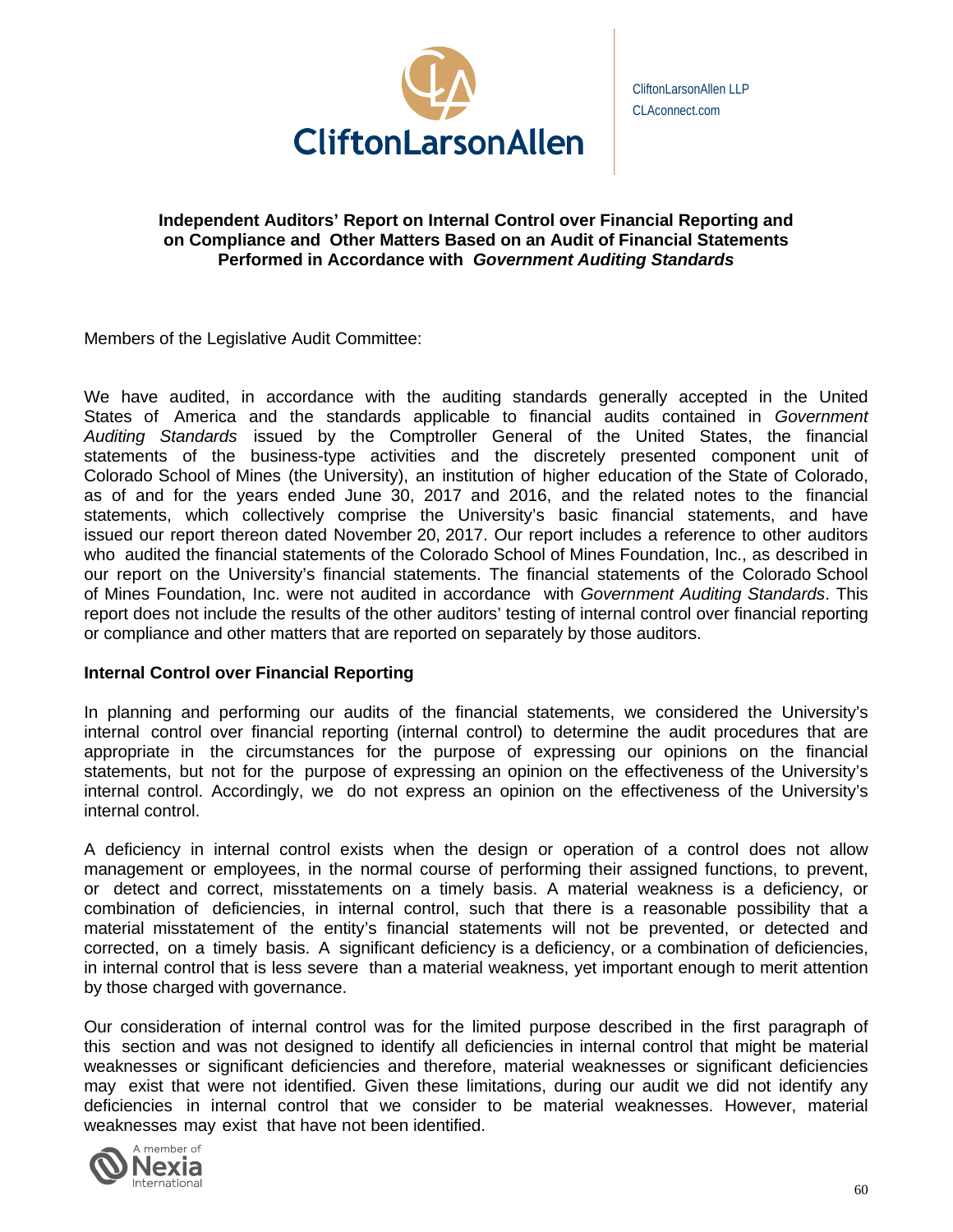#### **Compliance and Other Matters**

As part of obtaining reasonable assurance about whether the University's financial statements are free from material misstatement, we performed tests of its compliance with certain provisions of laws, regulations, contracts, and grant agreements, noncompliance with which could have a direct and material effect on the determination of financial statement amounts. However, providing an opinion on compliance with those provisions was not an objective of our audit, and accordingly, we do not express such an opinion. The results of our tests disclosed no instances of noncompliance or other matters that are required to be reported under *Government Auditing Standards*.

#### **Purpose of this Report**

The purpose of this report is solely to describe the scope of our testing of internal control and compliance and the results of that testing, and not to provide an opinion on the effectiveness of the University's internal control or on compliance. This report is an integral part of an audit performed in accordance with *Government Auditing Standards* in considering the University's internal control and compliance. Accordingly, this communication is not suitable for any other purpose.

Vifton Larson Allen LLP

**CliftonLarsonAllen LLP** 

Broomfield, Colorado November 20, 2017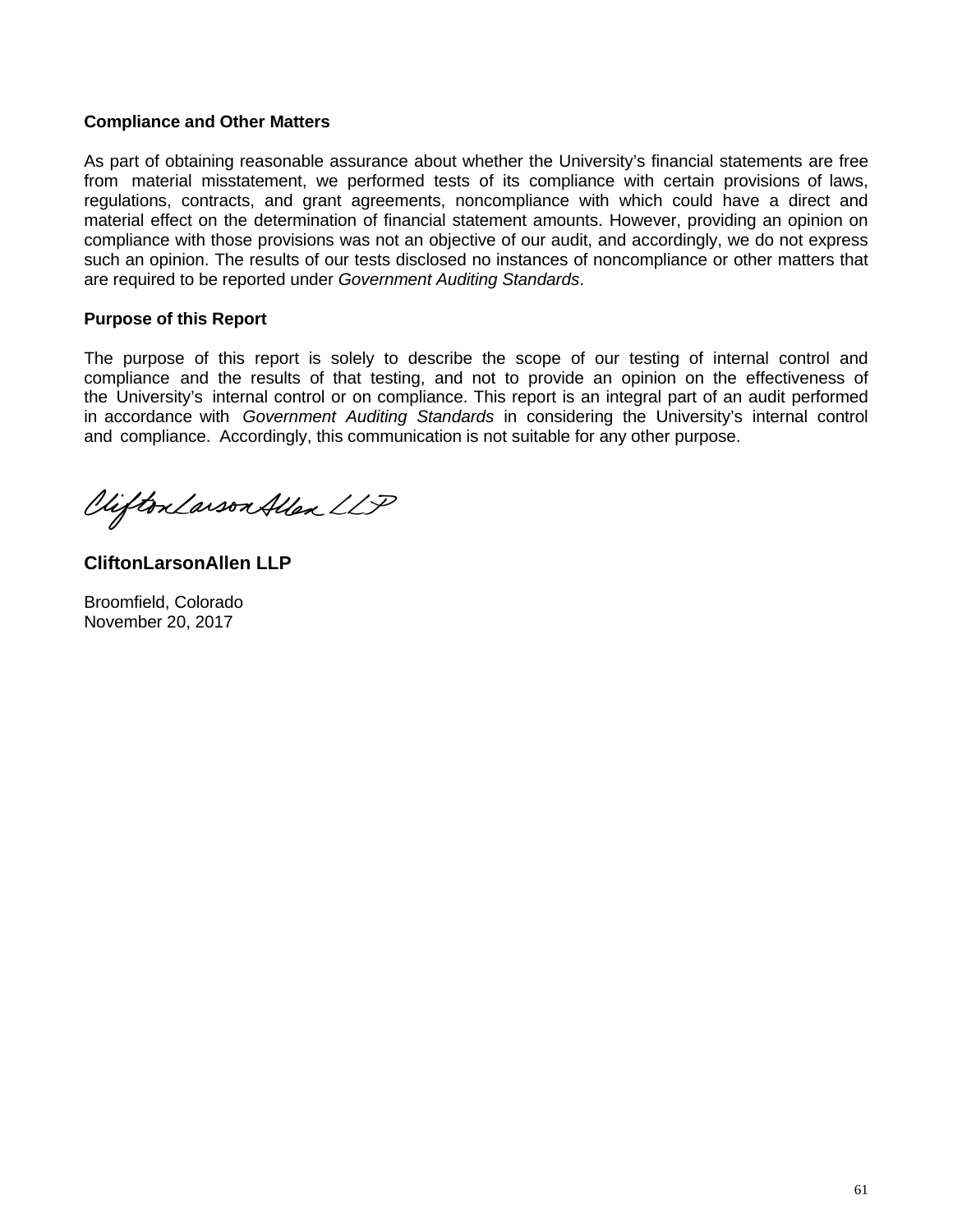

CliftonLarsonAllen LLP CLAconnect.com

November 20, 2017

Members of the Legislative Audit Committee Colorado School of Mines Denver, Colorado

Ladies and Gentlemen:

We have audited the financial statements of the business-type activities and the discretely presented component unit of the Colorado School of Mines (the University), an institution of higher education of the State of Colorado, as of and for the year ended June 30, 2017, and have issued our report thereon dated of November 20, 2017. Our report includes a reference to other auditors. Other auditors audited the financial statements of the Colorado School of Mines Foundation, Inc. (the Foundation) a discretely presented component unit and the Foundation's financial statements were not audited in accordance with *Government Auditing Standards*. We have previously communicated to you information about our responsibilities under auditing standards generally accepted in the United States of America, *Government Auditing Standards* as well as certain information related to the planned scope and timing of our audit. Professional standards also require that we communicate to you the following information related to our audit.

### **Significant audit findings**

### *Qualitative aspects of accounting practices*

#### *Accounting policies*

Management is responsible for the selection and use of appropriate accounting policies. The significant accounting policies used by the University are described in Note 1 to the financial statements.

No new accounting policies were adopted and the application of existing policies was not changed during 2017.

We noted no transactions entered into by the entity during the year for which there is a lack of authoritative guidance or consensus. All significant transactions have been recognized in the financial statements in the proper period.

#### *Accounting estimates*

Accounting estimates are an integral part of the financial statements prepared by management and are based on management's knowledge and experience about past and current events and assumptions about future events. Certain accounting estimates are particularly sensitive because of their significance to the financial statements and because of the possibility that future events affecting them may differ significantly from those expected. The most sensitive estimates affecting the financial statements were:

 Accounts and loans receivable are recorded net of estimated uncollectible amounts, approximating anticipated losses. Individual accounts are written off against the allowance when collection of the account appears doubtful. We evaluated the key factors and assumptions used to develop the accounts and loans receivable allowances in determining that they are reasonable in relation to the financial statements taken as a whole.

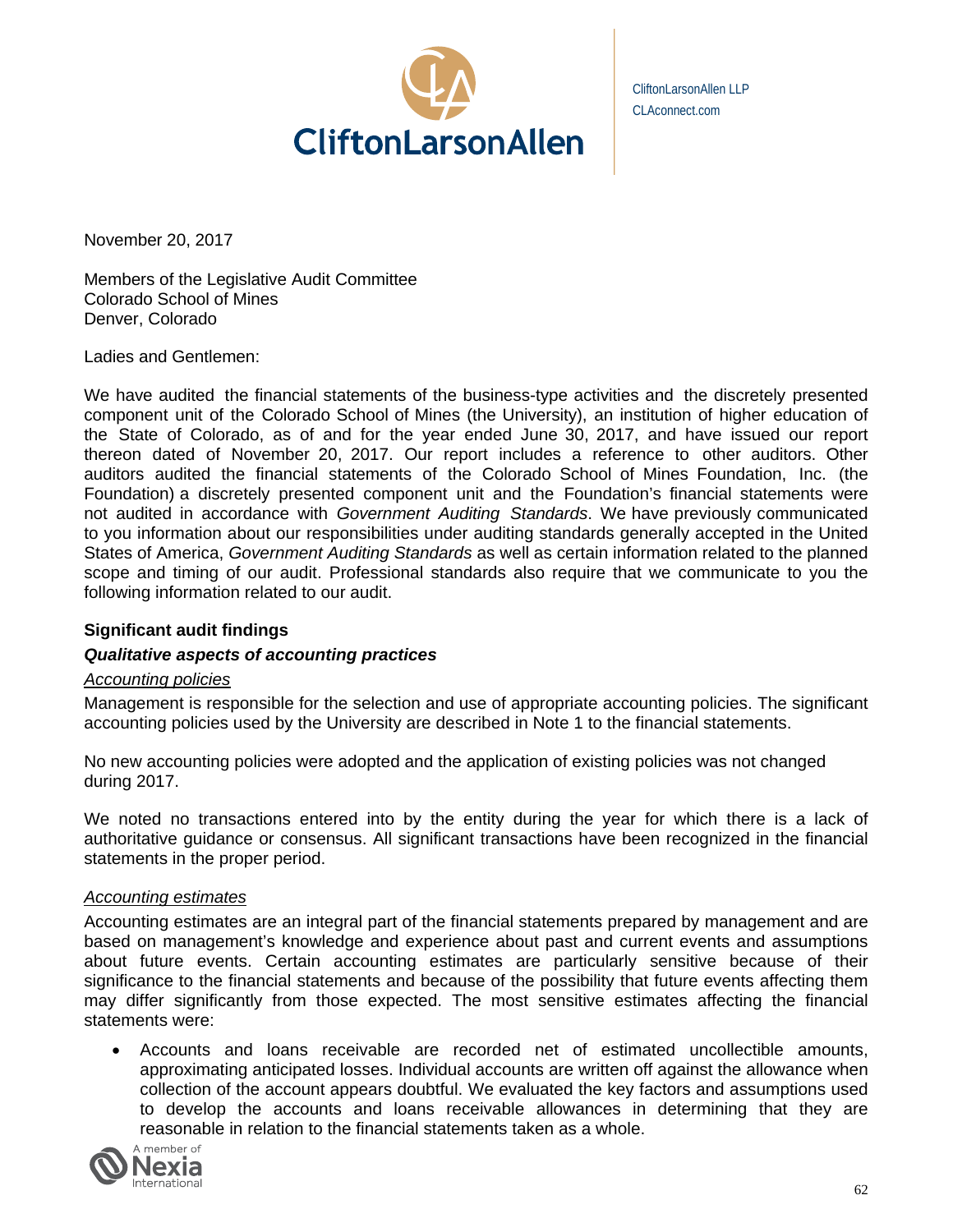- Capital assets are depreciated using the straight-line method and monthly convention over the estimated useful lives of the assets. Estimated useful lives range from 3 to 40 years. We evaluated the key factors and assumptions used to develop the useful lives estimates in determining that they are reasonable in relation to the financial statements taken as a whole.
- Fair value of short and long-term investments Fair value of U.S. government securities, mutual funds, stocks, and bonds is the market value based on quoted market prices. For alternative investments, which include hedge funds and private equity investments, fair values are based on the net asset value reported by each fund because it serves as a practical expedient to estimate the fair value of the University's interest. We evaluated the key factors and assumptions used to develop the fair value of short and long-term investments in determining that it is reasonable in relation to the financial statements taken as a whole.
- Management's estimate of the interest rate swap liability is based on a third party model that uses a discounted forecasted cash flows method. We evaluated the key factors and assumptions used to develop the interest rate swap liability in determining that it is reasonable in relation to the financial statements taken as a whole.
- Compensated absences and related personnel expenses are recognized based on estimated balances due to employees upon termination or retirement. The limitations on such payments are defined by the rules associated with the personnel systems at the University. Employees accrue and vest in vacation and sick leave earnings based on their hire date and length of service. We evaluated the key factors and assumptions used to develop the compensated absences and related personnel expenses liability in determining that it is reasonable in relation to the financial statements taken as a whole.
- Management's estimate of the net pension liability related to its pension plan is based on actuarial assumptions and other inputs as described in Note 12 to the financial statements. We evaluated the key factors and assumptions used to develop the net pension liability in determining that it is reasonable in relation to the financial statements taken as a whole.

### *Financial statement disclosures*

Certain financial statement disclosures are particularly sensitive because of their significance to financial statement users. There were no particularly sensitive financial statement disclosures.

The financial statement disclosures are neutral, consistent, and clear.

### *Difficulties encountered in performing the audit*

We encountered no significant difficulties in dealing with management in performing and completing our audit.

### *Uncorrected misstatements*

Professional standards require us to accumulate all misstatements identified during the audit, other than those that are clearly trivial, and communicate them to the appropriate level of management. Management did not identify and we did not notify them of any uncorrected financial statement misstatements.

### *Corrected misstatements*

The schedule on page 66 summarizes misstatements (immaterial) detected as a result of audit procedures that were corrected by management.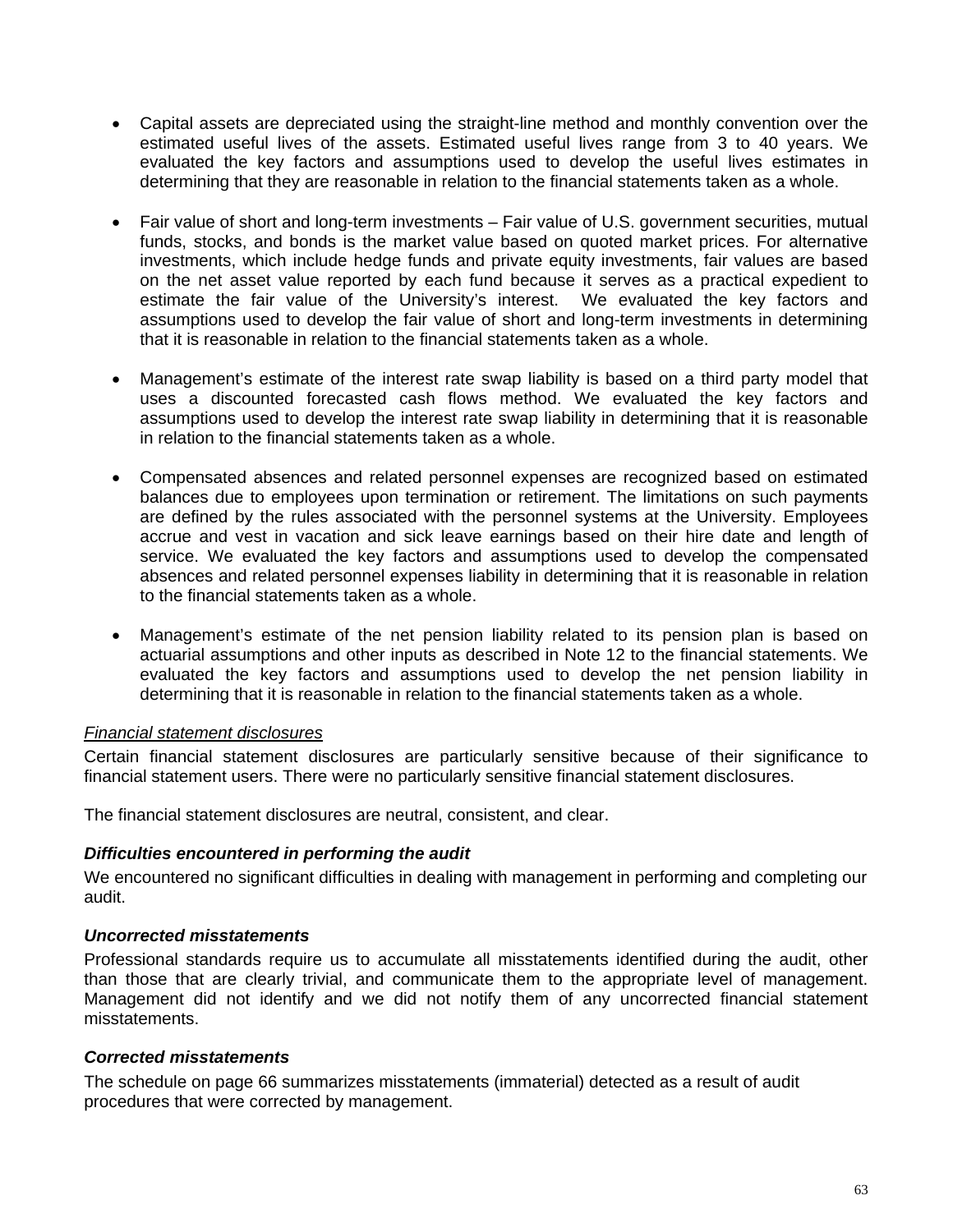#### *Disagreements with management*

For purposes of this letter, a disagreement with management is a financial accounting, reporting, or auditing matter, whether or not resolved to our satisfaction, that could be significant to the financial statements or the auditors' report. No such disagreements arose during our audit.

#### *Management representations*

We have requested certain representations from management that are included in the management representation letter dated November 20, 2017.

#### *Management consultations with other independent accountants*

In some cases, management may decide to consult with other accountants about auditing and accounting matters, similar to obtaining a "second opinion" on certain situations. If a consultation involves application of an accounting principle to the entity's financial statements or a determination of the type of auditors' opinion that may be expressed on those statements, our professional standards require the consulting accountant to check with us to determine that the consultant has all the relevant facts. To our knowledge, there were no such consultations with other accountants.

#### *Significant issues discussed with management prior to engagement*

We generally discuss a variety of matters, including the application of accounting principles and auditing standards, with management each year prior to engagement as the entity's auditors. However, these discussions occurred in the normal course of our professional relationship and our responses were not a condition to our engagement.

#### **Audits of group financial statements**

We noted no matters related to the group audit that we consider to be significant to the responsibilities of those charged with governance of the group.

#### *Quality of component auditor's work*

There were no instances in which our evaluation of the work of a component auditor gave rise to a concern about the quality of that auditors' work.

#### *Limitations on the group audit*

There were no restrictions on our access to information of components or other limitations on the group audit.

#### **Other information in documents containing audited financial statements**

With respect to the required supplementary information (RSI) accompanying the financial statements, we made certain inquiries of management about the methods of preparing the RSI, including whether the RSI has been measured and presented in accordance with prescribed guidelines, whether the methods of measurement and preparation have been changed from the prior period and the reasons for any such changes, and whether there were any significant assumptions or interpretations underlying the measurement or presentation of the RSI. We compared the RSI for consistency with management's responses to the foregoing inquiries, the basic financial statements, and other knowledge obtained during the audit of the basic financial statements. Because these limited procedures do not provide sufficient evidence, we did not express an opinion or provide any assurance on the RSI.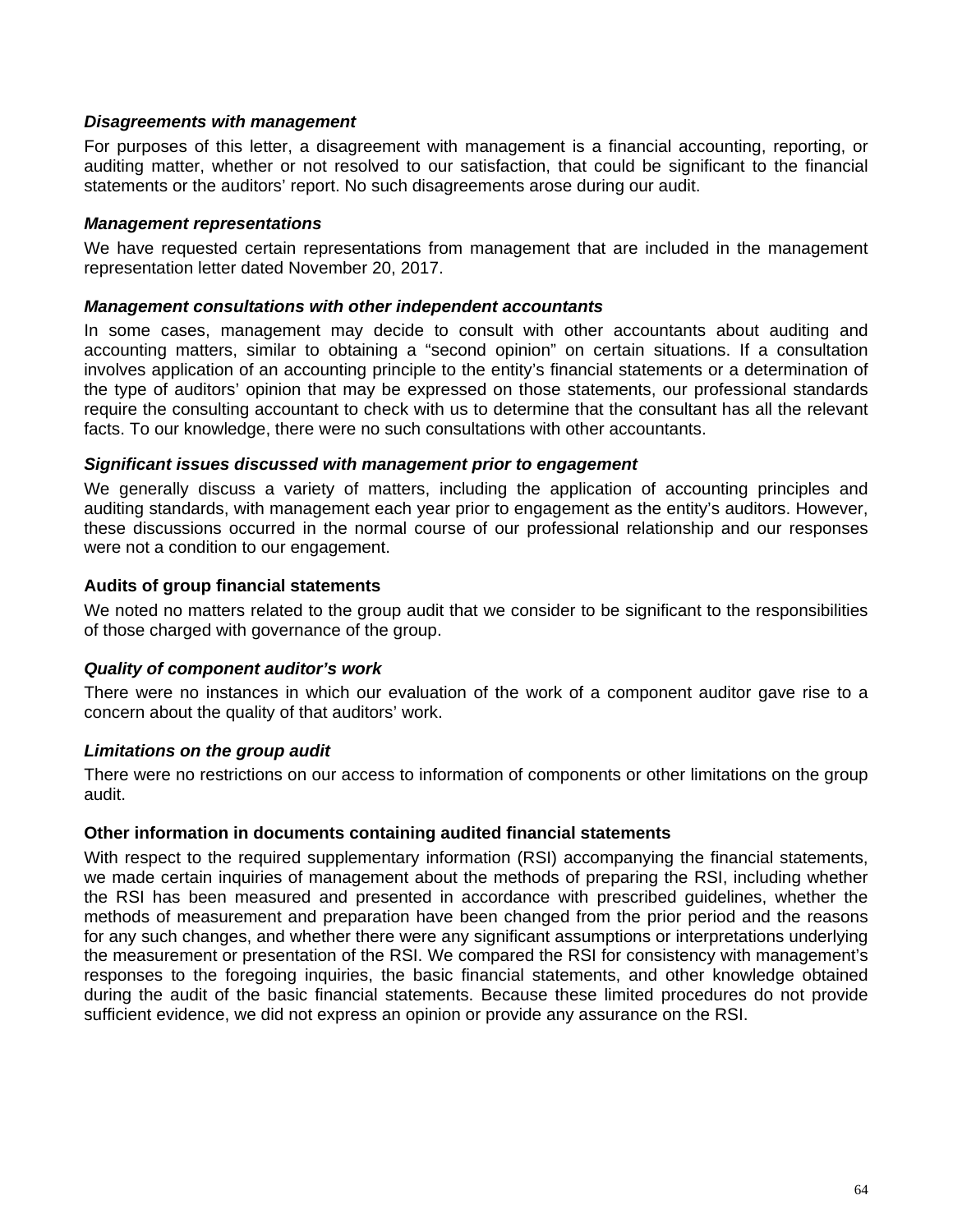Our auditors' opinion, the audited financial statements, and the notes to financial statements should only be used in their entirety. Inclusion of the audited financial statements in a document you prepare, such as an annual report, should be done only with our prior approval and review of the document.

\* \* \*

This communication is intended solely for the information and use of the State of Colorado Legislative Audit Committee, the Office of the State Auditor, the Board of Regents, management of the University, and others within the University, and is not intended to be, and should not be, used by anyone other than these specified parties. However, in accordance with Title 2 C.F.R. Section 200.512 (Uniform Guidance), if requested, a copy of this management letter must be provided to a federal agency or pass-through entity. However, upon release by the Legislative Audit Committee this report is a public document.

Viifton Larson Allen LLP

**CliftonLarsonAllen LLP**  Broomfield, Colorado November 20, 2017